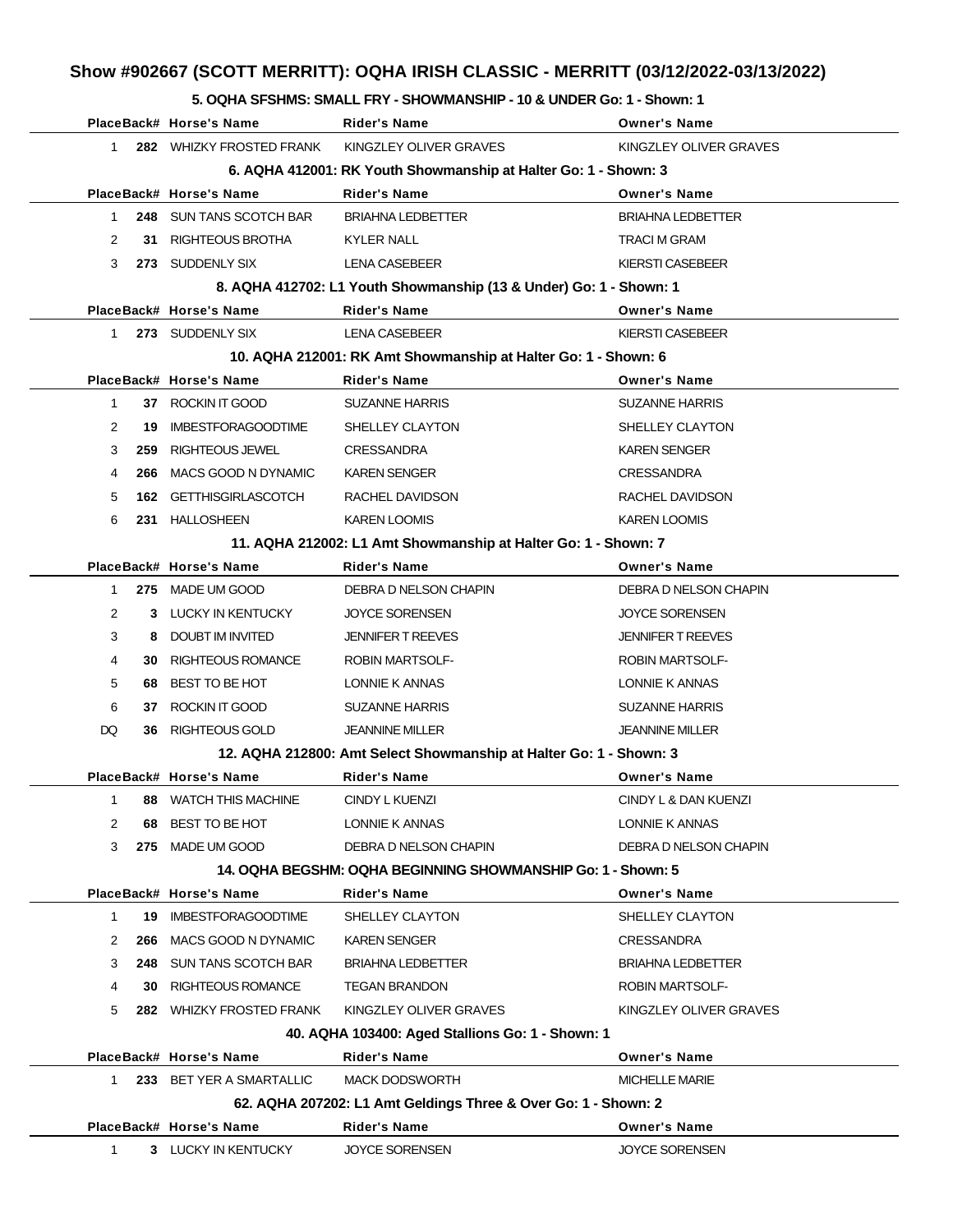| Show #902667 (SCOTT MERRITT): OQHA IRISH CLASSIC - MERRITT (03/12/2022-03/13/2022) |     |                                                                |                                                                      |                          |  |  |
|------------------------------------------------------------------------------------|-----|----------------------------------------------------------------|----------------------------------------------------------------------|--------------------------|--|--|
| 2                                                                                  |     | 37 ROCKIN IT GOOD                                              | <b>SUZANNE HARRIS</b>                                                | <b>SUZANNE HARRIS</b>    |  |  |
|                                                                                    |     |                                                                | 63. AQHA 277002: L1 Amt Performance Halter Geldings Go: 1 - Shown: 5 |                          |  |  |
|                                                                                    |     | PlaceBack# Horse's Name                                        | <b>Rider's Name</b>                                                  | <b>Owner's Name</b>      |  |  |
| 1                                                                                  |     | 8 DOUBT IM INVITED                                             | <b>JENNIFER T REEVES</b>                                             | <b>JENNIFER T REEVES</b> |  |  |
| 2                                                                                  | 68  | BEST TO BE HOT                                                 | LONNIE K ANNAS                                                       | LONNIE K ANNAS           |  |  |
| 3                                                                                  | 275 | MADE UM GOOD                                                   | DEBRA D NELSON CHAPIN                                                | DEBRA D NELSON CHAPIN    |  |  |
| 4                                                                                  | 30  | <b>RIGHTEOUS ROMANCE</b>                                       | <b>ROBIN MARTSOLF-</b>                                               | <b>ROBIN MARTSOLF-</b>   |  |  |
| 5                                                                                  | 19  | <b>IMBESTFORAGOODTIME</b>                                      | SHELLEY CLAYTON                                                      | SHELLEY CLAYTON          |  |  |
|                                                                                    |     |                                                                | 68. AQHA 277000: Amt Performance Halter Geldings Go: 1 - Shown: 5    |                          |  |  |
|                                                                                    |     | PlaceBack# Horse's Name                                        | <b>Rider's Name</b>                                                  | <b>Owner's Name</b>      |  |  |
| 1                                                                                  |     | 88 WATCH THIS MACHINE                                          | CINDY L KUENZI                                                       | CINDY L & DAN KUENZI     |  |  |
| 2                                                                                  | 8   | DOUBT IM INVITED                                               | <b>JENNIFER T REEVES</b>                                             | <b>JENNIFER T REEVES</b> |  |  |
| 3                                                                                  | 68  | BEST TO BE HOT                                                 | <b>LONNIE K ANNAS</b>                                                | LONNIE K ANNAS           |  |  |
| 4                                                                                  | 275 | MADE UM GOOD                                                   | DEBRA D NELSON CHAPIN                                                | DEBRA D NELSON CHAPIN    |  |  |
| 5                                                                                  | 30  | RIGHTEOUS ROMANCE                                              | <b>ROBIN MARTSOLF-</b>                                               | <b>ROBIN MARTSOLF-</b>   |  |  |
|                                                                                    |     |                                                                | 69. AQHA 201400: Amt Grand Champion Gelding Go: 1 - Shown: 1         |                          |  |  |
|                                                                                    |     | PlaceBack# Horse's Name                                        | <b>Rider's Name</b>                                                  | <b>Owner's Name</b>      |  |  |
| 1                                                                                  |     | 88 WATCH THIS MACHINE                                          | <b>CINDY L KUENZI</b>                                                | CINDY L & DAN KUENZI     |  |  |
|                                                                                    |     | 70. AQHA 201500: Amt Reserve Champion Gelding Go: 1 - Shown: 3 |                                                                      |                          |  |  |
|                                                                                    |     | PlaceBack# Horse's Name                                        | Rider's Name                                                         | <b>Owner's Name</b>      |  |  |
| 1                                                                                  |     | 8 DOUBT IM INVITED                                             | <b>JENNIFER T REEVES</b>                                             | <b>JENNIFER T REEVES</b> |  |  |
|                                                                                    |     |                                                                | 75. AQHA 177000: Performance Halter Geldings Go: 1 - Shown: 3        |                          |  |  |
|                                                                                    |     | PlaceBack# Horse's Name                                        | Rider's Name                                                         | <b>Owner's Name</b>      |  |  |
| 1                                                                                  |     | 88 WATCH THIS MACHINE                                          | CINDY L KUENZI                                                       | CINDY L & DAN KUENZI     |  |  |
| 2                                                                                  | 275 | MADE UM GOOD                                                   | DEBRA D NELSON CHAPIN                                                | DEBRA D NELSON CHAPIN    |  |  |
| 3                                                                                  |     | 52 YY SHOWSTOPPIN SHINE                                        | <b>WES B CHAPPELL</b>                                                | <b>JANE RUDE</b>         |  |  |
|                                                                                    |     |                                                                | 76. AQHA 101400: Grand Champion Geldings Go: 1 - Shown: 1            |                          |  |  |
|                                                                                    |     | PlaceBack# Horse's Name                                        | <b>Rider's Name</b>                                                  | <b>Owner's Name</b>      |  |  |
| $1 \quad$                                                                          |     | 88 WATCH THIS MACHINE                                          | CINDY L KUENZI                                                       | CINDY L & DAN KUENZI     |  |  |
|                                                                                    |     |                                                                | 77. AQHA 101500: Reserve Champion Gelding Go: 1 - Shown: 3           |                          |  |  |
|                                                                                    |     | PlaceBack# Horse's Name                                        | <b>Rider's Name</b>                                                  | <b>Owner's Name</b>      |  |  |
| 1.                                                                                 |     | 275 MADE UM GOOD                                               | DEBRA D NELSON CHAPIN                                                | DEBRA D NELSON CHAPIN    |  |  |
|                                                                                    |     |                                                                | 97. AQHA 275002: L1 Amt Performance Halter Mares Go: 1 - Shown: 2    |                          |  |  |
|                                                                                    |     | PlaceBack# Horse's Name                                        | <b>Rider's Name</b>                                                  | <b>Owner's Name</b>      |  |  |
| 1                                                                                  |     | 162 GETTHISGIRLASCOTCH                                         | RACHEL DAVIDSON                                                      | RACHEL DAVIDSON          |  |  |
| 2                                                                                  |     | 231 HALLOSHEEN                                                 | <b>KAREN LOOMIS</b>                                                  | <b>KAREN LOOMIS</b>      |  |  |
|                                                                                    |     |                                                                | 100, AQHA 205600: Amt Three Yr Old Mares Go: 1 - Shown: 1            |                          |  |  |
|                                                                                    |     | PlaceBack# Horse's Name                                        | <b>Rider's Name</b>                                                  | <b>Owner's Name</b>      |  |  |
| $\mathbf{1}$                                                                       |     | 229 QUEEN OF COOL                                              | VICTORIA L HOYT                                                      | <b>VICTORIA L HOYT</b>   |  |  |
|                                                                                    |     |                                                                | 101. AQHA 205700: Amt Aged Mares Go: 1 - Shown: 1                    |                          |  |  |
|                                                                                    |     | PlaceBack# Horse's Name                                        | <b>Rider's Name</b>                                                  | <b>Owner's Name</b>      |  |  |
| $\mathbf{1}$                                                                       |     | 265 ENCHANTED SPELL                                            | DALENE MAY HADLEY                                                    | DALENE MAY HADLEY        |  |  |
|                                                                                    |     |                                                                | 102. AQHA 275000: Amt Performance Halter Mares Go: 1 - Shown: 1      |                          |  |  |
|                                                                                    |     | PlaceBack# Horse's Name                                        | <b>Rider's Name</b>                                                  | <b>Owner's Name</b>      |  |  |
| 1                                                                                  |     | 36 RIGHTEOUS GOLD                                              | <b>JEANNINE MILLER</b>                                               | <b>JEANNINE MILLER</b>   |  |  |
| 103. AQHA 201200: Amt Grand Champion Mares Go: 1 - Shown: 3                        |     |                                                                |                                                                      |                          |  |  |

l,

 $\overline{a}$ 

L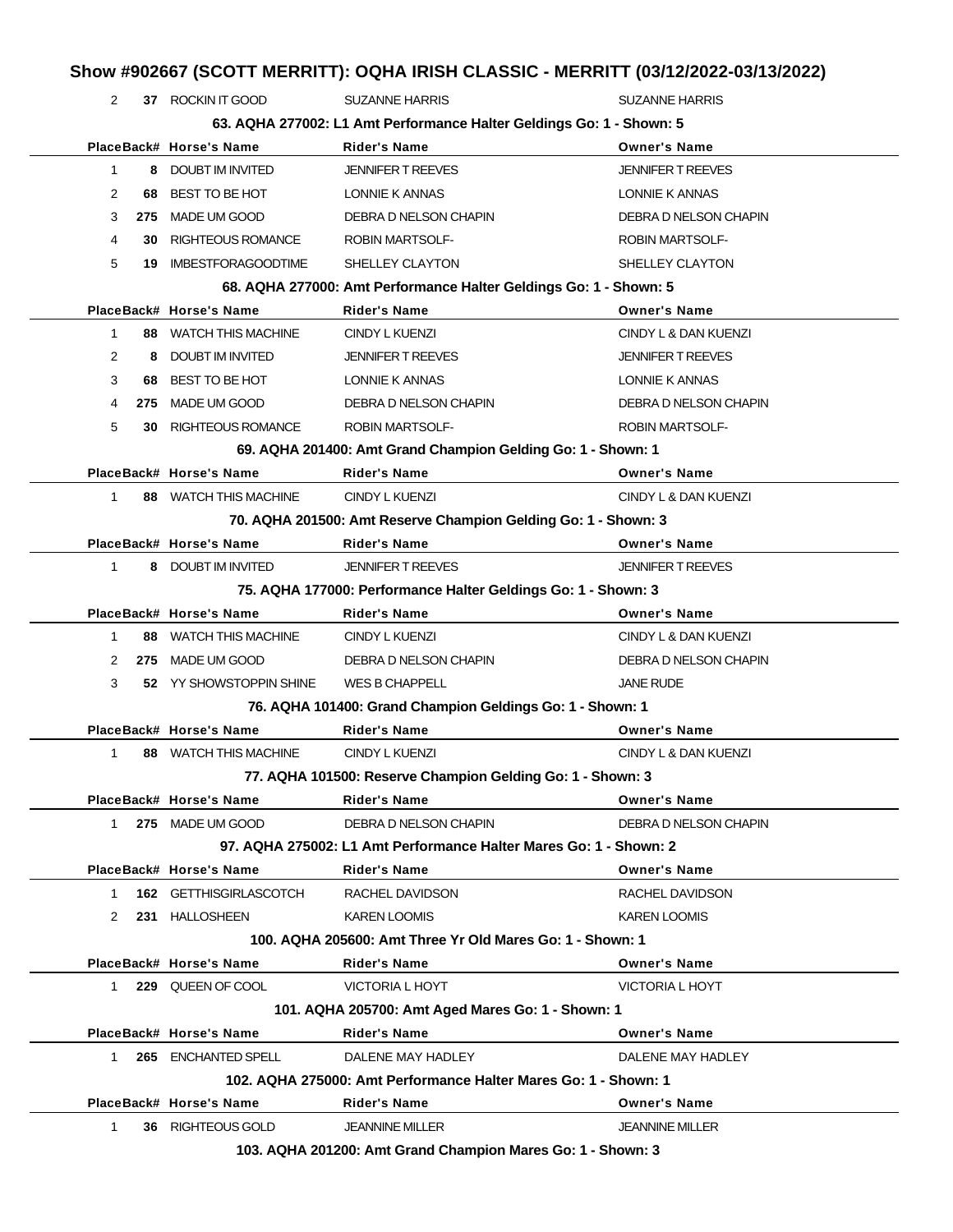|               |           | PlaceBack# Horse's Name  | <b>Rider's Name</b>                                                     | <b>Owner's Name</b>             |
|---------------|-----------|--------------------------|-------------------------------------------------------------------------|---------------------------------|
| $1 \quad$     |           | 229 QUEEN OF COOL        | <b>VICTORIA L HOYT</b>                                                  | <b>VICTORIA L HOYT</b>          |
|               |           |                          | 104. AQHA 201300: Amt Reserve Champion Mare Go: 1 - Shown: 3            |                                 |
|               |           | PlaceBack# Horse's Name  | <b>Rider's Name</b>                                                     | <b>Owner's Name</b>             |
| 1             |           | 265 ENCHANTED SPELL      | DALENE MAY HADLEY                                                       | DALENE MAY HADLEY               |
|               |           |                          | 106. AQHA 105500: Two Yr Old Mares Go: 1 - Shown: 1                     |                                 |
|               |           | PlaceBack# Horse's Name  | <b>Rider's Name</b>                                                     | <b>Owner's Name</b>             |
| $1 \quad$     |           | 257 COOL AND DELIGHTFUL  | <b>MATTHEW HENDERSON</b>                                                | <b>WALT &amp; ANNIE SCHOBEL</b> |
|               |           |                          | 107. AQHA 105600: Three Yr Old Mares Go: 1 - Shown: 1                   |                                 |
|               |           | PlaceBack# Horse's Name  | <b>Rider's Name</b>                                                     | <b>Owner's Name</b>             |
|               | $1 \quad$ | 229 QUEEN OF COOL        | <b>ERIN HENDERSON</b>                                                   | <b>VICTORIA L HOYT</b>          |
|               |           |                          | 108. AQHA 105700: Aged Mares Go: 1 - Shown: 1                           |                                 |
|               |           | PlaceBack# Horse's Name  | <b>Rider's Name</b>                                                     | <b>Owner's Name</b>             |
| 1             |           | 265 ENCHANTED SPELL      | DALENE MAY HADLEY                                                       | DALENE MAY HADLEY               |
|               |           |                          | 110. AQHA 101200: Grand Champion Mares Go: 1 - Shown: 3                 |                                 |
|               |           | PlaceBack# Horse's Name  | <b>Rider's Name</b>                                                     | <b>Owner's Name</b>             |
| $1 \quad$     |           | 229 QUEEN OF COOL        | <b>ERIN HENDERSON</b>                                                   | <b>VICTORIA L HOYT</b>          |
|               |           |                          | 111. AQHA 101300: Reserve Champion Mare Go: 1 - Shown: 3                |                                 |
|               |           | PlaceBack# Horse's Name  | <b>Rider's Name</b>                                                     | <b>Owner's Name</b>             |
| $1 \quad$     |           | 257 COOL AND DELIGHTFUL  | <b>MATTHEW HENDERSON</b>                                                | <b>WALT &amp; ANNIE SCHOBEL</b> |
|               |           |                          | 147. AQHA 477002: L1 Youth Performance Halter Geldings Go: 1 - Shown: 2 |                                 |
|               |           | PlaceBack# Horse's Name  | <b>Rider's Name</b>                                                     | <b>Owner's Name</b>             |
| 1             |           | 273 SUDDENLY SIX         | LENA CASEBEER                                                           | KIERSTI CASEBEER                |
| 2             |           | 31 RIGHTEOUS BROTHA      | <b>KYLER NALL</b>                                                       | <b>TRACI M GRAM</b>             |
|               |           |                          | 153. OQHA BEGHLT: OQHA BEGINNING HALTER Go: 1 - Shown: 2                |                                 |
|               |           | PlaceBack# Horse's Name  | <b>Rider's Name</b>                                                     | <b>Owner's Name</b>             |
| $1 \quad$     |           | 248 SUN TANS SCOTCH BAR  | <b>BRIAHNA LEDBETTER</b>                                                | <b>BRIAHNA LEDBETTER</b>        |
| $\mathcal{P}$ |           | 282 WHIZKY FROSTED FRANK | KINGZLEY OLIVER GRAVES                                                  | KINGZLEY OLIVER GRAVES          |
|               |           |                          | 171. AQHA 122000: Dally Team Roping - Heading Go: 1 - Shown: 5          |                                 |
|               |           | PlaceBack# Horse's Name  | <b>Rider's Name</b>                                                     | <b>Owner's Name</b>             |
| $\mathbf{1}$  |           | 22 PURRFECT MAKERS MARK  | TED M 'TEEJAY' BROWN II                                                 | LINDA & WILLIAM TIFFANY         |
| 2             |           | 52 YY SHOWSTOPPIN SHINE  | WES B CHAPPELL                                                          | JANE RUDE                       |
| 3             |           | 225 PLAYBOYS PEPPY ALSO  | <b>BONNIE BROWN</b>                                                     | <b>BONNIE BROWN</b>             |
| DQ            |           | 233 BET YER A SMARTALLIC | <b>MACK DODSWORTH</b>                                                   | <b>MICHELLE MARIE</b>           |
| DQ            |           | 277 POWER DOC COMMAND    | ALYSSA STANLEY                                                          | ALYSSA STANLEY                  |
|               |           |                          | 172. AQHA 124000: Dally Team Roping - Heeling Go: 1 - Shown: 5          |                                 |
|               |           | PlaceBack# Horse's Name  | <b>Rider's Name</b>                                                     | <b>Owner's Name</b>             |
| 1             |           | 69 KIT KAT PETE          | TED M 'TEEJAY' BROWN II                                                 | TED M 'TEEJAY' BROWN II         |
| 2             |           | 52 YY SHOWSTOPPIN SHINE  | WES B CHAPPELL                                                          | JANE RUDE                       |
| 3             |           | 11 TEEJAYS BAD KAT       | TED M 'TEEJAY' BROWN II                                                 | <b>BONNIE BROWN</b>             |
| 4             |           | 284 CDS HOT RUM          | <b>MIKE D MARRIOTT</b>                                                  | NANCY STOLZ PETTERSON           |
| 5             |           | 233 BET YER A SMARTALLIC | <b>MACK DODSWORTH</b>                                                   | <b>MICHELLE MARIE</b>           |
|               |           |                          | 175. AQHA 222000: Amt Dally Team Roping - Heading Go: 1 - Shown: 2      |                                 |
|               |           | PlaceBack# Horse's Name  | <b>Rider's Name</b>                                                     | <b>Owner's Name</b>             |
| 1             |           | 225 PLAYBOYS PEPPY ALSO  | <b>BONNIE BROWN</b>                                                     | <b>BONNIE BROWN</b>             |
| 2             |           | 226 QR PEPTO FOR RONDEE  | SAMUAL MONDS                                                            | RISING M5 LLC                   |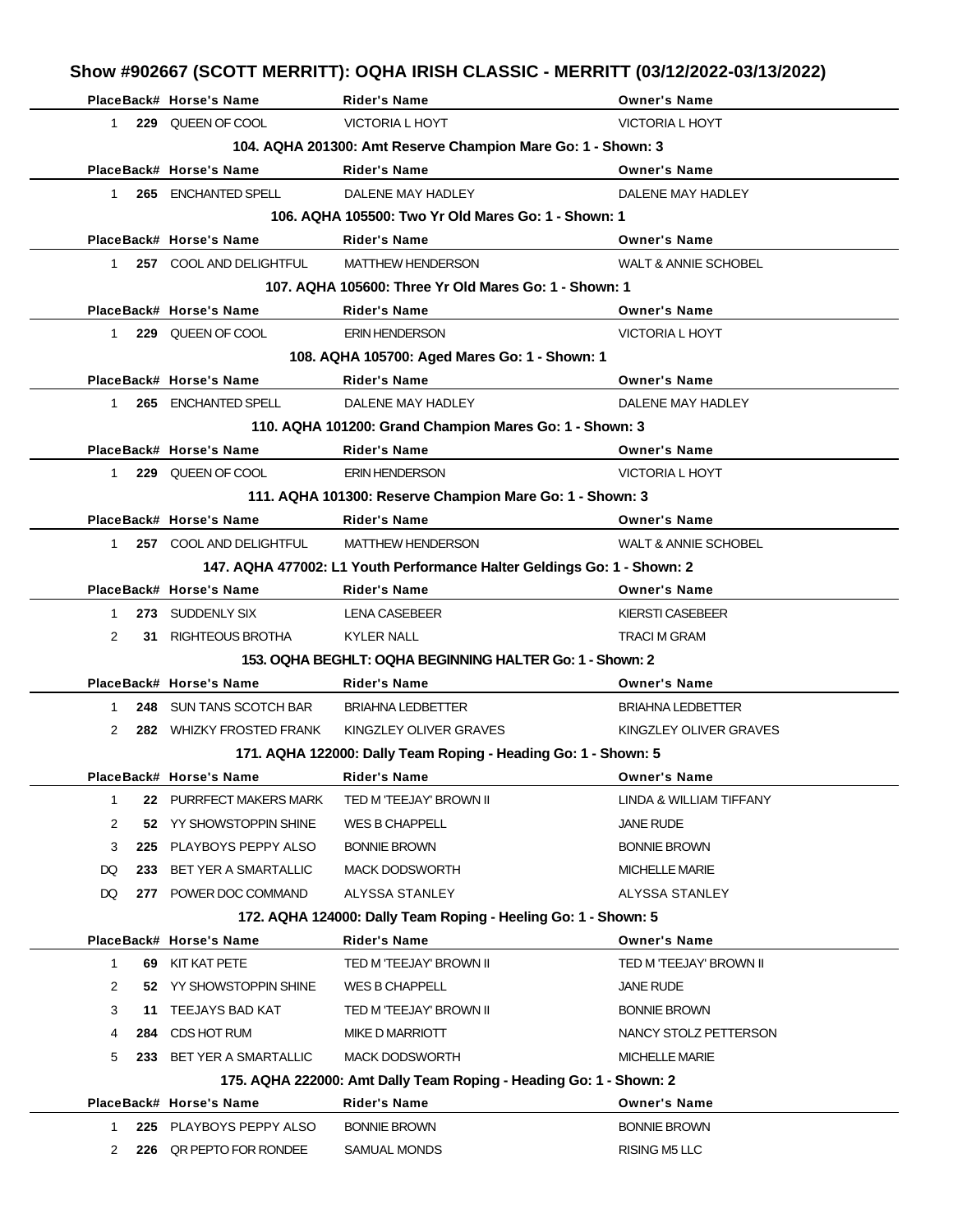#### **186. AQHA 114000: Cutting Go: 1 - Shown: 7**

|                                                                 |              |     | PlaceBack# Horse's Name      | Rider's Name                                                       | <b>Owner's Name</b>    |  |  |  |
|-----------------------------------------------------------------|--------------|-----|------------------------------|--------------------------------------------------------------------|------------------------|--|--|--|
|                                                                 | 1.           |     | 276 GOOSEN YA                | ALYSSA STANLEY                                                     | ALYSSA STANLEY         |  |  |  |
|                                                                 | 2            |     | 243 HICKORY DICKORY TIME     | ELIZABETH KANIA                                                    | <b>RENEE DUBOIS</b>    |  |  |  |
|                                                                 | 3            | 233 | <b>BET YER A SMARTALLIC</b>  | <b>MACK DODSWORTH</b>                                              | <b>MICHELLE MARIE</b>  |  |  |  |
|                                                                 | 4            | 285 | SHINE WONT RUST              | ROBERT C HARTLEY                                                   | PERFORMANCE HORSE      |  |  |  |
|                                                                 | DQ           |     | 52 YY SHOWSTOPPIN SHINE      | WES B CHAPPELL                                                     | JANE RUDE              |  |  |  |
|                                                                 |              |     |                              | 187. AQHA 214000: Amt Cutting Go: 1 - Shown: 4                     |                        |  |  |  |
|                                                                 |              |     | PlaceBack# Horse's Name      | <b>Rider's Name</b>                                                | <b>Owner's Name</b>    |  |  |  |
|                                                                 | $\mathbf{1}$ |     | 262 SMART MR METALLIC        | <b>TAMARA BONNETT</b>                                              | <b>TAMARA BONNETT</b>  |  |  |  |
|                                                                 | 2            |     | 245 HESA BIT BOSSY           | <b>KELLEY R MINGUS</b>                                             | <b>KELLEY R MINGUS</b> |  |  |  |
|                                                                 |              |     |                              | 190, OQSH 73: CUTTING OPEN Go: 1 - Shown: 3                        |                        |  |  |  |
|                                                                 |              |     | PlaceBack# Horse's Name      | Rider's Name                                                       | <b>Owner's Name</b>    |  |  |  |
|                                                                 | $\mathbf{1}$ |     | 244 TUCKIN ONE TIME          | ELIZABETH KANIA                                                    | <b>RENEE DUBOIS</b>    |  |  |  |
|                                                                 | 2            |     | 241 MAJOR ADAMS              | SHANE STEFFEN                                                      | <b>MCSPYDER RANCH</b>  |  |  |  |
|                                                                 |              |     |                              | 200. AQHA 116000: Working Cow Horse Go: 1 - Shown: 7               |                        |  |  |  |
|                                                                 |              |     | PlaceBack# Horse's Name      | <b>Rider's Name</b>                                                | <b>Owner's Name</b>    |  |  |  |
|                                                                 | $\mathbf{1}$ |     | 243 HICKORY DICKORY TIME     | ELIZABETH KANIA                                                    | <b>RENEE DUBOIS</b>    |  |  |  |
|                                                                 | 2            |     | 285 SHINE WONT RUST          | ROBERT C HARTLEY                                                   | PERFORMANCE HORSE      |  |  |  |
|                                                                 | 3            |     | 52 YY SHOWSTOPPIN SHINE      | WES B CHAPPELL                                                     | JANE RUDE              |  |  |  |
|                                                                 | 4            | 233 | BET YER A SMARTALLIC         | <b>MACK DODSWORTH</b>                                              | <b>MICHELLE MARIE</b>  |  |  |  |
|                                                                 | 5            | 246 | DA CHIC MAGNET               | <b>SHANE STEFFEN</b>                                               | <b>KELLEY R MINGUS</b> |  |  |  |
|                                                                 | 6            |     | 245 HESA BIT BOSSY           | SHANE STEFFEN                                                      | <b>KELLEY R MINGUS</b> |  |  |  |
|                                                                 | DQ           |     | 242 SPRINKLD CONFETTICAT     | <b>SHANE STEFFEN</b>                                               | DANELLE MARKHAM        |  |  |  |
|                                                                 |              |     |                              | 201. AQHA 216000: Amt Working Cow Horse Go: 1 - Shown: 3           |                        |  |  |  |
|                                                                 |              |     | PlaceBack# Horse's Name      | <b>Rider's Name</b>                                                | <b>Owner's Name</b>    |  |  |  |
|                                                                 | 1.           |     | <b>262 SMART MR METALLIC</b> | <b>TAMARA BONNETT</b>                                              | <b>TAMARA BONNETT</b>  |  |  |  |
|                                                                 | 2            | 26  | SMART DUALIN CAT             | NANCY MILLS                                                        | <b>NANCY MILLS</b>     |  |  |  |
|                                                                 | 3            |     | 244 TUCKIN ONE TIME          | ELIZABETH KANIA                                                    | <b>RENEE DUBOIS</b>    |  |  |  |
|                                                                 |              |     |                              | 202. AQHA 416000: Youth Working Cow Horse Go: 1 - Shown: 1         |                        |  |  |  |
|                                                                 |              |     | PlaceBack# Horse's Name      | Rider's Name                                                       | <b>Owner's Name</b>    |  |  |  |
|                                                                 | 1.           |     | 240 VERY FUNNY VALENTINE     | <b>HAYDIN LYN STEFFEN</b>                                          | SHANE & BETH STEFFEN   |  |  |  |
|                                                                 |              |     |                              | 203. AQHA 217001: RK Amt Working Cow Horse Boxing Go: 1 - Shown: 1 |                        |  |  |  |
|                                                                 |              |     | PlaceBack# Horse's Name      | <b>Rider's Name</b>                                                | <b>Owner's Name</b>    |  |  |  |
|                                                                 | 1.           |     | 231 HALLOSHEEN               | KAREN LOOMIS                                                       | <b>KAREN LOOMIS</b>    |  |  |  |
| 208. AQHA 217000: Amt Working Cow Horse Boxing Go: 1 - Shown: 3 |              |     |                              |                                                                    |                        |  |  |  |
|                                                                 |              |     | PlaceBack# Horse's Name      | <b>Rider's Name</b>                                                | <b>Owner's Name</b>    |  |  |  |
|                                                                 | 1            | 87  | <b>DIDITNADODGE</b>          | SARAH HAUTH                                                        | SARAH HAUTH            |  |  |  |
|                                                                 | 2            | 13  | MR SHINEY LIGHTS             | <b>RENEE L BERREY</b>                                              | <b>RENEE L BERREY</b>  |  |  |  |
|                                                                 | 3            |     | 245 HESA BIT BOSSY           | <b>KELLEY R MINGUS</b>                                             | <b>KELLEY R MINGUS</b> |  |  |  |
|                                                                 |              |     |                              | 209. AQHA 417000: Youth Working Cow Horse Boxing Go: 1 - Shown: 1  |                        |  |  |  |
|                                                                 |              |     | PlaceBack# Horse's Name      | <b>Rider's Name</b>                                                | <b>Owner's Name</b>    |  |  |  |
|                                                                 | 1            |     | 263 KJ SMART HICKORY         | DANIEL BONNETT                                                     | <b>TAMARA BONNETT</b>  |  |  |  |
|                                                                 |              |     |                              | 210. OQHA BEGWC: OQHA BEGINNING WORKING COWHORSE Go: 1 - Shown: 4  |                        |  |  |  |
|                                                                 |              |     | PlaceBack# Horse's Name      | <b>Rider's Name</b>                                                | <b>Owner's Name</b>    |  |  |  |
|                                                                 | 1.           |     | 249 ACE OF JADES             | KAITLIN JOHNSTON                                                   | KAITLIN JOHNSTON       |  |  |  |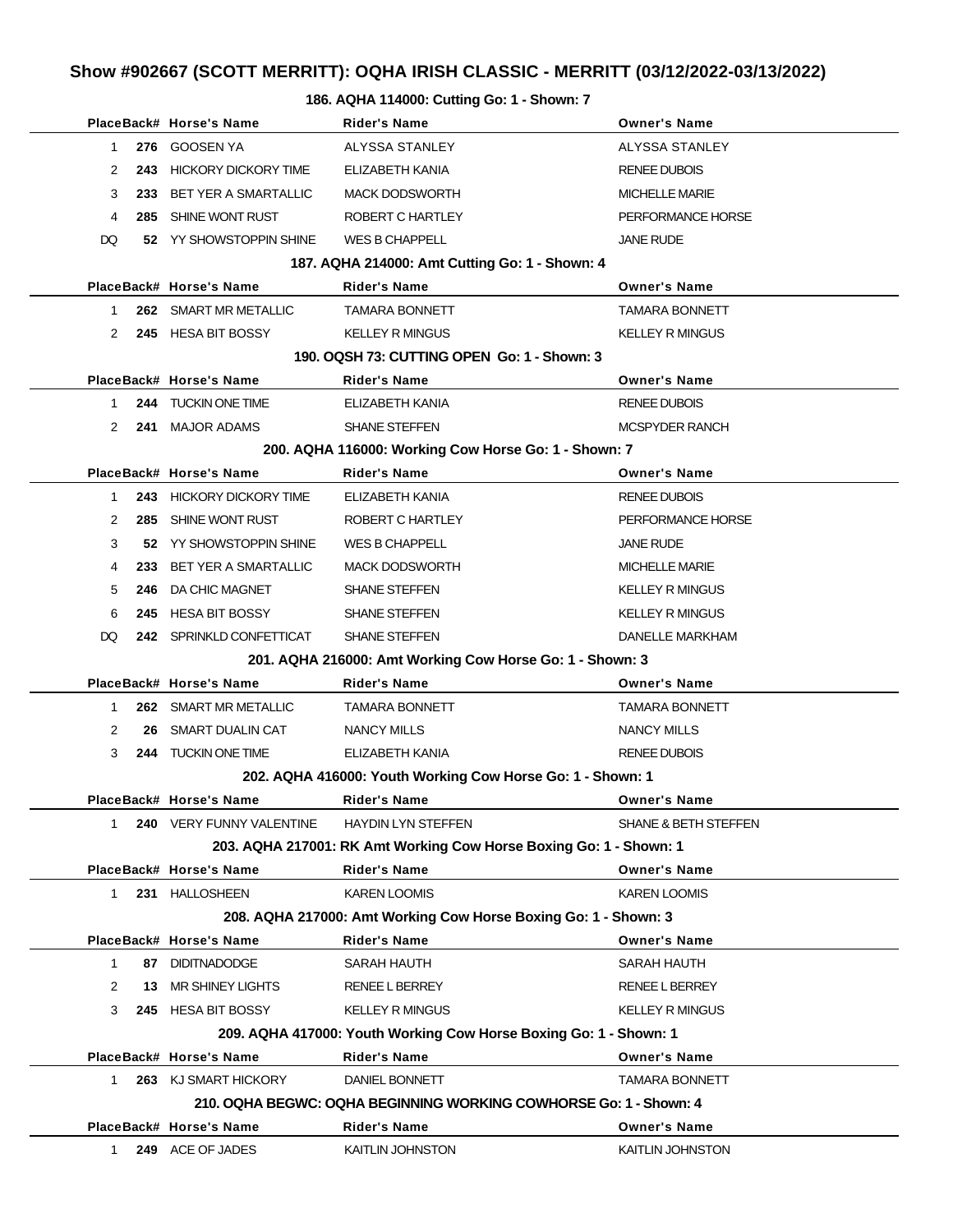|                                                        |     |                                                              | Show #902667 (SCOTT MERRITT): OQHA IRISH CLASSIC - MERRITT (03/12/2022-03/13/2022) |                         |  |  |  |
|--------------------------------------------------------|-----|--------------------------------------------------------------|------------------------------------------------------------------------------------|-------------------------|--|--|--|
| 2                                                      |     | 269 MSC MY GUNS R CUSTOM                                     | <b>JENNA R SINGER</b>                                                              | <b>JENNA R SINGER</b>   |  |  |  |
| 3                                                      | 267 | <b>REYS HICKORY</b>                                          | ADISON ANN COOK                                                                    | <b>WILLIAM GONZALEZ</b> |  |  |  |
| 4                                                      |     | 263 KJ SMART HICKORY                                         | DANIEL BONNETT                                                                     | <b>TAMARA BONNETT</b>   |  |  |  |
|                                                        |     |                                                              | 216. OQSH 76: WORKING COWHORSE OPEN Go: 1 - Shown: 1                               |                         |  |  |  |
|                                                        |     | PlaceBack# Horse's Name                                      | <b>Rider's Name</b>                                                                | <b>Owner's Name</b>     |  |  |  |
| 1                                                      |     | 241 MAJOR ADAMS                                              | <b>SHANE STEFFEN</b>                                                               | <b>MCSPYDER RANCH</b>   |  |  |  |
|                                                        |     |                                                              | 235, OQHA SFRR: SMALL FRY RANCH RIDING 10 & UNDER Go: 1 - Shown: 3                 |                         |  |  |  |
|                                                        |     | PlaceBack# Horse's Name                                      | <b>Rider's Name</b>                                                                | <b>Owner's Name</b>     |  |  |  |
| $\mathbf{1}$                                           |     | 249 ACE OF JADES                                             | KINGZLEY OLIVER GRAVES                                                             | <b>KAITLIN JOHNSTON</b> |  |  |  |
| 2                                                      | 268 | ITSALLABOUTTHATBASE                                          | NORA BOTTEN                                                                        | <b>SHANNON BOTTEN</b>   |  |  |  |
| 3                                                      |     | 282 WHIZKY FROSTED FRANK                                     | KINGZLEY OLIVER GRAVES                                                             | KINGZLEY OLIVER GRAVES  |  |  |  |
|                                                        |     |                                                              | 236, OQSH 69: RANCH RIDING 19 & OVER Go: 1 - Shown: 5                              |                         |  |  |  |
|                                                        |     | PlaceBack# Horse's Name                                      | Rider's Name                                                                       | <b>Owner's Name</b>     |  |  |  |
| 1                                                      |     | 227 SMOKEN J STAR                                            | <b>MARIE ENMAN</b>                                                                 | <b>JONNA C ENMAN</b>    |  |  |  |
| 2                                                      |     | 224 SMART SASSALENA                                          | <b>ELAINE GRIMPS</b>                                                               | NANCY STOLZ PETTERSON   |  |  |  |
| 3                                                      | 268 | ITSALLABOUTTHATBASE                                          | <b>SHANNON BOTTEN</b>                                                              | <b>SHANNON BOTTEN</b>   |  |  |  |
| 4                                                      | 234 | <b>WRSAMS BIDDING HONOR</b>                                  | NORA L COOK                                                                        | AMY R EDWARDS           |  |  |  |
| 5                                                      |     | 270 LITTLE GOLD STEPS                                        | <b>ALAN BOTTEN</b>                                                                 | <b>ALAN BOTTEN</b>      |  |  |  |
|                                                        |     | 237, OQSH 66: RANCH RIDING YOUTH 18 & UNDER Go: 1 - Shown: 2 |                                                                                    |                         |  |  |  |
|                                                        |     | PlaceBack# Horse's Name                                      | Rider's Name                                                                       | <b>Owner's Name</b>     |  |  |  |
| $\mathbf{1}$                                           |     | 267 REYS HICKORY                                             | ADISON ANN COOK                                                                    | <b>WILLIAM GONZALEZ</b> |  |  |  |
| 2                                                      |     | 269 MSC MY GUNS R CUSTOM                                     | <b>JENNA R SINGER</b>                                                              | <b>JENNA R SINGER</b>   |  |  |  |
|                                                        |     |                                                              | 238. AQHA 143004: L1 Ranch Riding Go: 1 - Shown: 2                                 |                         |  |  |  |
|                                                        |     | PlaceBack# Horse's Name                                      | <b>Rider's Name</b>                                                                | <b>Owner's Name</b>     |  |  |  |
| 1                                                      |     | 224 SMART SASSALENA                                          | <b>ELAINE GRIMPS</b>                                                               | NANCY STOLZ PETTERSON   |  |  |  |
| 2                                                      |     | 250 WIMPYS STEPPIN UP                                        | <b>SUE SULTZE</b>                                                                  | LINDA NEUNZIG           |  |  |  |
|                                                        |     |                                                              | 239. AQHA 243001: RK Amt Ranch Riding Go: 1 - Shown: 2                             |                         |  |  |  |
|                                                        |     | PlaceBack# Horse's Name                                      | Rider's Name                                                                       | <b>Owner's Name</b>     |  |  |  |
| $\mathbf{1}$                                           |     | 231 HALLOSHEEN                                               | <b>KAREN LOOMIS</b>                                                                | <b>KAREN LOOMIS</b>     |  |  |  |
| 2                                                      |     | 249 ACE OF JADES                                             | KAITLIN JOHNSTON                                                                   | <b>KAITLIN JOHNSTON</b> |  |  |  |
|                                                        |     | 240. AQHA 443001: RK Youth Ranch Riding Go: 1 - Shown: 1     |                                                                                    |                         |  |  |  |
|                                                        |     | PlaceBack# Horse's Name                                      | <b>Rider's Name</b>                                                                | <b>Owner's Name</b>     |  |  |  |
| $\mathbf{1}$                                           |     | 239 MOONLIT REMINIC                                          | ANGELINA QUINTERO                                                                  | ANGELINA QUINTERO       |  |  |  |
| 241. AQHA 243002: L1 Amt Ranch Riding Go: 1 - Shown: 1 |     |                                                              |                                                                                    |                         |  |  |  |
|                                                        |     | PlaceBack# Horse's Name                                      | <b>Rider's Name</b>                                                                | <b>Owner's Name</b>     |  |  |  |
| $\mathbf 1$                                            |     | 249 ACE OF JADES                                             | <b>KAITLIN JOHNSTON</b>                                                            | <b>KAITLIN JOHNSTON</b> |  |  |  |
|                                                        |     |                                                              | 242. AQHA 443002: L1 Youth Ranch Riding Go: 1 - Shown: 1                           |                         |  |  |  |
|                                                        |     | PlaceBack# Horse's Name                                      | <b>Rider's Name</b>                                                                | <b>Owner's Name</b>     |  |  |  |
| $\mathbf{1}$                                           |     | 239 MOONLIT REMINIC                                          | ANGELINA QUINTERO                                                                  | ANGELINA QUINTERO       |  |  |  |
|                                                        |     |                                                              | 243. OQHA BEGRHP: OQHA BEGINNING RANCH RIDING Go: 1 - Shown: 8                     |                         |  |  |  |
|                                                        |     | PlaceBack# Horse's Name                                      | <b>Rider's Name</b>                                                                | <b>Owner's Name</b>     |  |  |  |
| 1                                                      |     | 274 THE NITE SHIFT                                           | <b>MARISSA FISHER</b>                                                              | <b>MARISSA FISHER</b>   |  |  |  |
| 2                                                      |     | 227 SMOKEN J STAR                                            | <b>MARIE ENMAN</b>                                                                 | <b>JONNA C ENMAN</b>    |  |  |  |
| 3                                                      |     | 278 A TOUCH OF DESTINY                                       | PAYTON BURNHAM                                                                     | <b>ERIKA BESSEY</b>     |  |  |  |
| 4                                                      | 267 | <b>REYS HICKORY</b>                                          | ADISON ANN COOK                                                                    | <b>WILLIAM GONZALEZ</b> |  |  |  |
| 5                                                      |     | 239 MOONLIT REMINIC                                          | ANGELINA QUINTERO                                                                  | ANGELINA QUINTERO       |  |  |  |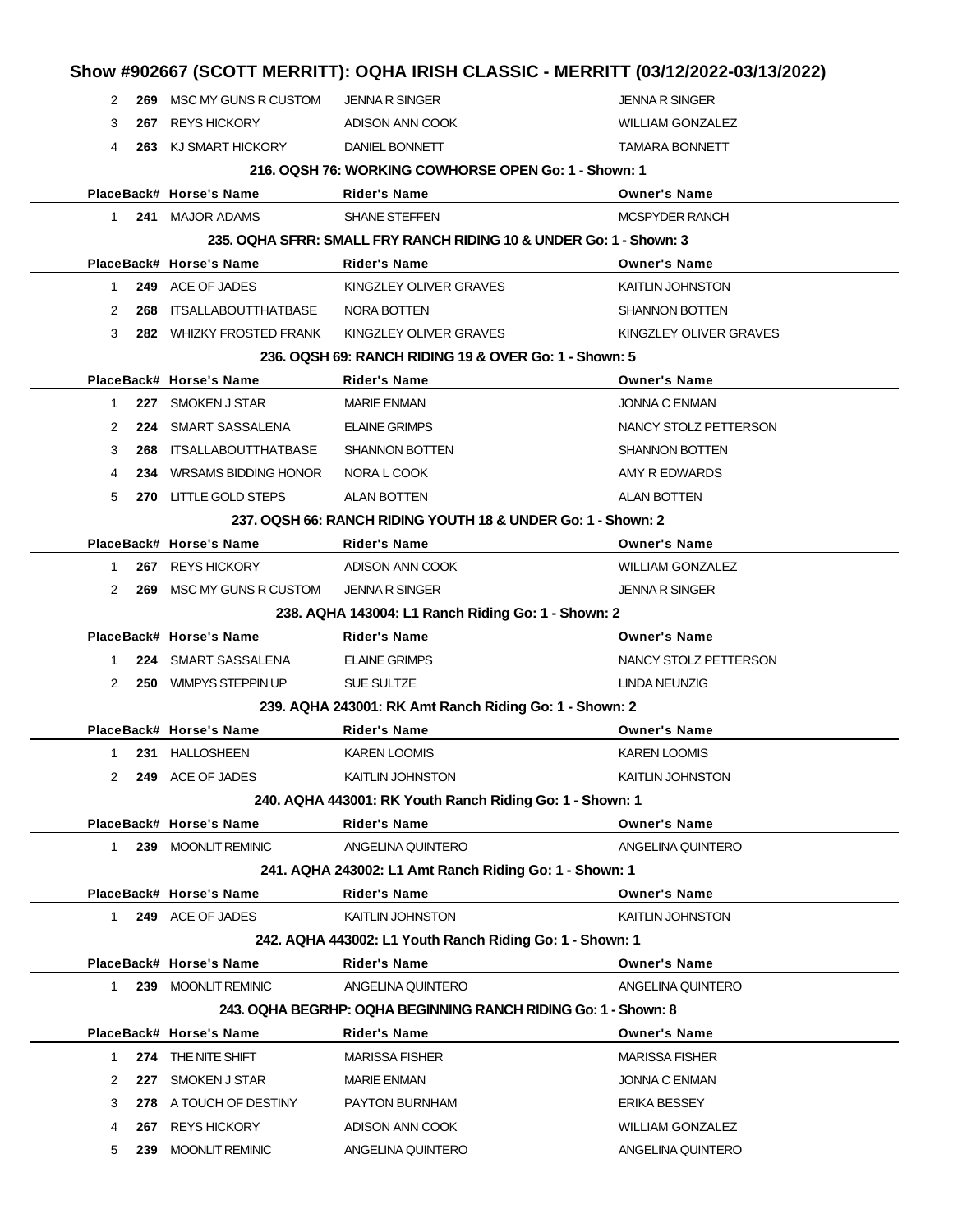| 6            |     | 269 MSC MY GUNS R CUSTOM    | <b>JENNA R SINGER</b>                                           | <b>JENNA R SINGER</b>       |
|--------------|-----|-----------------------------|-----------------------------------------------------------------|-----------------------------|
| 7            | 268 | ITSALLABOUTTHATBASE         | <b>SHANNON BOTTEN</b>                                           | <b>SHANNON BOTTEN</b>       |
| 8            |     | 270 LITTLE GOLD STEPS       | ALAN BOTTEN                                                     | <b>ALAN BOTTEN</b>          |
|              |     |                             | 244. AQHA 243000: Amt Ranch Riding Go: 1 - Shown: 2             |                             |
|              |     | PlaceBack# Horse's Name     | Rider's Name                                                    | <b>Owner's Name</b>         |
| 1            |     | 261 GENUINE ELECTRICAL      | <b>JULIE M VOSBERG</b>                                          | <b>KERRY NEWELL/JULIE M</b> |
| 2            |     | 44 PLAIN N DOLL             | AYN ARBOGAST-TODD                                               | AYN ARBOGAST-               |
|              |     |                             | 246. AQHA 443000: Youth Ranch Riding Go: 1 - Shown: 1           |                             |
|              |     | PlaceBack# Horse's Name     | Rider's Name                                                    | <b>Owner's Name</b>         |
| 1            |     | 235 POPPIN TAGS             | RACHEL SEMRAU                                                   | <b>JOHN B SEMRAU</b>        |
|              |     |                             | 247. AQHA 143000: Ranch Riding Go: 1 - Shown: 2                 |                             |
|              |     | PlaceBack# Horse's Name     | Rider's Name                                                    | <b>Owner's Name</b>         |
| -1           |     | 42 TOM KRUZER               | SUE SULTZE                                                      | AYN ARBOGAST-TODD           |
| 2            |     | 261 GENUINE ELECTRICAL      | <b>KERRY NEWELL</b>                                             | <b>KERRY NEWELL/JULIE M</b> |
|              |     |                             | 248. OQSH 65: RANCH RIDING OPEN Go: 1 - Shown: 1                |                             |
|              |     | PlaceBack# Horse's Name     | <b>Rider's Name</b>                                             | <b>Owner's Name</b>         |
| $\mathbf 1$  |     | 268 ITSALLABOUTTHATBASE     | <b>SHANNON BOTTEN</b>                                           | <b>SHANNON BOTTEN</b>       |
|              |     |                             | 262, AQHA 238102: L1 Amt Walk Trot Trail Go: 1 - Shown: 1       |                             |
|              |     | PlaceBack# Horse's Name     | Rider's Name                                                    | <b>Owner's Name</b>         |
| $\mathbf{1}$ |     | 36 RIGHTEOUS GOLD           | <b>JEANNINE MILLER</b>                                          | <b>JEANNINE MILLER</b>      |
|              |     |                             | 266. AQHA 138004: L1 Trail Go: 1 - Shown: 2                     |                             |
|              |     | PlaceBack# Horse's Name     | Rider's Name                                                    | <b>Owner's Name</b>         |
| -1           |     | 275 MADE UM GOOD            | DEBRA D NELSON CHAPIN                                           | DEBRA D NELSON CHAPIN       |
| 2            | 19  | IMBESTFORAGOODTIME          | <b>KYLER NALL</b>                                               | SHELLEY CLAYTON             |
|              |     |                             | 267. AQHA 438001: RK Youth Trail Go: 1 - Shown: 1               |                             |
|              |     | PlaceBack# Horse's Name     | Rider's Name                                                    | <b>Owner's Name</b>         |
| -1           |     | 31 RIGHTEOUS BROTHA         | <b>KYLER NALL</b>                                               | <b>TRACI M GRAM</b>         |
|              |     |                             | 268, AQHA 238001: RK Amt Trail Go: 1 - Shown: 3                 |                             |
|              |     | PlaceBack# Horse's Name     | Rider's Name                                                    | <b>Owner's Name</b>         |
| -1           |     | 3 LUCKY IN KENTUCKY         | JOYCE SORENSEN                                                  | <b>JOYCE SORENSEN</b>       |
| 2            | 37  | ROCKIN IT GOOD              | <b>SUZANNE HARRIS</b>                                           | <b>SUZANNE HARRIS</b>       |
| 3            |     | 231 HALLOSHEEN              | <b>KAREN LOOMIS</b>                                             | <b>KAREN LOOMIS</b>         |
|              |     |                             | 271. AQHA 238002: L1 Amt Trail Go: 1 - Shown: 3                 |                             |
|              |     | PlaceBack# Horse's Name     | Rider's Name                                                    | <b>Owner's Name</b>         |
| $\mathbf{1}$ |     | 3 LUCKY IN KENTUCKY         | <b>JOYCE SORENSEN</b>                                           | <b>JOYCE SORENSEN</b>       |
| 2            | 8   | DOUBT IM INVITED            | <b>JENNIFER T REEVES</b>                                        | <b>JENNIFER T REEVES</b>    |
| 3            |     | <b>30 RIGHTEOUS ROMANCE</b> | <b>ROBIN MARTSOLF-</b>                                          | <b>ROBIN MARTSOLF-</b>      |
|              |     |                             | 277. AQHA 238800: Amt Select Trail Go: 1 - Shown: 2             |                             |
|              |     | PlaceBack# Horse's Name     | Rider's Name                                                    | <b>Owner's Name</b>         |
| 1            |     | 275 MADE UM GOOD            | DEBRA D NELSON CHAPIN                                           | DEBRA D NELSON CHAPIN       |
| 2            |     | 88 WATCH THIS MACHINE       | CINDY L KUENZI                                                  | CINDY L & DAN KUENZI        |
|              |     |                             | 279. AQHA 138200: Senior Trail Go: 1 - Shown: 1                 |                             |
|              |     | PlaceBack# Horse's Name     | Rider's Name                                                    | <b>Owner's Name</b>         |
| DQ           |     | 88 WATCH THIS MACHINE       | CINDY L KUENZI                                                  | CINDY L & DAN KUENZI        |
|              |     |                             |                                                                 |                             |
|              |     |                             | 290. AQHA 444001: RK Youth Hunter Under Saddle Go: 1 - Shown: 2 |                             |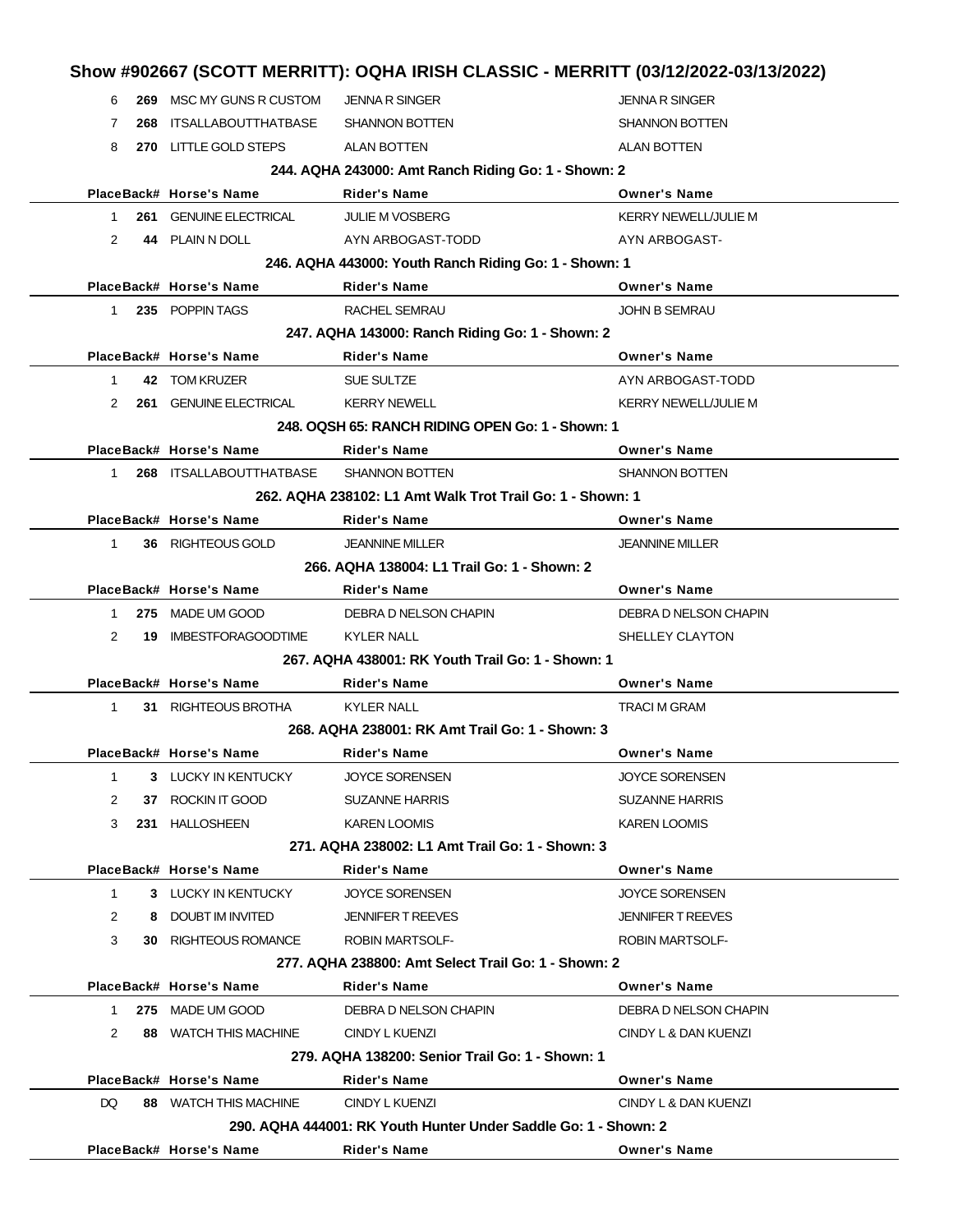| 1            | 273 SUDDENLY SIX                       | <b>LENA CASEBEER</b>                                                   | <b>KIERSTI CASEBEER</b>  |
|--------------|----------------------------------------|------------------------------------------------------------------------|--------------------------|
| 2            | 248 SUN TANS SCOTCH BAR                | <b>BRIAHNA LEDBETTER</b>                                               | <b>BRIAHNA LEDBETTER</b> |
|              |                                        | 295. AQHA 244001: RK Amt Hunter Under Saddle Go: 1 - Shown: 1          |                          |
|              | PlaceBack# Horse's Name                | <b>Rider's Name</b>                                                    | <b>Owner's Name</b>      |
| $\mathbf{1}$ | 162 GETTHISGIRLASCOTCH                 | RACHEL DAVIDSON                                                        | RACHEL DAVIDSON          |
|              |                                        | 296. AQHA 244002: L1 Amt Hunter Under Saddle Go: 1 - Shown: 1          |                          |
|              | PlaceBack# Horse's Name                | <b>Rider's Name</b>                                                    | <b>Owner's Name</b>      |
| $\mathbf{1}$ | 30 RIGHTEOUS ROMANCE                   | <b>ROBIN MARTSOLF-</b>                                                 | <b>ROBIN MARTSOLF-</b>   |
|              |                                        | 297. AQHA 244000: Amt Hunter Under Saddle Go: 1 - Shown: 1             |                          |
|              | PlaceBack# Horse's Name                | <b>Rider's Name</b>                                                    | <b>Owner's Name</b>      |
| DQ.          | 36 RIGHTEOUS GOLD                      | <b>JEANNINE MILLER</b>                                                 | <b>JEANNINE MILLER</b>   |
|              |                                        | 299. OQHA BEGHUS: OQHA BEGINNING HUNTER UNDER SADDLE Go: 1 - Shown: 2  |                          |
|              | PlaceBack# Horse's Name                | <b>Rider's Name</b>                                                    | <b>Owner's Name</b>      |
| 1            | 288 UNBRIDLEDDREAMCHANCE MARIONA MIRET |                                                                        | <b>HANNAH DUTTON</b>     |
| 2            | 248 SUN TANS SCOTCH BAR                | <b>BRIAHNA LEDBETTER</b>                                               | <b>BRIAHNA LEDBETTER</b> |
|              |                                        | 318. AQHA 452001: RK Youth Hunt Seat Equitation Go: 1 - Shown: 2       |                          |
|              | PlaceBack# Horse's Name                | <b>Rider's Name</b>                                                    | <b>Owner's Name</b>      |
| 1            | 273 SUDDENLY SIX                       | <b>LENA CASEBEER</b>                                                   | <b>KIERSTI CASEBEER</b>  |
| 2            | 248 SUN TANS SCOTCH BAR                | <b>BRIAHNA LEDBETTER</b>                                               | <b>BRIAHNA LEDBETTER</b> |
|              |                                        | 322. AQHA 252001: RK Amt Hunt Seat Equitation Go: 1 - Shown: 1         |                          |
|              | PlaceBack# Horse's Name                | <b>Rider's Name</b>                                                    | <b>Owner's Name</b>      |
| 1            | 162 GETTHISGIRLASCOTCH                 | RACHEL DAVIDSON                                                        | RACHEL DAVIDSON          |
|              |                                        | 325. OQHA BEGHSE: OQHA BEGINNING HUNT SEAT EQUITATION Go: 1 - Shown: 2 |                          |
|              | PlaceBack# Horse's Name                | <b>Rider's Name</b>                                                    | <b>Owner's Name</b>      |
| 1            | 248 SUN TANS SCOTCH BAR                | <b>BRIAHNA LEDBETTER</b>                                               | <b>BRIAHNA LEDBETTER</b> |
| 2            | 288 UNBRIDLEDDREAMCHANCE MARIONA MIRET |                                                                        | <b>HANNAH DUTTON</b>     |
|              |                                        | 338. OQSH 80: AB RANCH TRAIL 19 & OVER Go: 1 - Shown: 1                |                          |
|              | PlaceBack# Horse's Name                | <b>Rider's Name</b>                                                    | <b>Owner's Name</b>      |
| 1            | 234 WRSAMS BIDDING HONOR               | AMY R EDWARDS                                                          | AMY R EDWARDS            |
|              |                                        | 347. AQHA 410909: Youth Ranch Trail Go: 1 - Shown: 1                   |                          |
|              | PlaceBack# Horse's Name                | Rider's Name                                                           | <b>Owner's Name</b>      |
| $\mathbf{1}$ | 235 POPPIN TAGS                        | RACHEL SEMRAU                                                          | <b>JOHN B SEMRAU</b>     |
|              |                                        | 348, OQSH 82: AB RANCH TRAIL OPEN Go: 1 - Shown: 3                     |                          |
|              | PlaceBack# Horse's Name                | <b>Rider's Name</b>                                                    | <b>Owner's Name</b>      |
| 1            | <b>269 MSC MY GUNS R CUSTOM</b>        | <b>JENNA R SINGER</b>                                                  | <b>JENNA R SINGER</b>    |
| 2            | 270 LITTLE GOLD STEPS                  | <b>ALAN BOTTEN</b>                                                     | <b>ALAN BOTTEN</b>       |
|              | 234 WRSAMS BIDDING HONOR               | AMY R EDWARDS                                                          | AMY R EDWARDS            |
| 3            |                                        | 350, OQSH 58: REINING 19 & OVER Go: 1 - Shown: 1                       |                          |
|              | PlaceBack# Horse's Name                | <b>Rider's Name</b>                                                    | <b>Owner's Name</b>      |
|              |                                        |                                                                        |                          |
| $1 \quad$    | 224 SMART SASSALENA                    | <b>ELAINE GRIMPS</b>                                                   | NANCY STOLZ PETTERSON    |
|              |                                        | 357. AQHA 134004: L1 Reining Go: 1 - Shown: 2                          |                          |
|              | PlaceBack# Horse's Name                | Rider's Name                                                           | <b>Owner's Name</b>      |
| 1            | 237 VOO DOO CHILD                      | <b>JOAN T HORTON</b>                                                   | <b>HORTON FARMS INC</b>  |
| 2            | 224 SMART SASSALENA                    | <b>ELAINE GRIMPS</b>                                                   | NANCY STOLZ PETTERSON    |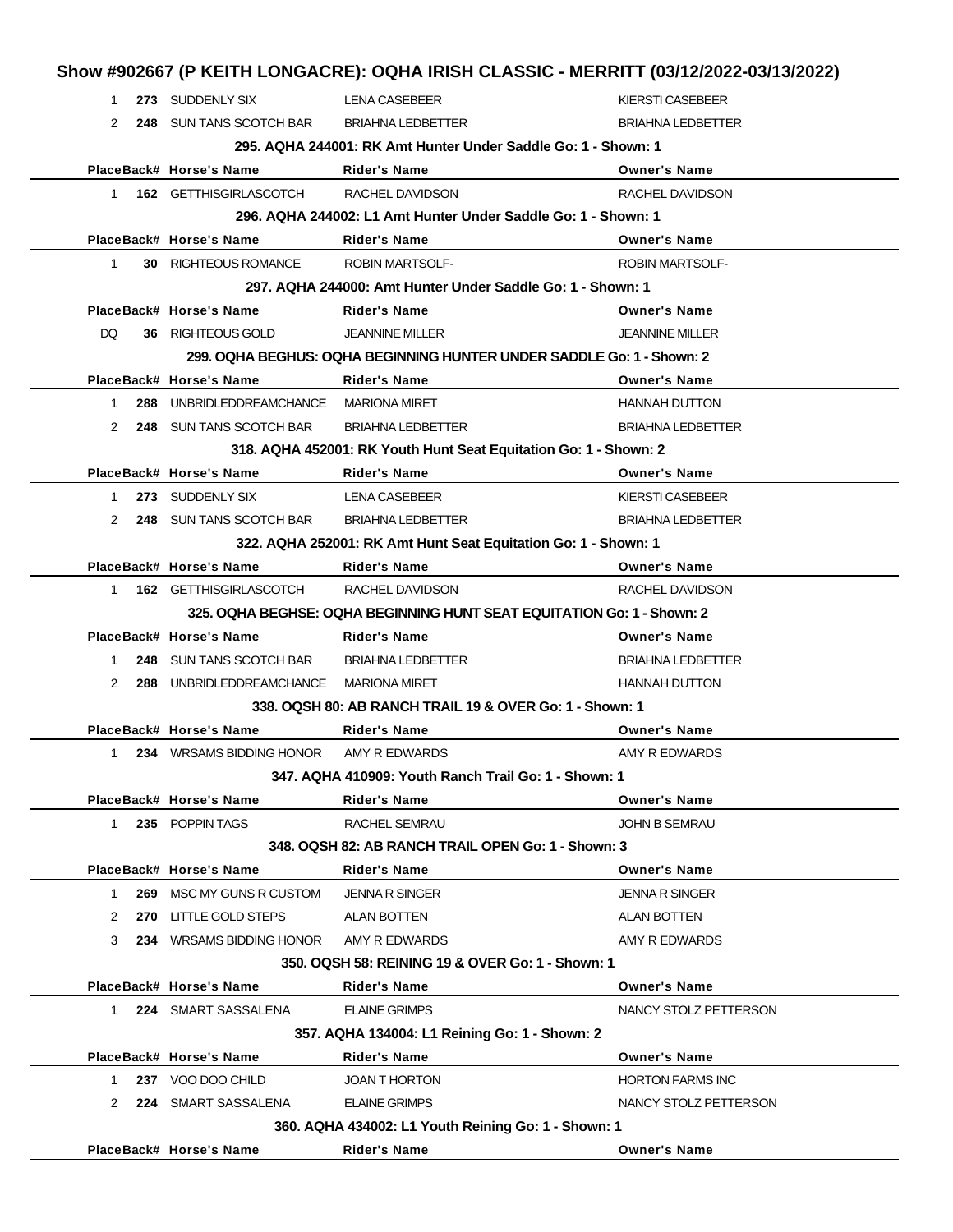| DQ.         |     | 272 TJS FROZEN WHISKEY    | <b>ISELA ANNDRAE'A ORTIZ</b>                                              | <b>ISELA ANNDRAE'A ORTIZ</b> |
|-------------|-----|---------------------------|---------------------------------------------------------------------------|------------------------------|
|             |     |                           | 361. AQHA 234002: L1 Amt Reining Go: 1 - Shown: 1                         |                              |
|             |     | PlaceBack# Horse's Name   | <b>Rider's Name</b>                                                       | <b>Owner's Name</b>          |
| DQ.         |     | 249 ACE OF JADES          | <b>KAITLIN JOHNSTON</b>                                                   | <b>KAITLIN JOHNSTON</b>      |
|             |     |                           | 362. AQHA 434000: Youth Reining Go: 1 - Shown: 2                          |                              |
|             |     | PlaceBack# Horse's Name   | <b>Rider's Name</b>                                                       | <b>Owner's Name</b>          |
| 1           |     | 235 POPPIN TAGS           | <b>RACHEL SEMRAU</b>                                                      | <b>JOHN B SEMRAU</b>         |
| DQ          |     | 272 TJS FROZEN WHISKEY    | ISELA ANNDRAE'A ORTIZ                                                     | ISELA ANNDRAE'A ORTIZ        |
|             |     |                           | 364. AQHA 234000: Amt Reining Go: 1 - Shown: 2                            |                              |
|             |     | PlaceBack# Horse's Name   | <b>Rider's Name</b>                                                       | <b>Owner's Name</b>          |
| 1           | 26  | SMART DUALIN CAT          | <b>NANCY MILLS</b>                                                        | <b>NANCY MILLS</b>           |
| DQ.         | 261 | <b>GENUINE ELECTRICAL</b> | <b>KERRY NEWELL</b>                                                       | <b>KERRY NEWELL/JULIE M</b>  |
|             |     |                           | 365. AQHA 134000: Reining Go: 1 - Shown: 2                                |                              |
|             |     | PlaceBack# Horse's Name   | <b>Rider's Name</b>                                                       | <b>Owner's Name</b>          |
| 1           |     | 237 VOO DOO CHILD         | <b>JOAN T HORTON</b>                                                      | <b>HORTON FARMS INC</b>      |
| DQ          |     | 52 YY SHOWSTOPPIN SHINE   | <b>WES B CHAPPELL</b>                                                     | <b>JANE RUDE</b>             |
|             |     |                           | 366, OQHA BEGRN: OQHA BEGINNING REINING Go: 1 - Shown: 7                  |                              |
|             |     | PlaceBack# Horse's Name   | <b>Rider's Name</b>                                                       | <b>Owner's Name</b>          |
| 1           |     | 249 ACE OF JADES          | <b>KAITLIN JOHNSTON</b>                                                   | <b>KAITLIN JOHNSTON</b>      |
| 2           | 231 | <b>HALLOSHEEN</b>         | <b>KAREN LOOMIS</b>                                                       | <b>KAREN LOOMIS</b>          |
| 3           | 267 | <b>REYS HICKORY</b>       | ADISON ANN COOK                                                           | <b>WILLIAM GONZALEZ</b>      |
| 4           | 274 | THE NITE SHIFT            | <b>MARISSA FISHER</b>                                                     | <b>MARISSA FISHER</b>        |
| 5           | 263 | KJ SMART HICKORY          | DANIEL BONNETT                                                            | <b>TAMARA BONNETT</b>        |
| 6           | 272 | <b>TJS FROZEN WHISKEY</b> | ISELA ANNDRAE'A ORTIZ                                                     | ISELA ANNDRAE'A ORTIZ        |
| 7           | 269 | MSC MY GUNS R CUSTOM      | <b>JENNA R SINGER</b>                                                     | <b>JENNA R SINGER</b>        |
|             |     |                           | 367, OQSH 59: REINING OPEN Go: 1 - Shown: 1                               |                              |
|             |     | PlaceBack# Horse's Name   | Rider's Name                                                              | <b>Owner's Name</b>          |
| 1           |     | 17 SHERIFF OTIS DUNIT     | <b>KRISTIN DOWNS</b>                                                      | <b>KRISTIN DOWNS</b>         |
|             |     |                           | 397. AQHA 142004: L1 Western Pleasure Go: 1 - Shown: 1                    |                              |
|             |     | PlaceBack# Horse's Name   | <b>Rider's Name</b>                                                       | <b>Owner's Name</b>          |
| $1 \quad$   |     | 275 MADE UM GOOD          | DEBRA D NELSON CHAPIN                                                     | DEBRA D NELSON CHAPIN        |
|             |     |                           | 399. AQHA 442001: RK Youth Western Pleasure Go: 1 - Shown: 3              |                              |
|             |     | PlaceBack# Horse's Name   | Rider's Name                                                              | <b>Owner's Name</b>          |
| 1           |     | 31 RIGHTEOUS BROTHA       | <b>KYLER NALL</b>                                                         | <b>TRACI M GRAM</b>          |
| 2           |     | 273 SUDDENLY SIX          | LENA CASEBEER                                                             | KIERSTI CASEBEER             |
| 3           |     | 248 SUN TANS SCOTCH BAR   | <b>BRIAHNA LEDBETTER</b>                                                  | <b>BRIAHNA LEDBETTER</b>     |
|             |     |                           | 401. AQHA 442702: L1 Youth Western Pleasure (13 & Under) Go: 1 - Shown: 1 |                              |
|             |     | PlaceBack# Horse's Name   | Rider's Name                                                              | <b>Owner's Name</b>          |
| 1           |     | 273 SUDDENLY SIX          | LENA CASEBEER                                                             | <b>KIERSTI CASEBEER</b>      |
|             |     |                           | 403. AQHA 142200: Senior Western Pleasure Go: 1 - Shown: 2                |                              |
|             |     | PlaceBack# Horse's Name   | Rider's Name                                                              | <b>Owner's Name</b>          |
| $\mathbf 1$ |     | 88 WATCH THIS MACHINE     | CINDY L KUENZI                                                            | CINDY L & DAN KUENZI         |
| 2           |     | 8 DOUBT IM INVITED        | <b>JENNIFER T REEVES</b>                                                  | <b>JENNIFER T REEVES</b>     |
|             |     |                           | 405. AQHA 242001: RK Amt Western Pleasure Go: 1 - Shown: 6                |                              |
|             |     | PlaceBack# Horse's Name   | Rider's Name                                                              | <b>Owner's Name</b>          |
| 1           |     | 266 MACS GOOD N DYNAMIC   | <b>KAREN SENGER</b>                                                       | <b>CRESSANDRA</b>            |
|             |     |                           |                                                                           |                              |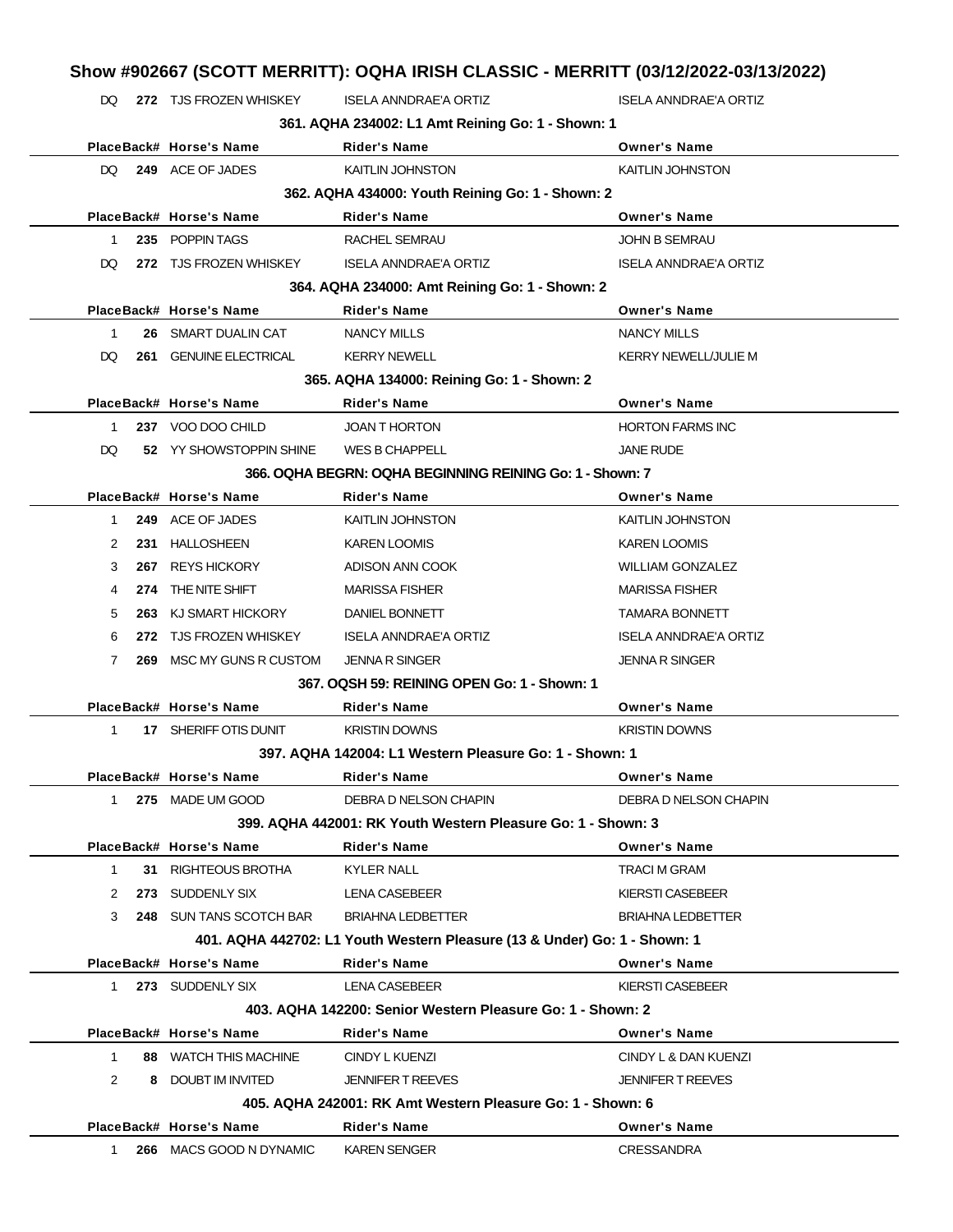# **Show #902667 (P KEITH LONGACRE): OQHA IRISH CLASSIC - MERRITT (03/12/2022-03/13/2022)**

| 2            |     | <b>162 GETTHISGIRLASCOTCH</b>          | RACHEL DAVIDSON                                                            | RACHEL DAVIDSON          |
|--------------|-----|----------------------------------------|----------------------------------------------------------------------------|--------------------------|
| 3            |     | 37 ROCKIN IT GOOD                      | <b>SUZANNE HARRIS</b>                                                      | <b>SUZANNE HARRIS</b>    |
| 4            |     | 3 LUCKY IN KENTUCKY                    | <b>JOYCE SORENSEN</b>                                                      | <b>JOYCE SORENSEN</b>    |
| 5            | 19. | <b>IMBESTFORAGOODTIME</b>              | SHELLEY CLAYTON                                                            | SHELLEY CLAYTON          |
| 6            | 259 | RIGHTEOUS JEWEL                        | <b>CRESSANDRA</b>                                                          | <b>KAREN SENGER</b>      |
|              |     |                                        | 406. AQHA 242002: L1 Amt Western Pleasure Go: 1 - Shown: 6                 |                          |
|              |     | PlaceBack# Horse's Name                | <b>Rider's Name</b>                                                        | <b>Owner's Name</b>      |
| 1            |     | <b>30 RIGHTEOUS ROMANCE</b>            | <b>ROBIN MARTSOLF-</b>                                                     | ROBIN MARTSOLF-          |
| 2            |     | 8 DOUBT IM INVITED                     | <b>JENNIFER T REEVES</b>                                                   | <b>JENNIFER T REEVES</b> |
| 3            |     | <b>162 GETTHISGIRLASCOTCH</b>          | RACHEL DAVIDSON                                                            | RACHEL DAVIDSON          |
| 4            | 68. | BEST TO BE HOT                         | LONNIE K ANNAS                                                             | LONNIE K ANNAS           |
| 5            | 275 | MADE UM GOOD                           | DEBRA D NELSON CHAPIN                                                      | DEBRA D NELSON CHAPIN    |
| 6            |     | 3 LUCKY IN KENTUCKY                    | <b>JOYCE SORENSEN</b>                                                      | <b>JOYCE SORENSEN</b>    |
|              |     |                                        | 407, AQHA 242800: Amt Select Western Pleasure Go: 1 - Shown: 3             |                          |
|              |     | PlaceBack# Horse's Name                | <b>Rider's Name</b>                                                        | <b>Owner's Name</b>      |
| $\mathbf 1$  |     | 88 WATCH THIS MACHINE                  | CINDY L KUENZI                                                             | CINDY L & DAN KUENZI     |
| 2            | 68  | BEST TO BE HOT                         | LONNIE K ANNAS                                                             | LONNIE K ANNAS           |
| DQ           | 275 | MADE UM GOOD                           | DEBRA D NELSON CHAPIN                                                      | DEBRA D NELSON CHAPIN    |
|              |     |                                        | 410. OQHA BEGWP: OQHA BEGINNING WESTERN PLEASURE Go: 1 - Shown: 5          |                          |
|              |     | PlaceBack# Horse's Name                | <b>Rider's Name</b>                                                        | <b>Owner's Name</b>      |
| 1            |     | 273 SUDDENLY SIX                       | LENA CASEBEER                                                              | KIERSTI CASEBEER         |
| 2            | 19  | <b>IMBESTFORAGOODTIME</b>              | SHELLEY CLAYTON                                                            | SHELLEY CLAYTON          |
| 3            | 288 | UNBRIDLEDDREAMCHANCE MARIONA MIRET     |                                                                            | <b>HANNAH DUTTON</b>     |
| 4            | 248 | SUN TANS SCOTCH BAR                    | BRIAHNA LEDBETTER                                                          | BRIAHNA LEDBETTER        |
| 5            |     | 249 ACE OF JADES                       | KINGZLEY OLIVER GRAVES                                                     | <b>KAITLIN JOHNSTON</b>  |
|              |     |                                        | 411. OQHA SFWP: SMALL FRY - WESTERN PLEASURE - 10 & UNDER Go: 1 - Shown: 3 |                          |
|              |     | PlaceBack# Horse's Name                | <b>Rider's Name</b>                                                        | <b>Owner's Name</b>      |
| 1            |     | 288 UNBRIDLEDDREAMCHANCE MARIONA MIRET |                                                                            | <b>HANNAH DUTTON</b>     |
| 2            |     | 268 ITSALLABOUTTHATBASE                | NORA BOTTEN                                                                | <b>SHANNON BOTTEN</b>    |
| 3            |     | 249 ACE OF JADES                       | KINGZLEY OLIVER GRAVES                                                     | KAITLIN JOHNSTON         |
|              |     |                                        | 413. OQHA LEADLN: LEADLINE CLASS Go: 1 - Shown: 2                          |                          |
|              |     | PlaceBack# Horse's Name                | <b>Rider's Name</b>                                                        | <b>Owner's Name</b>      |
| $\Omega$     |     | 249 ACE OF JADES                       | <b>COLT LAWSON</b>                                                         | <b>KAITLIN JOHNSTON</b>  |
| $\Omega$     |     | 268 ITSALLABOUTTHATBASE                | <b>HARLAN BOTTEN</b>                                                       | <b>SHANNON BOTTEN</b>    |
|              |     |                                        | 414, OQHA SFHRMS: SMALL FRY - HORSEMANSHIP - 10 & UNDER Go: 1 - Shown: 2   |                          |
|              |     | PlaceBack# Horse's Name                | <b>Rider's Name</b>                                                        | <b>Owner's Name</b>      |
| $\mathbf 1$  |     | 249 ACE OF JADES                       | KINGZLEY OLIVER GRAVES                                                     | <b>KAITLIN JOHNSTON</b>  |
| 2            |     | 282 WHIZKY FROSTED FRANK               | KINGZLEY OLIVER GRAVES                                                     | KINGZLEY OLIVER GRAVES   |
|              |     |                                        | 419. AQHA 440001: RK Youth Western Horsemanship Go: 1 - Shown: 4           |                          |
|              |     | PlaceBack# Horse's Name                | <b>Rider's Name</b>                                                        | <b>Owner's Name</b>      |
| $\mathbf{1}$ |     | 31 RIGHTEOUS BROTHA                    | <b>KYLER NALL</b>                                                          | <b>TRACI M GRAM</b>      |
| 2            |     | 273 SUDDENLY SIX                       | LENA CASEBEER                                                              | KIERSTI CASEBEER         |
| 3            |     | 248 SUN TANS SCOTCH BAR                | <b>BRIAHNA LEDBETTER</b>                                                   | <b>BRIAHNA LEDBETTER</b> |
| 4            |     | 239 MOONLIT REMINIC                    | ANGELINA QUINTERO                                                          | ANGELINA QUINTERO        |
|              |     |                                        | 423. AQHA 240001: RK Amt Western Horsemanship Go: 1 - Shown: 7             |                          |
|              |     | PlaceBack# Horse's Name                | Rider's Name                                                               | <b>Owner's Name</b>      |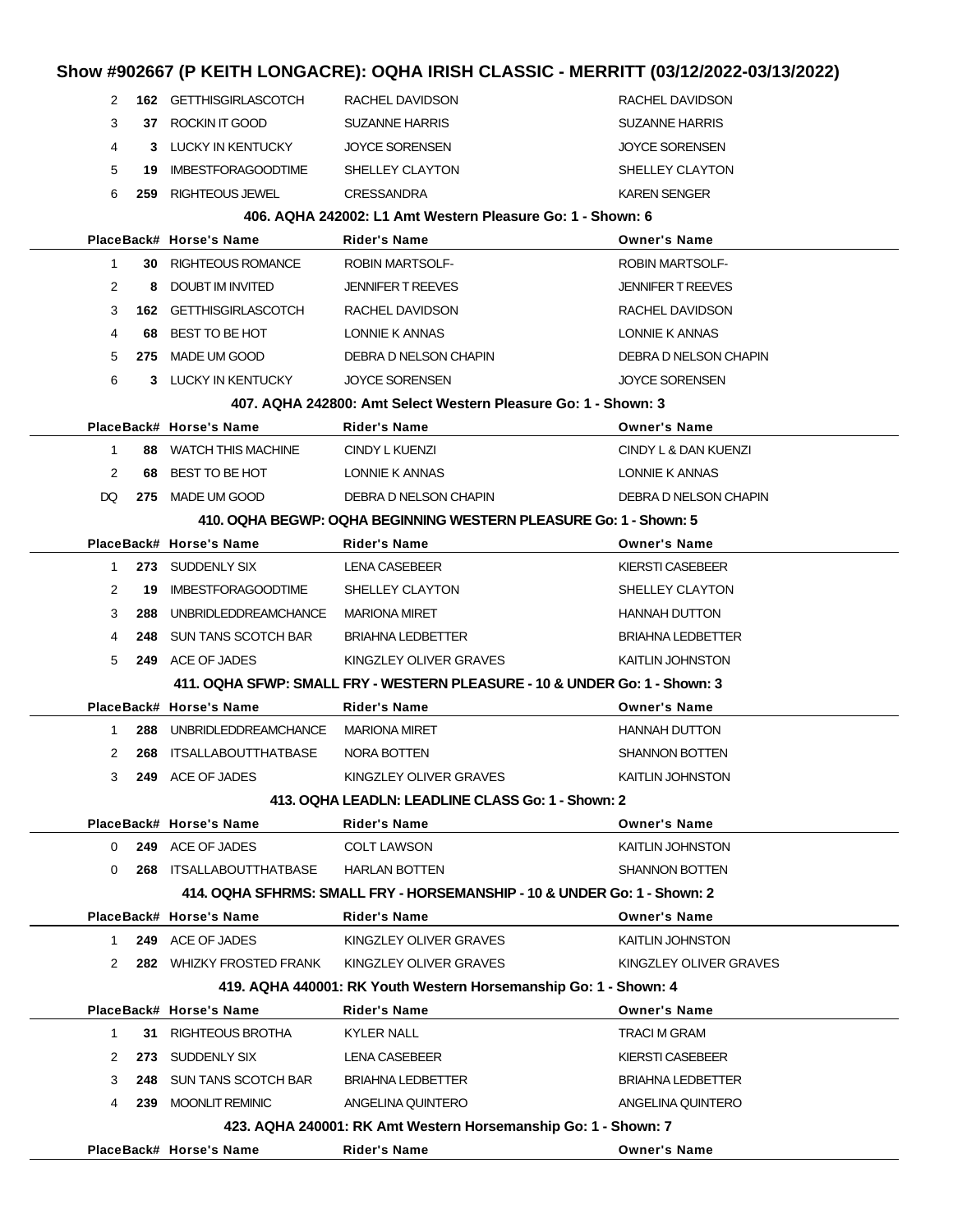### **Show #902667 (P KEITH LONGACRE): OQHA IRISH CLASSIC - MERRITT (03/12/2022-03/13/2022)**

| 1              | 266 | MACS GOOD N DYNAMIC       | <b>KAREN SENGER</b>                                                | <b>CRESSANDRA</b>        |
|----------------|-----|---------------------------|--------------------------------------------------------------------|--------------------------|
| 2              | 37  | ROCKIN IT GOOD            | SUZANNE HARRIS                                                     | <b>SUZANNE HARRIS</b>    |
| 3              | 162 | <b>GETTHISGIRLASCOTCH</b> | RACHEL DAVIDSON                                                    | RACHEL DAVIDSON          |
| 4              | 259 | RIGHTEOUS JEWEL           | <b>CRESSANDRA</b>                                                  | <b>KAREN SENGER</b>      |
| 5              |     | 3 LUCKY IN KENTUCKY       | <b>JOYCE SORENSEN</b>                                              | <b>JOYCE SORENSEN</b>    |
| 6              | 275 | MADE UM GOOD              | DEBRA D NELSON CHAPIN                                              | DEBRA D NELSON CHAPIN    |
| 7              | 19. | <b>IMBESTFORAGOODTIME</b> | SHELLEY CLAYTON                                                    | SHELLEY CLAYTON          |
|                |     |                           | 424. AQHA 240002: L1 Amt Western Horsemanship Go: 1 - Shown: 5     |                          |
|                |     | PlaceBack# Horse's Name   | Rider's Name                                                       | <b>Owner's Name</b>      |
| $\mathbf 1$    |     | 275 MADE UM GOOD          | DEBRA D NELSON CHAPIN                                              | DEBRA D NELSON CHAPIN    |
| 2              | 30  | <b>RIGHTEOUS ROMANCE</b>  | <b>ROBIN MARTSOLF-</b>                                             | <b>ROBIN MARTSOLF-</b>   |
| 3              | 68  | BEST TO BE HOT            | LONNIE K ANNAS                                                     | LONNIE K ANNAS           |
| 4              |     | 3 LUCKY IN KENTUCKY       | <b>JOYCE SORENSEN</b>                                              | <b>JOYCE SORENSEN</b>    |
| 5              |     | 8 DOUBT IM INVITED        | <b>JENNIFER T REEVES</b>                                           | <b>JENNIFER T REEVES</b> |
|                |     |                           | 425. AQHA 240800: Amt Select Western Horsemanship Go: 1 - Shown: 2 |                          |
|                |     | PlaceBack# Horse's Name   | Rider's Name                                                       | <b>Owner's Name</b>      |
| $\mathbf{1}$   |     | 88 WATCH THIS MACHINE     | CINDY L KUENZI                                                     | CINDY L & DAN KUENZI     |
| DQ             |     | 68 BEST TO BE HOT         | LONNIE K ANNAS                                                     | LONNIE K ANNAS           |
|                |     |                           | 427. OQHA BEGHRM: OQHA BEGINNING HORSEMANSHIP Go: 1 - Shown: 4     |                          |
|                |     | PlaceBack# Horse's Name   | Rider's Name                                                       | <b>Owner's Name</b>      |
| $\mathbf 1$    |     | 273 SUDDENLY SIX          | LENA CASEBEER                                                      | KIERSTI CASEBEER         |
| 2              | 248 | SUN TANS SCOTCH BAR       | <b>BRIAHNA LEDBETTER</b>                                           | <b>BRIAHNA LEDBETTER</b> |
| 3              | 19  | <b>IMBESTFORAGOODTIME</b> | SHELLEY CLAYTON                                                    | SHELLEY CLAYTON          |
| 4              | 288 | UNBRIDLEDDREAMCHANCE      | <b>MARIONA MIRET</b>                                               | <b>HANNAH DUTTON</b>     |
|                |     |                           | 450. AQHA 430000: Youth Pole Bending Go: 1 - Shown: 2              |                          |
|                |     | PlaceBack# Horse's Name   | <b>Rider's Name</b>                                                | <b>Owner's Name</b>      |
| $\mathbf 1$    |     | 249 ACE OF JADES          | KINGZLEY OLIVER GRAVES                                             | KAITLIN JOHNSTON         |
| DQ             |     | 282 WHIZKY FROSTED FRANK  | KINGZLEY OLIVER GRAVES                                             | KINGZLEY OLIVER GRAVES   |
|                |     |                           | 456. AQHA 432000: Youth Stake Race Go: 1 - Shown: 1                |                          |
|                |     | PlaceBack# Horse's Name   | Rider's Name                                                       | <b>Owner's Name</b>      |
| 1              |     | 249 ACE OF JADES          | KINGZLEY OLIVER GRAVES                                             | KAITLIN JOHNSTON         |
|                |     |                           | 458. AQHA 428000: Youth Barrel Racing Go: 1 - Shown: 1             |                          |
|                |     | PlaceBack# Horse's Name   | <b>Rider's Name</b>                                                | <b>Owner's Name</b>      |
| 1.             |     | 249 ACE OF JADES          | KINGZLEY OLIVER GRAVES                                             | KAITLIN JOHNSTON         |
|                |     |                           | 771, OQHA JPHDO: JACKPOT HEADING OPEN Go: 1 - Shown: 5             |                          |
|                |     | PlaceBack# Horse's Name   | <b>Rider's Name</b>                                                | <b>Owner's Name</b>      |
| $\mathbf{1}$   |     | 22 PURRFECT MAKERS MARK   | TED M 'TEEJAY' BROWN II                                            | LINDA & WILLIAM TIFFANY  |
| 2              |     | 225 PLAYBOYS PEPPY ALSO   | <b>BONNIE BROWN</b>                                                | <b>BONNIE BROWN</b>      |
| 3              |     | 52 YY SHOWSTOPPIN SHINE   | WES B CHAPPELL                                                     | <b>JANE RUDE</b>         |
|                |     |                           | 772. OQHA JPHLO: JACKPOT HEELING OPEN Go: 1 - Shown: 5             |                          |
|                |     | PlaceBack# Horse's Name   | <b>Rider's Name</b>                                                | <b>Owner's Name</b>      |
| 1.             |     | 284 CDS HOT RUM           | MIKE D MARRIOTT                                                    | NANCY STOLZ PETTERSON    |
| $\overline{2}$ |     | 69 KIT KAT PETE           | TED M 'TEEJAY' BROWN II                                            | TED M 'TEEJAY' BROWN II  |
| 3              |     | 52 YY SHOWSTOPPIN SHINE   | WES B CHAPPELL                                                     | <b>JANE RUDE</b>         |
| 4              |     | 11 TEEJAYS BAD KAT        | TED M 'TEEJAY' BROWN II                                            | <b>BONNIE BROWN</b>      |
| 5              |     | 233 BET YER A SMARTALLIC  | <b>MACK DODSWORTH</b>                                              | <b>MICHELLE MARIE</b>    |
|                |     |                           |                                                                    |                          |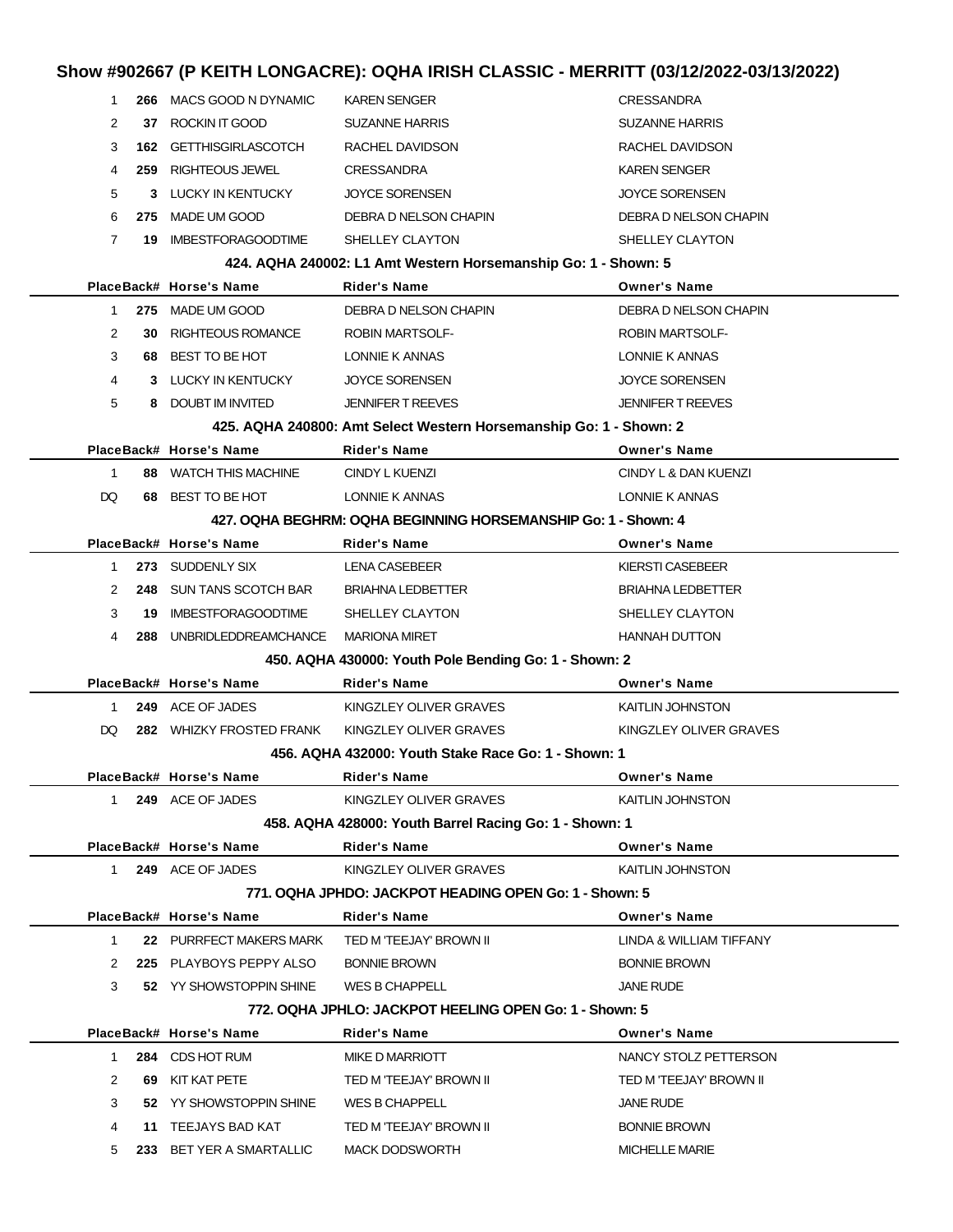|                                                                  | PlaceBack# Horse's Name | <b>Rider's Name</b>                                             | <b>Owner's Name</b>  |  |  |  |  |
|------------------------------------------------------------------|-------------------------|-----------------------------------------------------------------|----------------------|--|--|--|--|
| 225                                                              | PLAYBOYS PEPPY ALSO     | <b>BONNIE BROWN</b>                                             | <b>BONNIE BROWN</b>  |  |  |  |  |
| 2<br>226                                                         | QR PEPTO FOR RONDEE     | <b>SAMUAL MONDS</b>                                             | <b>RISING M5 LLC</b> |  |  |  |  |
| 901. AQHA 440002: L1 Youth Western Horsemanship Go: 1 - Shown: 2 |                         |                                                                 |                      |  |  |  |  |
|                                                                  | PlaceBack# Horse's Name | <b>Rider's Name</b>                                             | <b>Owner's Name</b>  |  |  |  |  |
| 273                                                              | SUDDENLY SIX            | <b>LENA CASEBEER</b>                                            | KIERSTI CASEBEER     |  |  |  |  |
| 2<br>239                                                         | <b>MOONLIT REMINIC</b>  | ANGELINA QUINTERO                                               | ANGELINA QUINTERO    |  |  |  |  |
|                                                                  |                         | 902. AQHA 444002: L1 Youth Hunter Under Saddle Go: 1 - Shown: 2 |                      |  |  |  |  |
|                                                                  | PlaceBack# Horse's Name | <b>Rider's Name</b>                                             | <b>Owner's Name</b>  |  |  |  |  |
| 273                                                              | SUDDENLY SIX            | <b>LENA CASEBEER</b>                                            | KIERSTI CASEBEER     |  |  |  |  |
| 2<br>287                                                         | <b>HOO DID THAT</b>     | <b>OLIVIA OGAN</b>                                              | <b>BERNI OGAN</b>    |  |  |  |  |
| 903. AQHA 452002: L1 Youth Hunt Seat Equitation Go: 1 - Shown: 2 |                         |                                                                 |                      |  |  |  |  |
|                                                                  | PlaceBack# Horse's Name | <b>Rider's Name</b>                                             | <b>Owner's Name</b>  |  |  |  |  |
| 273                                                              | SUDDENLY SIX            | <b>LENA CASEBEER</b>                                            | KIERSTI CASEBEER     |  |  |  |  |
| 2<br>287                                                         | HOO DID THAT            | <b>OLIVIA OGAN</b>                                              | <b>BERNI OGAN</b>    |  |  |  |  |

#### **775. OQHA JPHDA: JACKPOT HEADING AMATEUR Go: 1 - Shown: 2**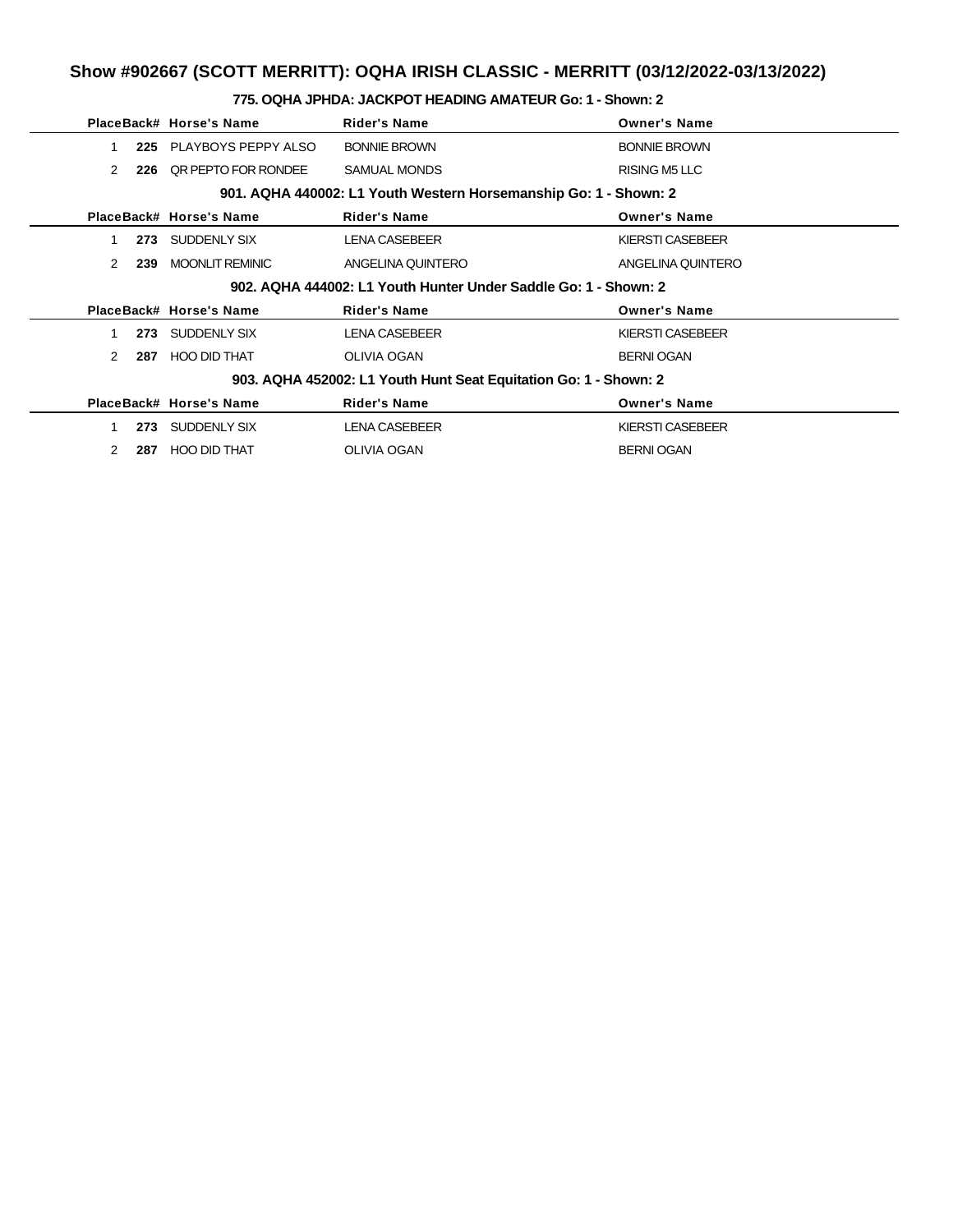### **Show #902668 (DAVID AVERY): OQHA IRISH CLASSIC - AVERY (03/12/2022-03/13/2022)**

#### **5. OQHA SFSHMS: SMALL FRY - SHOWMANSHIP - 10 & UNDER Go: 1 - Shown: 1**

|                                                                 |     | PlaceBack# Horse's Name       | Rider's Name                                                       | <b>Owner's Name</b>      |  |  |  |
|-----------------------------------------------------------------|-----|-------------------------------|--------------------------------------------------------------------|--------------------------|--|--|--|
| $\mathbf{1}$                                                    |     | 282 WHIZKY FROSTED FRANK      | KINGZLEY OLIVER GRAVES                                             | KINGZLEY OLIVER GRAVES   |  |  |  |
| 6. AQHA 412001: RK Youth Showmanship at Halter Go: 1 - Shown: 3 |     |                               |                                                                    |                          |  |  |  |
|                                                                 |     | PlaceBack# Horse's Name       | <b>Rider's Name</b>                                                | <b>Owner's Name</b>      |  |  |  |
| $\mathbf{1}$                                                    |     | 248 SUN TANS SCOTCH BAR       | <b>BRIAHNA LEDBETTER</b>                                           | <b>BRIAHNA LEDBETTER</b> |  |  |  |
| 2                                                               | 31  | RIGHTEOUS BROTHA              | <b>KYLER NALL</b>                                                  | <b>TRACI M GRAM</b>      |  |  |  |
| 3                                                               |     | 273 SUDDENLY SIX              | LENA CASEBEER                                                      | KIERSTI CASEBEER         |  |  |  |
|                                                                 |     |                               | 8. AQHA 412702: L1 Youth Showmanship (13 & Under) Go: 1 - Shown: 1 |                          |  |  |  |
|                                                                 |     | PlaceBack# Horse's Name       | <b>Rider's Name</b>                                                | <b>Owner's Name</b>      |  |  |  |
| $\mathbf{1}$                                                    |     | 273 SUDDENLY SIX              | <b>LENA CASEBEER</b>                                               | <b>KIERSTI CASEBEER</b>  |  |  |  |
|                                                                 |     |                               | 10. AQHA 212001: RK Amt Showmanship at Halter Go: 1 - Shown: 6     |                          |  |  |  |
|                                                                 |     | PlaceBack# Horse's Name       | <b>Rider's Name</b>                                                | <b>Owner's Name</b>      |  |  |  |
| $\mathbf{1}$                                                    |     | 259 RIGHTEOUS JEWEL           | <b>CRESSANDRA</b>                                                  | <b>KAREN SENGER</b>      |  |  |  |
| 2                                                               |     | 37 ROCKIN IT GOOD             | <b>SUZANNE HARRIS</b>                                              | <b>SUZANNE HARRIS</b>    |  |  |  |
| 3                                                               |     | <b>162 GETTHISGIRLASCOTCH</b> | RACHEL DAVIDSON                                                    | RACHEL DAVIDSON          |  |  |  |
| 4                                                               | 266 | MACS GOOD N DYNAMIC           | <b>KAREN SENGER</b>                                                | <b>CRESSANDRA</b>        |  |  |  |
| 5                                                               | 19  | <b>IMBESTFORAGOODTIME</b>     | SHELLEY CLAYTON                                                    | SHELLEY CLAYTON          |  |  |  |
| 6                                                               |     | 231 HALLOSHEEN                | <b>KAREN LOOMIS</b>                                                | <b>KAREN LOOMIS</b>      |  |  |  |
|                                                                 |     |                               | 11. AQHA 212002: L1 Amt Showmanship at Halter Go: 1 - Shown: 7     |                          |  |  |  |
|                                                                 |     | PlaceBack# Horse's Name       | <b>Rider's Name</b>                                                | <b>Owner's Name</b>      |  |  |  |
| $\mathbf{1}$                                                    |     | 275 MADE UM GOOD              | DEBRA D NELSON CHAPIN                                              | DEBRA D NELSON CHAPIN    |  |  |  |
| 2                                                               |     | 68 BEST TO BE HOT             | LONNIE K ANNAS                                                     | LONNIE K ANNAS           |  |  |  |
| 3                                                               |     | 37 ROCKIN IT GOOD             | <b>SUZANNE HARRIS</b>                                              | <b>SUZANNE HARRIS</b>    |  |  |  |
| 4                                                               |     | <b>30 RIGHTEOUS ROMANCE</b>   | <b>ROBIN MARTSOLF-</b>                                             | <b>ROBIN MARTSOLF-</b>   |  |  |  |
| 5                                                               |     | 3 LUCKY IN KENTUCKY           | <b>JOYCE SORENSEN</b>                                              | <b>JOYCE SORENSEN</b>    |  |  |  |
| 6                                                               | 8   | DOUBT IM INVITED              | <b>JENNIFER T REEVES</b>                                           | <b>JENNIFER T REEVES</b> |  |  |  |
| DQ                                                              |     | 36 RIGHTEOUS GOLD             | <b>JEANNINE MILLER</b>                                             | <b>JEANNINE MILLER</b>   |  |  |  |
|                                                                 |     |                               | 12. AQHA 212800: Amt Select Showmanship at Halter Go: 1 - Shown: 3 |                          |  |  |  |
|                                                                 |     | PlaceBack# Horse's Name       | <b>Rider's Name</b>                                                | <b>Owner's Name</b>      |  |  |  |
| $\mathbf{1}$                                                    |     | 88 WATCH THIS MACHINE         | CINDY L KUENZI                                                     | CINDY L & DAN KUENZI     |  |  |  |
| 2                                                               |     | 275 MADE UM GOOD              | DEBRA D NELSON CHAPIN                                              | DEBRA D NELSON CHAPIN    |  |  |  |
| 3                                                               |     | 68 BEST TO BE HOT             | LONNIE K ANNAS                                                     | LONNIE K ANNAS           |  |  |  |
|                                                                 |     |                               | 14. OQHA BEGSHM: OQHA BEGINNING SHOWMANSHIP Go: 1 - Shown: 5       |                          |  |  |  |
|                                                                 |     | PlaceBack# Horse's Name       | <b>Rider's Name</b>                                                | <b>Owner's Name</b>      |  |  |  |
| $\mathbf{1}$                                                    |     | 248 SUN TANS SCOTCH BAR       | <b>BRIAHNA LEDBETTER</b>                                           | <b>BRIAHNA LEDBETTER</b> |  |  |  |
| 2                                                               |     | 19 IMBESTFORAGOODTIME         | SHELLEY CLAYTON                                                    | SHELLEY CLAYTON          |  |  |  |
| 3                                                               |     | <b>30 RIGHTEOUS ROMANCE</b>   | <b>TEGAN BRANDON</b>                                               | <b>ROBIN MARTSOLF-</b>   |  |  |  |
| 4                                                               |     | 266 MACS GOOD N DYNAMIC       | <b>KAREN SENGER</b>                                                | <b>CRESSANDRA</b>        |  |  |  |
| 5                                                               |     | 282 WHIZKY FROSTED FRANK      | KINGZLEY OLIVER GRAVES                                             | KINGZLEY OLIVER GRAVES   |  |  |  |
|                                                                 |     |                               | 40. AQHA 103400: Aged Stallions Go: 1 - Shown: 1                   |                          |  |  |  |
|                                                                 |     | PlaceBack# Horse's Name       | <b>Rider's Name</b>                                                | <b>Owner's Name</b>      |  |  |  |
| $1 \quad$                                                       |     | 233 BET YER A SMARTALLIC      | <b>MACK DODSWORTH</b>                                              | <b>MICHELLE MARIE</b>    |  |  |  |
|                                                                 |     |                               | 62. AQHA 207202: L1 Amt Geldings Three & Over Go: 1 - Shown: 2     |                          |  |  |  |
|                                                                 |     | PlaceBack# Horse's Name       | <b>Rider's Name</b>                                                | <b>Owner's Name</b>      |  |  |  |
| $\mathbf 1$                                                     |     | 3 LUCKY IN KENTUCKY           | <b>JOYCE SORENSEN</b>                                              | <b>JOYCE SORENSEN</b>    |  |  |  |
|                                                                 |     |                               |                                                                    |                          |  |  |  |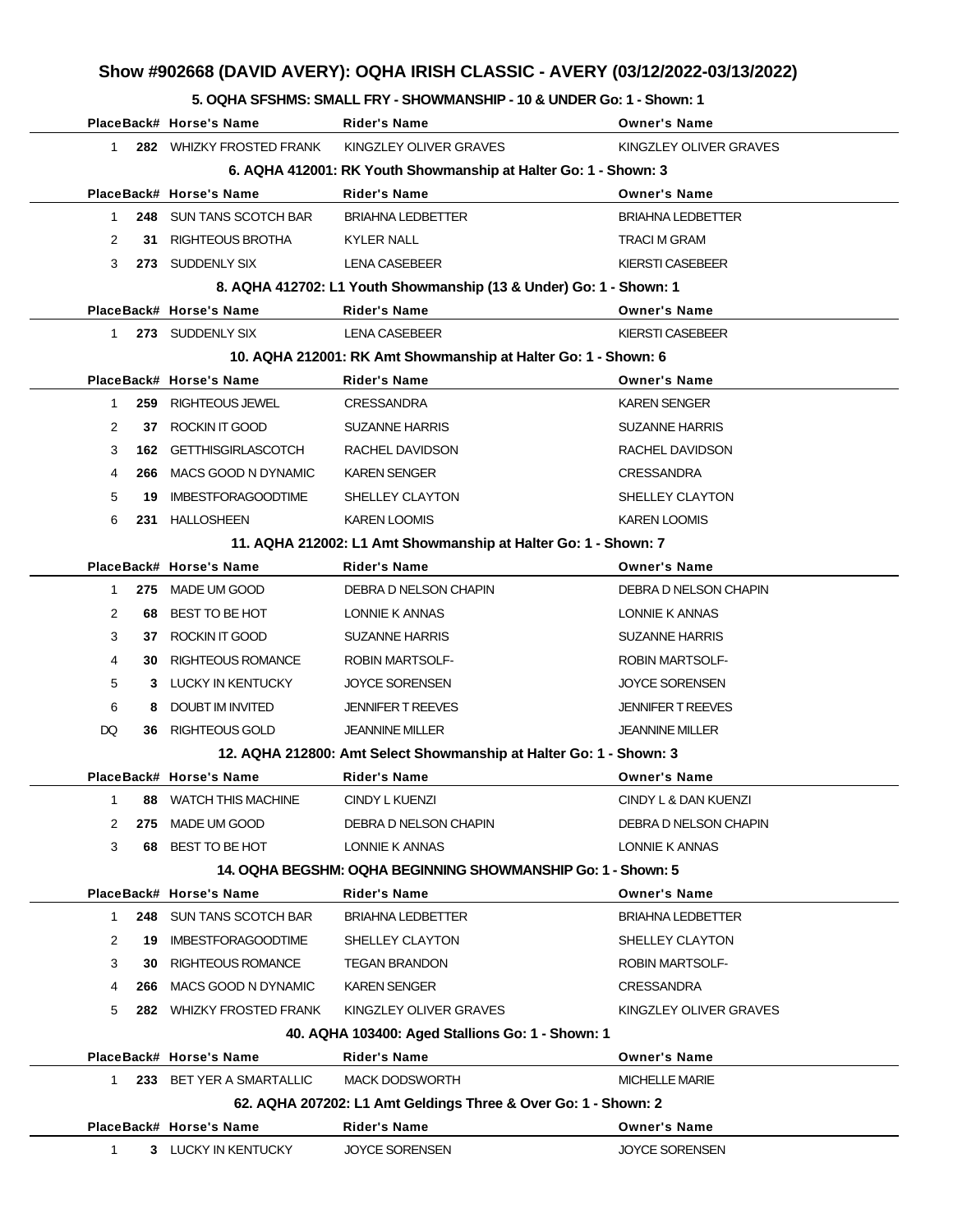| 2              |    | 37 ROCKIN IT GOOD         | <b>SUZANNE HARRIS</b>                                                | <b>SUZANNE HARRIS</b>    |
|----------------|----|---------------------------|----------------------------------------------------------------------|--------------------------|
|                |    |                           | 63. AQHA 277002: L1 Amt Performance Halter Geldings Go: 1 - Shown: 5 |                          |
|                |    | PlaceBack# Horse's Name   | <b>Rider's Name</b>                                                  | <b>Owner's Name</b>      |
| 1              |    | 68 BEST TO BE HOT         | LONNIE K ANNAS                                                       | LONNIE K ANNAS           |
| $\overline{2}$ | 8  | DOUBT IM INVITED          | <b>JENNIFER T REEVES</b>                                             | <b>JENNIFER T REEVES</b> |
| 3              | 30 | <b>RIGHTEOUS ROMANCE</b>  | <b>ROBIN MARTSOLF-</b>                                               | <b>ROBIN MARTSOLF-</b>   |
| 4              |    | 275 MADE UM GOOD          | DEBRA D NELSON CHAPIN                                                | DEBRA D NELSON CHAPIN    |
| 5              | 19 | <b>IMBESTFORAGOODTIME</b> | SHELLEY CLAYTON                                                      | SHELLEY CLAYTON          |
|                |    |                           | 68. AQHA 277000: Amt Performance Halter Geldings Go: 1 - Shown: 5    |                          |
|                |    | PlaceBack# Horse's Name   | <b>Rider's Name</b>                                                  | <b>Owner's Name</b>      |
| 1              |    | 88 WATCH THIS MACHINE     | CINDY L KUENZI                                                       | CINDY L & DAN KUENZI     |
| 2              |    | 68 BEST TO BE HOT         | LONNIE K ANNAS                                                       | LONNIE K ANNAS           |
| 3              | 8  | DOUBT IM INVITED          | <b>JENNIFER T REEVES</b>                                             | <b>JENNIFER T REEVES</b> |
| 4              | 30 | <b>RIGHTEOUS ROMANCE</b>  | <b>ROBIN MARTSOLF-</b>                                               | <b>ROBIN MARTSOLF-</b>   |
| 5              |    | 275 MADE UM GOOD          | DEBRA D NELSON CHAPIN                                                | DEBRA D NELSON CHAPIN    |
|                |    |                           | 69. AQHA 201400: Amt Grand Champion Gelding Go: 1 - Shown: 1         |                          |
|                |    | PlaceBack# Horse's Name   | <b>Rider's Name</b>                                                  | <b>Owner's Name</b>      |
| 1              |    | 88 WATCH THIS MACHINE     | CINDY L KUENZI                                                       | CINDY L & DAN KUENZI     |
|                |    |                           | 70. AQHA 201500: Amt Reserve Champion Gelding Go: 1 - Shown: 3       |                          |
|                |    | PlaceBack# Horse's Name   | <b>Rider's Name</b>                                                  | <b>Owner's Name</b>      |
| $\mathbf{1}$   |    | 68 BEST TO BE HOT         | LONNIE K ANNAS                                                       | LONNIE K ANNAS           |
|                |    |                           | 75. AQHA 177000: Performance Halter Geldings Go: 1 - Shown: 3        |                          |
|                |    | PlaceBack# Horse's Name   | <b>Rider's Name</b>                                                  | <b>Owner's Name</b>      |
| 1              |    | 88 WATCH THIS MACHINE     | CINDY L KUENZI                                                       | CINDY L & DAN KUENZI     |
| 2              |    | 52 YY SHOWSTOPPIN SHINE   | WES B CHAPPELL                                                       | <b>JANE RUDE</b>         |
| 3              |    | 275 MADE UM GOOD          | DEBRA D NELSON CHAPIN                                                | DEBRA D NELSON CHAPIN    |
|                |    |                           | 76. AQHA 101400: Grand Champion Geldings Go: 1 - Shown: 1            |                          |
|                |    | PlaceBack# Horse's Name   | Rider's Name                                                         | <b>Owner's Name</b>      |
| $\mathbf{1}$   |    | 88 WATCH THIS MACHINE     | CINDY L KUENZI                                                       | CINDY L & DAN KUENZI     |
|                |    |                           | 77. AQHA 101500: Reserve Champion Gelding Go: 1 - Shown: 3           |                          |
|                |    | PlaceBack# Horse's Name   | <b>Rider's Name</b>                                                  | <b>Owner's Name</b>      |
|                |    | 52 YY SHOWSTOPPIN SHINE   | <b>WES B CHAPPELL</b>                                                | <b>JANE RUDE</b>         |
| $\mathbf{1}$   |    |                           | 97. AQHA 275002: L1 Amt Performance Halter Mares Go: 1 - Shown: 2    |                          |
|                |    | PlaceBack# Horse's Name   | Rider's Name                                                         | <b>Owner's Name</b>      |
|                |    |                           |                                                                      |                          |
| $\mathbf{1}$   |    | 162 GETTHISGIRLASCOTCH    | RACHEL DAVIDSON                                                      | RACHEL DAVIDSON          |
| 2              |    | 231 HALLOSHEEN            | <b>KAREN LOOMIS</b>                                                  | <b>KAREN LOOMIS</b>      |
|                |    |                           | 100. AQHA 205600: Amt Three Yr Old Mares Go: 1 - Shown: 1            |                          |
|                |    | PlaceBack# Horse's Name   | Rider's Name                                                         | <b>Owner's Name</b>      |
| 1.             |    | 229 QUEEN OF COOL         | VICTORIA L HOYT                                                      | VICTORIA L HOYT          |
|                |    |                           | 101. AQHA 205700: Amt Aged Mares Go: 1 - Shown: 1                    |                          |
|                |    | PlaceBack# Horse's Name   | <b>Rider's Name</b>                                                  | <b>Owner's Name</b>      |
| $1 \quad$      |    | 265 ENCHANTED SPELL       | DALENE MAY HADLEY                                                    | DALENE MAY HADLEY        |
|                |    |                           | 102. AQHA 275000: Amt Performance Halter Mares Go: 1 - Shown: 1      |                          |
|                |    | PlaceBack# Horse's Name   | <b>Rider's Name</b>                                                  | <b>Owner's Name</b>      |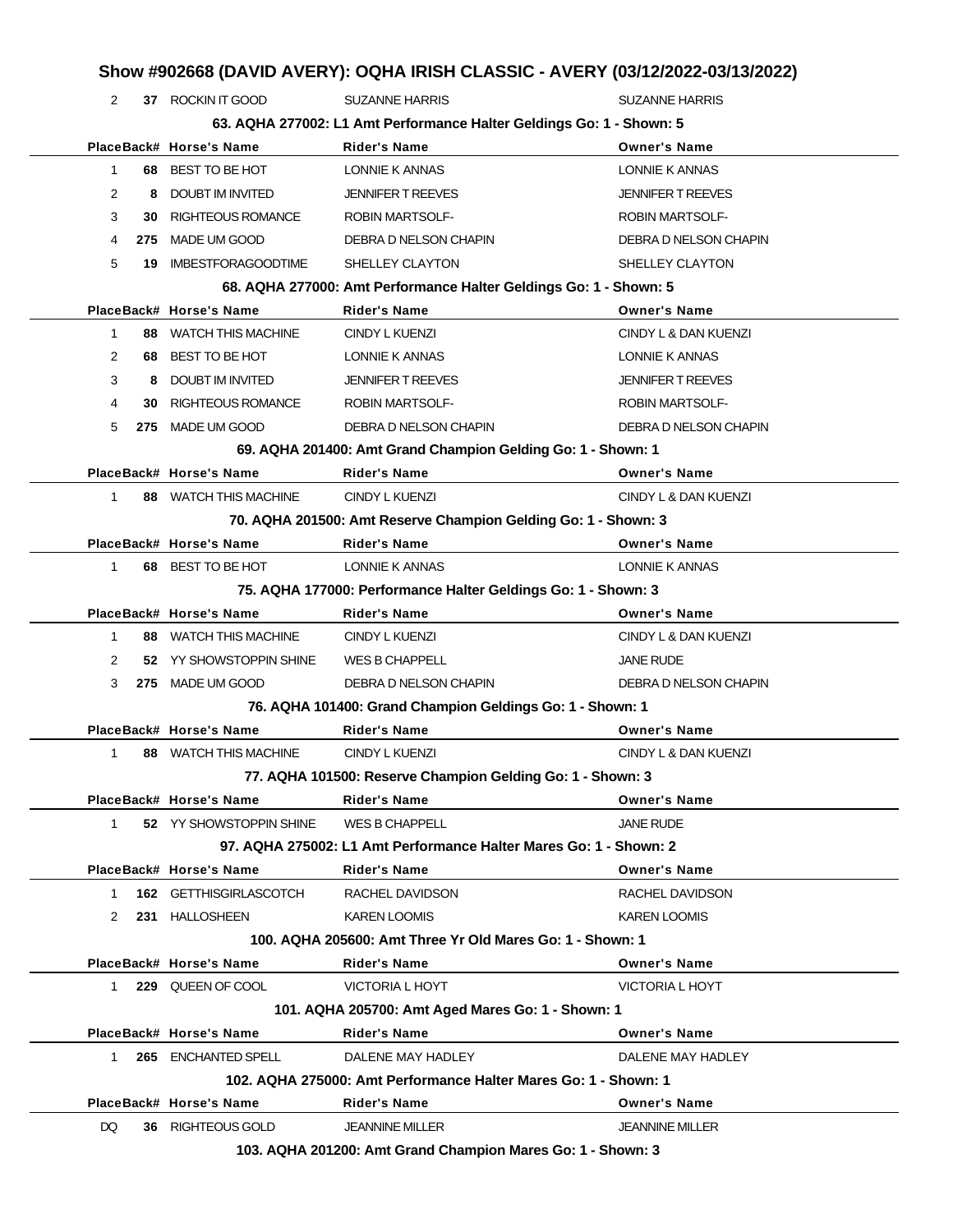|              |     | PlaceBack# Horse's Name     | <b>Rider's Name</b>                                                     | <b>Owner's Name</b>             |
|--------------|-----|-----------------------------|-------------------------------------------------------------------------|---------------------------------|
| $1 \quad$    |     | 229 QUEEN OF COOL           | <b>VICTORIA L HOYT</b>                                                  | <b>VICTORIA L HOYT</b>          |
|              |     |                             | 104. AQHA 201300: Amt Reserve Champion Mare Go: 1 - Shown: 3            |                                 |
|              |     | PlaceBack# Horse's Name     | <b>Rider's Name</b>                                                     | <b>Owner's Name</b>             |
| $1 \quad$    |     | 265 ENCHANTED SPELL         | DALENE MAY HADLEY                                                       | DALENE MAY HADLEY               |
|              |     |                             | 106. AQHA 105500: Two Yr Old Mares Go: 1 - Shown: 1                     |                                 |
|              |     | PlaceBack# Horse's Name     | <b>Rider's Name</b>                                                     | <b>Owner's Name</b>             |
| $1 \quad$    |     | 257 COOL AND DELIGHTFUL     | <b>MATTHEW HENDERSON</b>                                                | <b>WALT &amp; ANNIE SCHOBEL</b> |
|              |     |                             | 107. AQHA 105600: Three Yr Old Mares Go: 1 - Shown: 1                   |                                 |
|              |     | PlaceBack# Horse's Name     | <b>Rider's Name</b>                                                     | <b>Owner's Name</b>             |
| $1 \quad$    |     | 229 QUEEN OF COOL           | <b>ERIN HENDERSON</b>                                                   | <b>VICTORIA L HOYT</b>          |
|              |     |                             | 108. AQHA 105700: Aged Mares Go: 1 - Shown: 1                           |                                 |
|              |     | PlaceBack# Horse's Name     | <b>Rider's Name</b>                                                     | <b>Owner's Name</b>             |
| $1 \quad$    |     | 265 ENCHANTED SPELL         | DALENE MAY HADLEY                                                       | DALENE MAY HADLEY               |
|              |     |                             | 110. AQHA 101200: Grand Champion Mares Go: 1 - Shown: 3                 |                                 |
|              |     | PlaceBack# Horse's Name     | <b>Rider's Name</b>                                                     | <b>Owner's Name</b>             |
| $1 \quad$    |     | 229 QUEEN OF COOL           | <b>ERIN HENDERSON</b>                                                   | <b>VICTORIA L HOYT</b>          |
|              |     |                             | 111. AQHA 101300: Reserve Champion Mare Go: 1 - Shown: 3                |                                 |
|              |     | PlaceBack# Horse's Name     | <b>Rider's Name</b>                                                     | <b>Owner's Name</b>             |
| $1 \quad$    |     | 257 COOL AND DELIGHTFUL     | <b>MATTHEW HENDERSON</b>                                                | <b>WALT &amp; ANNIE SCHOBEL</b> |
|              |     |                             | 147. AQHA 477002: L1 Youth Performance Halter Geldings Go: 1 - Shown: 2 |                                 |
|              |     | PlaceBack# Horse's Name     | <b>Rider's Name</b>                                                     | <b>Owner's Name</b>             |
| $1 \quad$    |     | 273 SUDDENLY SIX            | LENA CASEBEER                                                           | <b>KIERSTI CASEBEER</b>         |
| 2            |     | 31 RIGHTEOUS BROTHA         | <b>KYLER NALL</b>                                                       | <b>TRACI M GRAM</b>             |
|              |     |                             | 153, OQHA BEGHLT: OQHA BEGINNING HALTER Go: 1 - Shown: 2                |                                 |
|              |     | PlaceBack# Horse's Name     | <b>Rider's Name</b>                                                     | <b>Owner's Name</b>             |
| $1 \quad$    |     | 282 WHIZKY FROSTED FRANK    | KINGZLEY OLIVER GRAVES                                                  | KINGZLEY OLIVER GRAVES          |
| 2            |     | 248 SUN TANS SCOTCH BAR     | <b>BRIAHNA LEDBETTER</b>                                                | <b>BRIAHNA LEDBETTER</b>        |
|              |     |                             | 171. AQHA 122000: Dally Team Roping - Heading Go: 1 - Shown: 5          |                                 |
|              |     | PlaceBack# Horse's Name     | Rider's Name <b>Example 20</b>                                          | Owner's Name                    |
| 1            |     | 22 PURRFECT MAKERS MARK     | TED M 'TEEJAY' BROWN II                                                 | LINDA & WILLIAM TIFFANY         |
| 2            |     | 225 PLAYBOYS PEPPY ALSO     | <b>BONNIE BROWN</b>                                                     | <b>BONNIE BROWN</b>             |
| 3            |     | 52 YY SHOWSTOPPIN SHINE     | WES B CHAPPELL                                                          | JANE RUDE                       |
| DQ           | 233 | <b>BET YER A SMARTALLIC</b> | <b>MACK DODSWORTH</b>                                                   | <b>MICHELLE MARIE</b>           |
| DQ           |     | 277 POWER DOC COMMAND       | ALYSSA STANLEY                                                          | <b>ALYSSA STANLEY</b>           |
|              |     |                             | 172. AQHA 124000: Dally Team Roping - Heeling Go: 1 - Shown: 5          |                                 |
|              |     | PlaceBack# Horse's Name     | <b>Rider's Name</b>                                                     | <b>Owner's Name</b>             |
| $\mathbf{1}$ |     | 11 TEEJAYS BAD KAT          | TED M 'TEEJAY' BROWN II                                                 | <b>BONNIE BROWN</b>             |
| 2            |     | 284 CDS HOT RUM             | <b>MIKE D MARRIOTT</b>                                                  | NANCY STOLZ PETTERSON           |
| 3            |     | 69 KIT KAT PETE             | TED M 'TEEJAY' BROWN II                                                 | TED M 'TEEJAY' BROWN II         |
| 4            |     | 52 YY SHOWSTOPPIN SHINE     | WES B CHAPPELL                                                          | <b>JANE RUDE</b>                |
| 5            |     | 233 BET YER A SMARTALLIC    | <b>MACK DODSWORTH</b>                                                   | <b>MICHELLE MARIE</b>           |
|              |     |                             | 175. AQHA 222000: Amt Dally Team Roping - Heading Go: 1 - Shown: 2      |                                 |
|              |     | PlaceBack# Horse's Name     | <b>Rider's Name</b>                                                     | <b>Owner's Name</b>             |
| 1            |     | 225 PLAYBOYS PEPPY ALSO     | <b>BONNIE BROWN</b>                                                     | <b>BONNIE BROWN</b>             |
| 2            |     | 226 QR PEPTO FOR RONDEE     | SAMUAL MONDS                                                            | RISING M5 LLC                   |
|              |     |                             |                                                                         |                                 |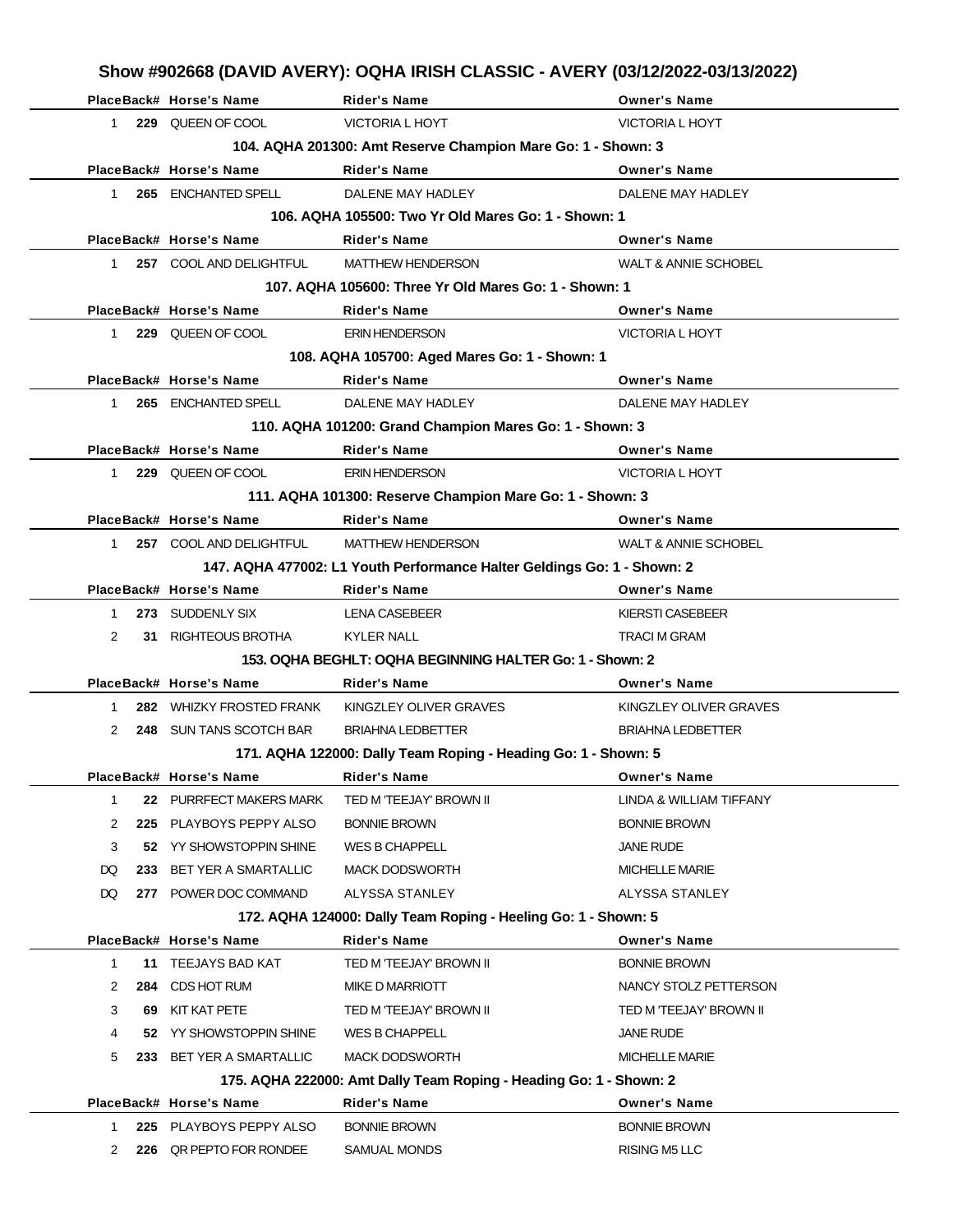### **Show #902668 (DAVID AVERY): OQHA IRISH CLASSIC - AVERY (03/12/2022-03/13/2022)**

#### **186. AQHA 114000: Cutting Go: 1 - Shown: 7**

|    |                    | PlaceBack# Horse's Name     | <b>Rider's Name</b>                                                | <b>Owner's Name</b>             |
|----|--------------------|-----------------------------|--------------------------------------------------------------------|---------------------------------|
|    | $\mathbf 1$        | 276 GOOSEN YA               | ALYSSA STANLEY                                                     | ALYSSA STANLEY                  |
|    | 2<br>233           | <b>BET YER A SMARTALLIC</b> | <b>MACK DODSWORTH</b>                                              | <b>MICHELLE MARIE</b>           |
|    | 3                  | 243 HICKORY DICKORY TIME    | ELIZABETH KANIA                                                    | <b>RENEE DUBOIS</b>             |
|    | 4<br>246           | DA CHIC MAGNET              | <b>SHANE STEFFEN</b>                                               | <b>KELLEY R MINGUS</b>          |
|    | 5                  | 533 A REY OF HOPE           | <b>KELLY G KAHLER</b>                                              | ROXY & KELLY G KAHLER           |
| DQ |                    | 52 YY SHOWSTOPPIN SHINE     | <b>WES B CHAPPELL</b>                                              | <b>JANE RUDE</b>                |
|    |                    |                             | 187. AQHA 214000: Amt Cutting Go: 1 - Shown: 4                     |                                 |
|    |                    | PlaceBack# Horse's Name     | <b>Rider's Name</b>                                                | <b>Owner's Name</b>             |
|    | $\mathbf 1$        | 262 SMART MR METALLIC       | <b>TAMARA BONNETT</b>                                              | TAMARA BONNETT                  |
|    |                    |                             | 190, OQSH 73: CUTTING OPEN Go: 1 - Shown: 3                        |                                 |
|    |                    | PlaceBack# Horse's Name     | Rider's Name                                                       | <b>Owner's Name</b>             |
|    | 1                  | 244 TUCKIN ONE TIME         | ELIZABETH KANIA                                                    | <b>RENEE DUBOIS</b>             |
|    | 2<br>240           | VERY FUNNY VALENTINE        | <b>HAYDIN LYN STEFFEN</b>                                          | <b>SHANE &amp; BETH STEFFEN</b> |
|    | 3<br>241           | <b>MAJOR ADAMS</b>          | <b>SHANE STEFFEN</b>                                               | <b>MCSPYDER RANCH</b>           |
|    |                    |                             | 200. AQHA 116000: Working Cow Horse Go: 1 - Shown: 7               |                                 |
|    |                    | PlaceBack# Horse's Name     | <b>Rider's Name</b>                                                | <b>Owner's Name</b>             |
|    | $\mathbf 1$        | 243 HICKORY DICKORY TIME    | ELIZABETH KANIA                                                    | <b>RENEE DUBOIS</b>             |
|    | 2                  | 52 YY SHOWSTOPPIN SHINE     | <b>WES B CHAPPELL</b>                                              | <b>JANE RUDE</b>                |
|    | 285<br>3           | SHINE WONT RUST             | ROBERT C HARTLEY                                                   | PERFORMANCE HORSE               |
|    | 4<br>233           | BET YER A SMARTALLIC        | <b>MACK DODSWORTH</b>                                              | <b>MICHELLE MARIE</b>           |
|    | 5<br>246           | DA CHIC MAGNET              | <b>SHANE STEFFEN</b>                                               | <b>KELLEY R MINGUS</b>          |
|    | 6<br>245           | HESA BIT BOSSY              | <b>SHANE STEFFEN</b>                                               | <b>KELLEY R MINGUS</b>          |
|    | DQ                 | 242 SPRINKLD CONFETTICAT    | <b>SHANE STEFFEN</b>                                               | DANELLE MARKHAM                 |
|    |                    |                             | 201. AQHA 216000: Amt Working Cow Horse Go: 1 - Shown: 3           |                                 |
|    |                    | PlaceBack# Horse's Name     | <b>Rider's Name</b>                                                | <b>Owner's Name</b>             |
|    | $\mathbf 1$<br>262 | SMART MR METALLIC           | <b>TAMARA BONNETT</b>                                              | <b>TAMARA BONNETT</b>           |
|    | 2<br>26            | SMART DUALIN CAT            | NANCY MILLS                                                        | NANCY MILLS                     |
|    | 3                  | 244 TUCKIN ONE TIME         | ELIZABETH KANIA                                                    | <b>RENEE DUBOIS</b>             |
|    |                    |                             | 202. AQHA 416000: Youth Working Cow Horse Go: 1 - Shown: 1         |                                 |
|    |                    | PlaceBack# Horse's Name     | <b>Rider's Name</b>                                                | <b>Owner's Name</b>             |
|    | 1                  | 240 VERY FUNNY VALENTINE    | <b>HAYDIN LYN STEFFEN</b>                                          | <b>SHANE &amp; BETH STEFFEN</b> |
|    |                    |                             | 203. AQHA 217001: RK Amt Working Cow Horse Boxing Go: 1 - Shown: 1 |                                 |
|    |                    | PlaceBack# Horse's Name     | <b>Rider's Name</b>                                                | <b>Owner's Name</b>             |
|    | $\mathbf{1}$       | 231 HALLOSHEEN              | <b>KAREN LOOMIS</b>                                                | <b>KAREN LOOMIS</b>             |
|    |                    |                             | 208. AQHA 217000: Amt Working Cow Horse Boxing Go: 1 - Shown: 3    |                                 |
|    |                    | PlaceBack# Horse's Name     | <b>Rider's Name</b>                                                | <b>Owner's Name</b>             |
|    | $\mathbf 1$        | 87 DIDITNADODGE             | SARAH HAUTH                                                        | <b>SARAH HAUTH</b>              |
|    | 2<br>13            | MR SHINEY LIGHTS            | RENEE L BERREY                                                     | <b>RENEE L BERREY</b>           |
|    | 3                  | 245 HESA BIT BOSSY          | <b>KELLEY R MINGUS</b>                                             | <b>KELLEY R MINGUS</b>          |
|    |                    |                             | 209. AQHA 417000: Youth Working Cow Horse Boxing Go: 1 - Shown: 1  |                                 |
|    |                    | PlaceBack# Horse's Name     | <b>Rider's Name</b>                                                | <b>Owner's Name</b>             |
|    | $\mathbf{1}$       | 263 KJ SMART HICKORY        | DANIEL BONNETT                                                     | <b>TAMARA BONNETT</b>           |
|    |                    |                             | 210. OQHA BEGWC: OQHA BEGINNING WORKING COWHORSE Go: 1 - Shown: 4  |                                 |
|    |                    | PlaceBack# Horse's Name     | <b>Rider's Name</b>                                                | <b>Owner's Name</b>             |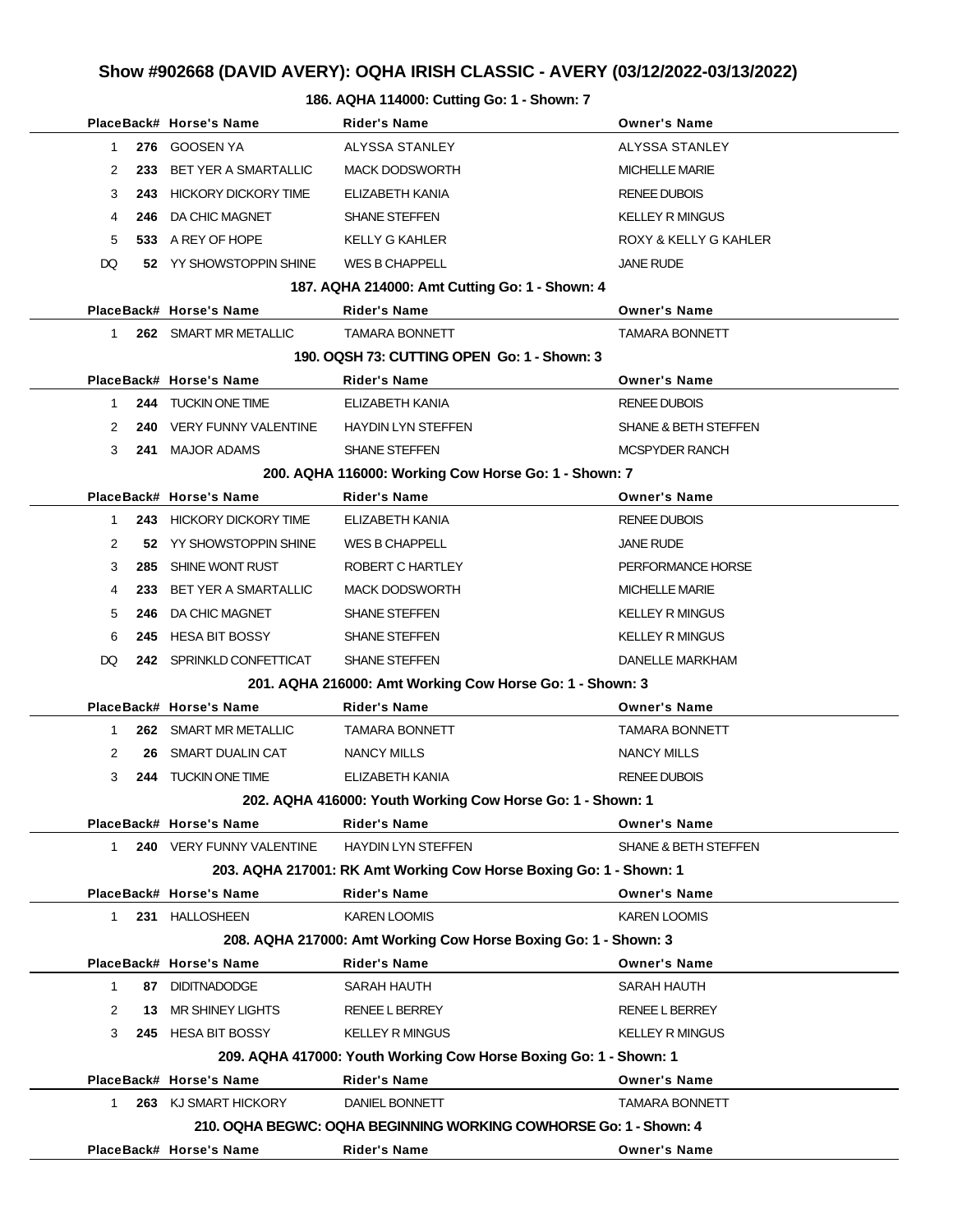|             |     |                          | Show #902668 (DAVID AVERY): OQHA IRISH CLASSIC - AVERY (03/12/2022-03/13/2022) |                         |
|-------------|-----|--------------------------|--------------------------------------------------------------------------------|-------------------------|
| 1           |     | 249 ACE OF JADES         | KAITLIN JOHNSTON                                                               | <b>KAITLIN JOHNSTON</b> |
| 2           | 269 | MSC MY GUNS R CUSTOM     | <b>JENNA R SINGER</b>                                                          | <b>JENNA R SINGER</b>   |
| 3           |     | 267 REYS HICKORY         | ADISON ANN COOK                                                                | <b>WILLIAM GONZALEZ</b> |
| 4           |     | 263 KJ SMART HICKORY     | DANIEL BONNETT                                                                 | <b>TAMARA BONNETT</b>   |
|             |     |                          | 216. OQSH 76: WORKING COWHORSE OPEN Go: 1 - Shown: 1                           |                         |
|             |     | PlaceBack# Horse's Name  | Rider's Name                                                                   | <b>Owner's Name</b>     |
| 1.          |     | 241 MAJOR ADAMS          | <b>SHANE STEFFEN</b>                                                           | <b>MCSPYDER RANCH</b>   |
|             |     |                          | 235, OQHA SFRR: SMALL FRY RANCH RIDING 10 & UNDER Go: 1 - Shown: 3             |                         |
|             |     | PlaceBack# Horse's Name  | Rider's Name                                                                   | <b>Owner's Name</b>     |
| 1           |     | 249 ACE OF JADES         | KINGZLEY OLIVER GRAVES                                                         | <b>KAITLIN JOHNSTON</b> |
| 2           | 268 | ITSALLABOUTTHATBASE      | NORA BOTTEN                                                                    | <b>SHANNON BOTTEN</b>   |
| 3           |     | 282 WHIZKY FROSTED FRANK | KINGZLEY OLIVER GRAVES                                                         | KINGZLEY OLIVER GRAVES  |
|             |     |                          | 236, OQSH 69: RANCH RIDING 19 & OVER Go: 1 - Shown: 5                          |                         |
|             |     | PlaceBack# Horse's Name  | Rider's Name                                                                   | <b>Owner's Name</b>     |
| 1           |     | 227 SMOKEN J STAR        | <b>MARIE ENMAN</b>                                                             | <b>JONNA C ENMAN</b>    |
| 2           |     | 224 SMART SASSALENA      | ELAINE GRIMPS                                                                  | NANCY STOLZ PETTERSON   |
| 3           |     | 234 WRSAMS BIDDING HONOR | NORA L COOK                                                                    | AMY R EDWARDS           |
| 4           | 268 | ITSALLABOUTTHATBASE      | <b>SHANNON BOTTEN</b>                                                          | <b>SHANNON BOTTEN</b>   |
| 5           |     | 270 LITTLE GOLD STEPS    | ALAN BOTTEN                                                                    | <b>ALAN BOTTEN</b>      |
|             |     |                          | 237, OQSH 66: RANCH RIDING YOUTH 18 & UNDER Go: 1 - Shown: 2                   |                         |
|             |     | PlaceBack# Horse's Name  | Rider's Name                                                                   | <b>Owner's Name</b>     |
| 1           |     | 267 REYS HICKORY         | ADISON ANN COOK                                                                | <b>WILLIAM GONZALEZ</b> |
| 2           |     | 269 MSC MY GUNS R CUSTOM | JENNA R SINGER                                                                 | <b>JENNA R SINGER</b>   |
|             |     |                          | 238. AQHA 143004: L1 Ranch Riding Go: 1 - Shown: 2                             |                         |
|             |     | PlaceBack# Horse's Name  | Rider's Name                                                                   | <b>Owner's Name</b>     |
| 1           |     | 224 SMART SASSALENA      | ELAINE GRIMPS                                                                  | NANCY STOLZ PETTERSON   |
| 2           |     | 250 WIMPYS STEPPIN UP    | SUE SULTZE                                                                     | LINDA NEUNZIG           |
|             |     |                          | 239. AQHA 243001: RK Amt Ranch Riding Go: 1 - Shown: 2                         |                         |
|             |     | PlaceBack# Horse's Name  | Rider's Name                                                                   | <b>Owner's Name</b>     |
| 1           | 231 | HALLOSHEEN               | KAREN LOOMIS                                                                   | KAREN LOOMIS            |
| 2           |     | 249 ACE OF JADES         | KAITLIN JOHNSTON                                                               | KAITLIN JOHNSTON        |
|             |     |                          | 240. AQHA 443001: RK Youth Ranch Riding Go: 1 - Shown: 1                       |                         |
|             |     | PlaceBack# Horse's Name  | <b>Rider's Name</b>                                                            | <b>Owner's Name</b>     |
| 1.          |     | 239 MOONLIT REMINIC      | ANGELINA QUINTERO                                                              | ANGELINA QUINTERO       |
|             |     |                          | 241. AQHA 243002: L1 Amt Ranch Riding Go: 1 - Shown: 1                         |                         |
|             |     | PlaceBack# Horse's Name  | <b>Rider's Name</b>                                                            | <b>Owner's Name</b>     |
| $\mathbf 1$ |     | 249 ACE OF JADES         | KAITLIN JOHNSTON                                                               | KAITLIN JOHNSTON        |
|             |     |                          | 242. AQHA 443002: L1 Youth Ranch Riding Go: 1 - Shown: 1                       |                         |
|             |     | PlaceBack# Horse's Name  | Rider's Name                                                                   | <b>Owner's Name</b>     |
| $\mathbf 1$ |     | 239 MOONLIT REMINIC      | ANGELINA QUINTERO                                                              | ANGELINA QUINTERO       |
|             |     |                          | 243. OQHA BEGRHP: OQHA BEGINNING RANCH RIDING Go: 1 - Shown: 8                 |                         |
|             |     | PlaceBack# Horse's Name  | Rider's Name                                                                   | <b>Owner's Name</b>     |
| 1           |     | 274 THE NITE SHIFT       | <b>MARISSA FISHER</b>                                                          | <b>MARISSA FISHER</b>   |
| 2           | 227 | SMOKEN J STAR            | <b>MARIE ENMAN</b>                                                             | JONNA C ENMAN           |
| 3           |     | 267 REYS HICKORY         | ADISON ANN COOK                                                                | <b>WILLIAM GONZALEZ</b> |
| 4           |     | 269 MSC MY GUNS R CUSTOM | <b>JENNA R SINGER</b>                                                          | JENNA R SINGER          |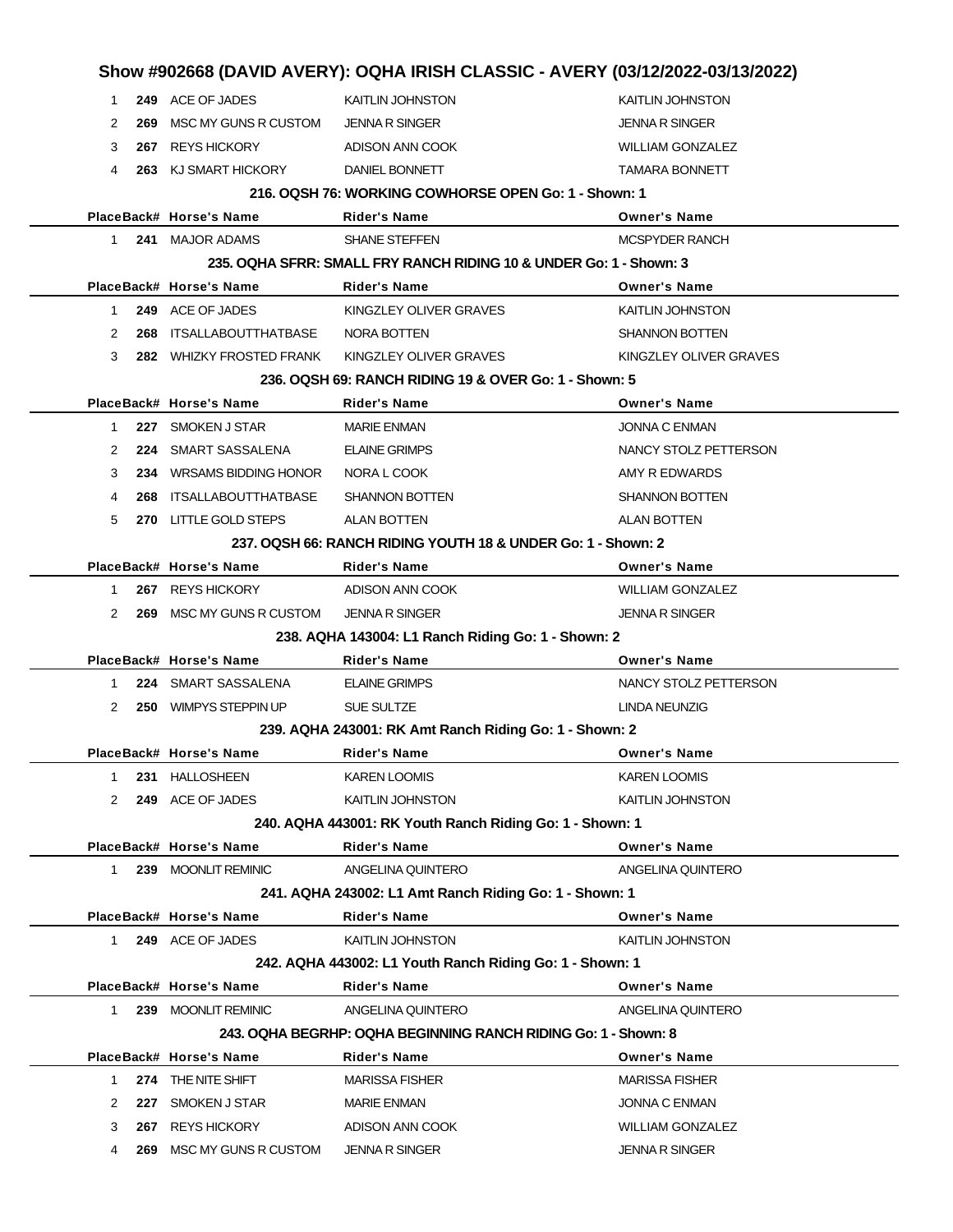|              |     |                               |                                                           | Show #902668 (DAVID AVERY): OQHA IRISH CLASSIC - AVERY (03/12/2022-03/13/2022) |
|--------------|-----|-------------------------------|-----------------------------------------------------------|--------------------------------------------------------------------------------|
| 5            |     | 278 A TOUCH OF DESTINY        | PAYTON BURNHAM                                            | <b>ERIKA BESSEY</b>                                                            |
| 6            | 239 | <b>MOONLIT REMINIC</b>        | ANGELINA QUINTERO                                         | ANGELINA QUINTERO                                                              |
| 7            |     | 268 ITSALLABOUTTHATBASE       | <b>SHANNON BOTTEN</b>                                     | <b>SHANNON BOTTEN</b>                                                          |
| 8            |     | 270 LITTLE GOLD STEPS         | <b>ALAN BOTTEN</b>                                        | <b>ALAN BOTTEN</b>                                                             |
|              |     |                               | 244. AQHA 243000: Amt Ranch Riding Go: 1 - Shown: 2       |                                                                                |
|              |     | PlaceBack# Horse's Name       | <b>Rider's Name</b>                                       | <b>Owner's Name</b>                                                            |
| 1            |     | <b>261 GENUINE ELECTRICAL</b> | <b>JULIE M VOSBERG</b>                                    | <b>KERRY NEWELL/JULIE M</b>                                                    |
| 2            |     | 44 PLAIN N DOLL               | AYN ARBOGAST-TODD                                         | AYN ARBOGAST-                                                                  |
|              |     |                               | 246. AQHA 443000: Youth Ranch Riding Go: 1 - Shown: 1     |                                                                                |
|              |     | PlaceBack# Horse's Name       | <b>Rider's Name</b>                                       | <b>Owner's Name</b>                                                            |
| 1            |     | 235 POPPIN TAGS               | RACHEL SEMRAU                                             | <b>JOHN B SEMRAU</b>                                                           |
|              |     |                               | 247. AQHA 143000: Ranch Riding Go: 1 - Shown: 2           |                                                                                |
|              |     | PlaceBack# Horse's Name       | <b>Rider's Name</b>                                       | <b>Owner's Name</b>                                                            |
| $\mathbf{1}$ |     | 42 TOM KRUZER                 | SUE SULTZE                                                | AYN ARBOGAST-TODD                                                              |
| 2            |     | <b>261 GENUINE ELECTRICAL</b> | <b>KERRY NEWELL</b>                                       | <b>KERRY NEWELL/JULIE M</b>                                                    |
|              |     |                               | 248, OQSH 65: RANCH RIDING OPEN Go: 1 - Shown: 1          |                                                                                |
|              |     | PlaceBack# Horse's Name       | Rider's Name                                              | <b>Owner's Name</b>                                                            |
| $\mathbf{1}$ |     | 268 ITSALLABOUTTHATBASE       | <b>SHANNON BOTTEN</b>                                     | <b>SHANNON BOTTEN</b>                                                          |
|              |     |                               | 262. AQHA 238102: L1 Amt Walk Trot Trail Go: 1 - Shown: 1 |                                                                                |
|              |     | PlaceBack# Horse's Name       | Rider's Name                                              | <b>Owner's Name</b>                                                            |
| 1            |     | 36 RIGHTEOUS GOLD             | <b>JEANNINE MILLER</b>                                    | <b>JEANNINE MILLER</b>                                                         |
|              |     |                               | 266, AQHA 138004: L1 Trail Go: 1 - Shown: 2               |                                                                                |
|              |     | PlaceBack# Horse's Name       | <b>Rider's Name</b>                                       | <b>Owner's Name</b>                                                            |
| 1            |     | 275 MADE UM GOOD              | DEBRA D NELSON CHAPIN                                     | DEBRA D NELSON CHAPIN                                                          |
| 2            | 19  | <b>IMBESTFORAGOODTIME</b>     | <b>KYLER NALL</b>                                         | SHELLEY CLAYTON                                                                |
|              |     |                               | 267, AQHA 438001: RK Youth Trail Go: 1 - Shown: 1         |                                                                                |
|              |     |                               |                                                           |                                                                                |
|              |     |                               |                                                           |                                                                                |
|              |     | PlaceBack# Horse's Name       | <b>Rider's Name</b>                                       | <b>Owner's Name</b>                                                            |
| 1            | 31  | RIGHTEOUS BROTHA              | <b>KYLER NALL</b>                                         | <b>TRACI M GRAM</b>                                                            |
|              |     |                               | 268. AQHA 238001: RK Amt Trail Go: 1 - Shown: 3           |                                                                                |
|              |     | PlaceBack# Horse's Name       | <b>Rider's Name</b>                                       | <b>Owner's Name</b>                                                            |
| $\mathbf 1$  |     | 3 LUCKY IN KENTUCKY           | <b>JOYCE SORENSEN</b>                                     | JOYCE SORENSEN                                                                 |
| 2            |     | 37 ROCKIN IT GOOD             | <b>SUZANNE HARRIS</b>                                     | SUZANNE HARRIS                                                                 |
| 3            |     | 231 HALLOSHEEN                | <b>KAREN LOOMIS</b>                                       | KAREN LOOMIS                                                                   |
|              |     |                               | 271, AQHA 238002: L1 Amt Trail Go: 1 - Shown: 3           |                                                                                |
|              |     | PlaceBack# Horse's Name       | Rider's Name                                              | <b>Owner's Name</b>                                                            |
| $\mathbf{1}$ |     | 8 DOUBT IM INVITED            | <b>JENNIFER T REEVES</b>                                  | JENNIFER T REEVES                                                              |
| 2            |     | 3 LUCKY IN KENTUCKY           | <b>JOYCE SORENSEN</b>                                     | JOYCE SORENSEN                                                                 |
| 3            |     | <b>30 RIGHTEOUS ROMANCE</b>   | <b>ROBIN MARTSOLF-</b>                                    | ROBIN MARTSOLF-                                                                |
|              |     |                               | 277. AQHA 238800: Amt Select Trail Go: 1 - Shown: 2       |                                                                                |
|              |     | PlaceBack# Horse's Name       | Rider's Name                                              | <b>Owner's Name</b>                                                            |
| 1            |     | 275 MADE UM GOOD              | DEBRA D NELSON CHAPIN                                     | DEBRA D NELSON CHAPIN                                                          |
| 2            |     | 88 WATCH THIS MACHINE         | CINDY L KUENZI                                            | CINDY L & DAN KUENZI                                                           |
|              |     |                               | 279. AQHA 138200: Senior Trail Go: 1 - Shown: 1           |                                                                                |
|              |     | PlaceBack# Horse's Name       | Rider's Name                                              | <b>Owner's Name</b>                                                            |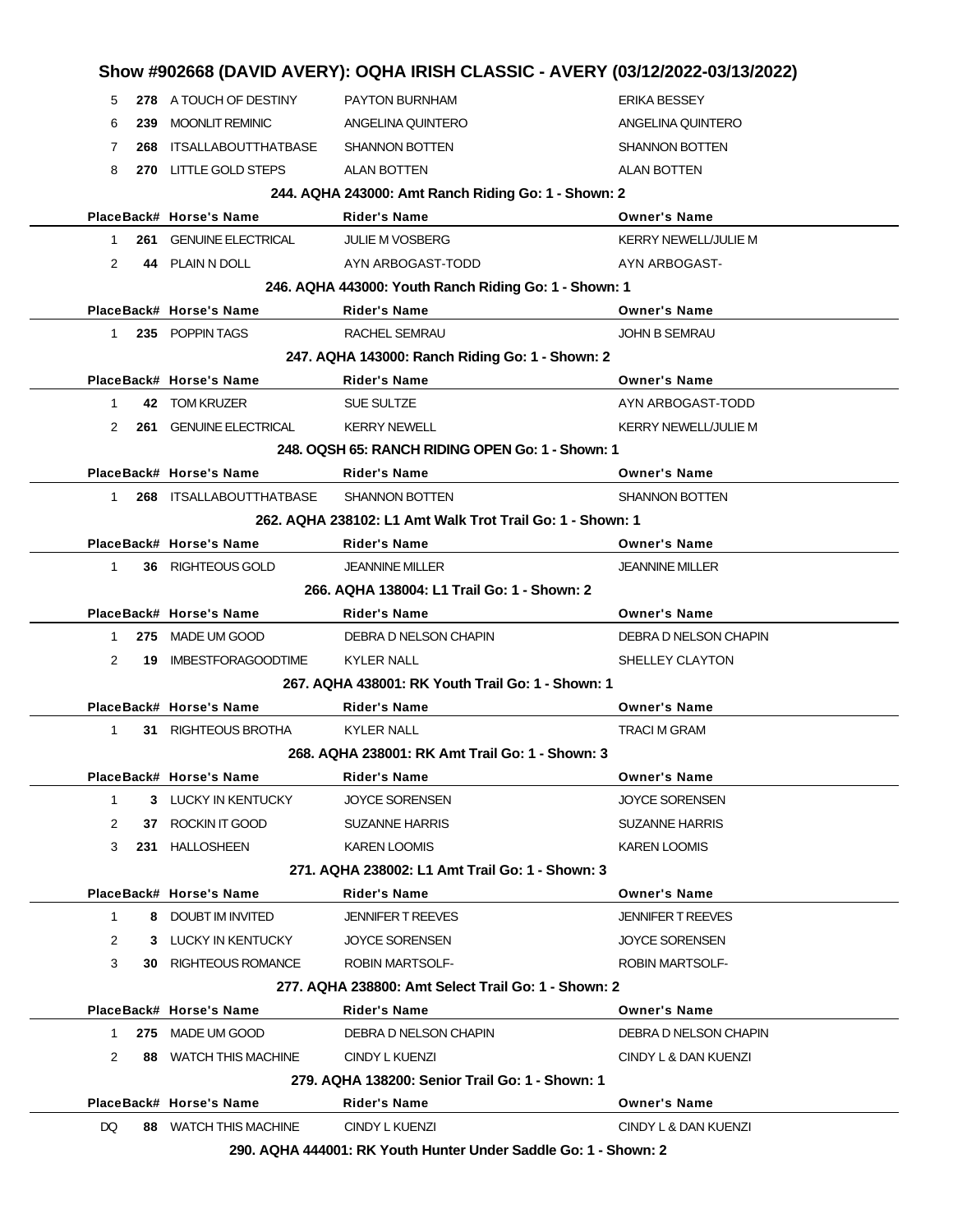|                |                                        |                                                                        | Show #902668 (TRACY L WILLIS): OQHA IRISH CLASSIC - AVERY (03/12/2022-03/13/2022) |
|----------------|----------------------------------------|------------------------------------------------------------------------|-----------------------------------------------------------------------------------|
|                | PlaceBack# Horse's Name                | <b>Rider's Name</b>                                                    | <b>Owner's Name</b>                                                               |
| 1              | 273 SUDDENLY SIX                       | <b>LENA CASEBEER</b>                                                   | <b>KIERSTI CASEBEER</b>                                                           |
| 2              | 248 SUN TANS SCOTCH BAR                | <b>BRIAHNA LEDBETTER</b>                                               | <b>BRIAHNA LEDBETTER</b>                                                          |
|                |                                        | 295. AQHA 244001: RK Amt Hunter Under Saddle Go: 1 - Shown: 1          |                                                                                   |
|                | PlaceBack# Horse's Name                | <b>Rider's Name</b>                                                    | <b>Owner's Name</b>                                                               |
| 1              | <b>162 GETTHISGIRLASCOTCH</b>          | RACHEL DAVIDSON                                                        | RACHEL DAVIDSON                                                                   |
|                |                                        | 296. AQHA 244002: L1 Amt Hunter Under Saddle Go: 1 - Shown: 1          |                                                                                   |
|                | PlaceBack# Horse's Name                | <b>Rider's Name</b>                                                    | <b>Owner's Name</b>                                                               |
| $\mathbf 1$    | <b>30 RIGHTEOUS ROMANCE</b>            | <b>ROBIN MARTSOLF-</b>                                                 | <b>ROBIN MARTSOLF-</b>                                                            |
|                |                                        | 297. AQHA 244000: Amt Hunter Under Saddle Go: 1 - Shown: 1             |                                                                                   |
|                | PlaceBack# Horse's Name                | <b>Rider's Name</b>                                                    | <b>Owner's Name</b>                                                               |
| DQ.            | 36 RIGHTEOUS GOLD                      | <b>JEANNINE MILLER</b>                                                 | <b>JEANNINE MILLER</b>                                                            |
|                |                                        | 299. OQHA BEGHUS: OQHA BEGINNING HUNTER UNDER SADDLE Go: 1 - Shown: 2  |                                                                                   |
|                | PlaceBack# Horse's Name                | <b>Rider's Name</b>                                                    | <b>Owner's Name</b>                                                               |
| $\mathbf{1}$   | 288 UNBRIDLEDDREAMCHANCE MARIONA MIRET |                                                                        | <b>HANNAH DUTTON</b>                                                              |
| 2              | 248 SUN TANS SCOTCH BAR                | <b>BRIAHNA LEDBETTER</b>                                               | <b>BRIAHNA LEDBETTER</b>                                                          |
|                |                                        | 318. AQHA 452001: RK Youth Hunt Seat Equitation Go: 1 - Shown: 2       |                                                                                   |
|                | PlaceBack# Horse's Name                | <b>Rider's Name</b>                                                    | <b>Owner's Name</b>                                                               |
| 1.             | 273 SUDDENLY SIX                       | <b>LENA CASEBEER</b>                                                   | KIERSTI CASEBEER                                                                  |
| 2              | 248 SUN TANS SCOTCH BAR                | <b>BRIAHNA LEDBETTER</b>                                               | <b>BRIAHNA LEDBETTER</b>                                                          |
|                |                                        | 322. AQHA 252001: RK Amt Hunt Seat Equitation Go: 1 - Shown: 1         |                                                                                   |
|                | PlaceBack# Horse's Name                | <b>Rider's Name</b>                                                    | <b>Owner's Name</b>                                                               |
| $1 \quad$      | 162 GETTHISGIRLASCOTCH                 | RACHEL DAVIDSON                                                        | RACHEL DAVIDSON                                                                   |
|                |                                        | 325. OQHA BEGHSE: OQHA BEGINNING HUNT SEAT EQUITATION Go: 1 - Shown: 2 |                                                                                   |
|                | PlaceBack# Horse's Name                | <b>Rider's Name</b>                                                    | <b>Owner's Name</b>                                                               |
| $\mathbf 1$    | 248 SUN TANS SCOTCH BAR                | <b>BRIAHNA LEDBETTER</b>                                               | <b>BRIAHNA LEDBETTER</b>                                                          |
| $\overline{2}$ | 288 UNBRIDLEDDREAMCHANCE               | <b>MARIONA MIRET</b>                                                   | <b>HANNAH DUTTON</b>                                                              |
|                |                                        | 338, OQSH 80: AB RANCH TRAIL 19 & OVER Go: 1 - Shown: 1                |                                                                                   |
|                | PlaceBack# Horse's Name                | <b>Rider's Name</b>                                                    | <b>Owner's Name</b>                                                               |
| $\mathbf 1$    | 234 WRSAMS BIDDING HONOR               | AMY R EDWARDS                                                          | AMY R EDWARDS                                                                     |
|                |                                        | 347, AQHA 410909: Youth Ranch Trail Go: 1 - Shown: 1                   |                                                                                   |
|                | PlaceBack# Horse's Name                | <b>Rider's Name</b>                                                    | <b>Owner's Name</b>                                                               |
| 1.             | 235 POPPIN TAGS                        | RACHEL SEMRAU                                                          | JOHN B SEMRAU                                                                     |
|                |                                        | 348. OQSH 82: AB RANCH TRAIL OPEN Go: 1 - Shown: 3                     |                                                                                   |
|                | PlaceBack# Horse's Name                | <b>Rider's Name</b>                                                    | <b>Owner's Name</b>                                                               |
| 1              | 269 MSC MY GUNS R CUSTOM               | <b>JENNA R SINGER</b>                                                  | <b>JENNA R SINGER</b>                                                             |
| 2              | 270 LITTLE GOLD STEPS                  | ALAN BOTTEN                                                            | <b>ALAN BOTTEN</b>                                                                |
| 3              | 234 WRSAMS BIDDING HONOR               | AMY R EDWARDS                                                          | AMY R EDWARDS                                                                     |
|                |                                        | 350, OQSH 58: REINING 19 & OVER Go: 1 - Shown: 1                       |                                                                                   |
|                | PlaceBack# Horse's Name                | <b>Rider's Name</b>                                                    | <b>Owner's Name</b>                                                               |
| 1.             | 224 SMART SASSALENA                    | <b>ELAINE GRIMPS</b>                                                   | NANCY STOLZ PETTERSON                                                             |
|                |                                        | 357. AQHA 134004: L1 Reining Go: 1 - Shown: 2                          |                                                                                   |
|                | PlaceBack# Horse's Name                | <b>Rider's Name</b>                                                    | <b>Owner's Name</b>                                                               |
|                | 237 VOO DOO CHILD                      | <b>JOAN T HORTON</b>                                                   | <b>HORTON FARMS INC</b>                                                           |
| 1              |                                        |                                                                        |                                                                                   |
| 2              | 224 SMART SASSALENA                    | <b>ELAINE GRIMPS</b>                                                   | NANCY STOLZ PETTERSON                                                             |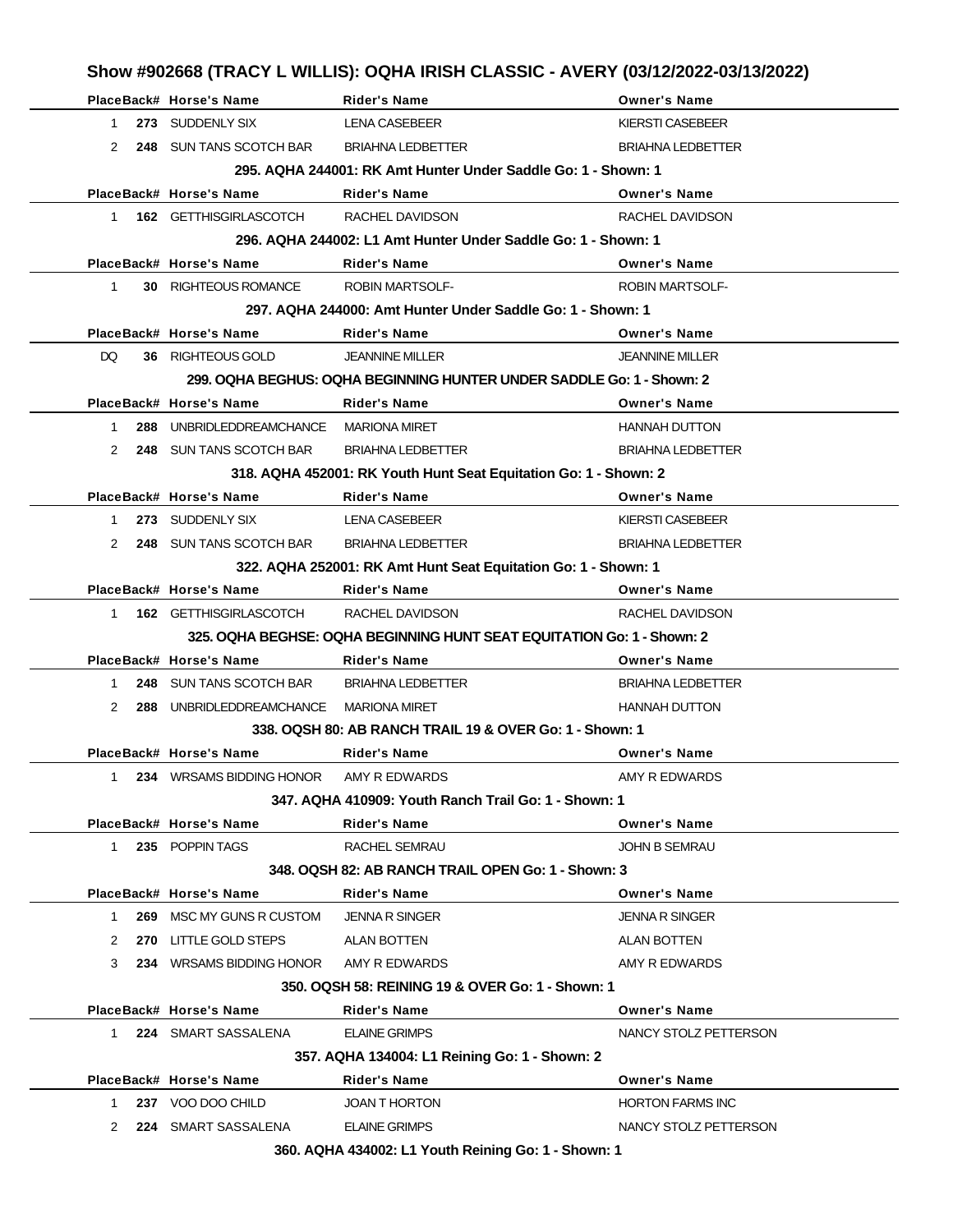|              |     | PlaceBack# Horse's Name  | <b>Rider's Name</b>                                                       | <b>Owner's Name</b>          |
|--------------|-----|--------------------------|---------------------------------------------------------------------------|------------------------------|
| DQ.          |     | 272 TJS FROZEN WHISKEY   | <b>ISELA ANNDRAE'A ORTIZ</b>                                              | <b>ISELA ANNDRAE'A ORTIZ</b> |
|              |     |                          | 361. AQHA 234002: L1 Amt Reining Go: 1 - Shown: 1                         |                              |
|              |     | PlaceBack# Horse's Name  | <b>Rider's Name</b>                                                       | <b>Owner's Name</b>          |
| DQ.          |     | 249 ACE OF JADES         | <b>KAITLIN JOHNSTON</b>                                                   | <b>KAITLIN JOHNSTON</b>      |
|              |     |                          | 362. AQHA 434000: Youth Reining Go: 1 - Shown: 2                          |                              |
|              |     | PlaceBack# Horse's Name  | <b>Rider's Name</b>                                                       | <b>Owner's Name</b>          |
| 1            |     | 235 POPPIN TAGS          | RACHEL SEMRAU                                                             | <b>JOHN B SEMRAU</b>         |
| DQ.          |     | 272 TJS FROZEN WHISKEY   | <b>ISELA ANNDRAE'A ORTIZ</b>                                              | <b>ISELA ANNDRAE'A ORTIZ</b> |
|              |     |                          | 364. AQHA 234000: Amt Reining Go: 1 - Shown: 2                            |                              |
|              |     | PlaceBack# Horse's Name  | <b>Rider's Name</b>                                                       | <b>Owner's Name</b>          |
| 1            |     | 26 SMART DUALIN CAT      | <b>NANCY MILLS</b>                                                        | <b>NANCY MILLS</b>           |
| DQ.          |     | 261 GENUINE ELECTRICAL   | <b>KERRY NEWELL</b>                                                       | <b>KERRY NEWELL/JULIE M</b>  |
|              |     |                          | 365. AQHA 134000: Reining Go: 1 - Shown: 2                                |                              |
|              |     | PlaceBack# Horse's Name  | <b>Rider's Name</b>                                                       | <b>Owner's Name</b>          |
| 1            |     | 237 VOO DOO CHILD        | <b>JOAN T HORTON</b>                                                      | <b>HORTON FARMS INC</b>      |
| DQ.          |     | 52 YY SHOWSTOPPIN SHINE  | WES B CHAPPELL                                                            | <b>JANE RUDE</b>             |
|              |     |                          | 366, OQHA BEGRN: OQHA BEGINNING REINING Go: 1 - Shown: 7                  |                              |
|              |     | PlaceBack# Horse's Name  | <b>Rider's Name</b>                                                       | <b>Owner's Name</b>          |
| 1            |     | 231 HALLOSHEEN           | <b>KAREN LOOMIS</b>                                                       | <b>KAREN LOOMIS</b>          |
| 2            |     | 249 ACE OF JADES         | KAITLIN JOHNSTON                                                          | KAITLIN JOHNSTON             |
| 3            | 267 | <b>REYS HICKORY</b>      | ADISON ANN COOK                                                           | <b>WILLIAM GONZALEZ</b>      |
| 4            | 274 | THE NITE SHIFT           | <b>MARISSA FISHER</b>                                                     | <b>MARISSA FISHER</b>        |
| 5            |     | 263 KJ SMART HICKORY     | DANIEL BONNETT                                                            | <b>TAMARA BONNETT</b>        |
| 6            |     | 272 TJS FROZEN WHISKEY   | <b>ISELA ANNDRAE'A ORTIZ</b>                                              | <b>ISELA ANNDRAE'A ORTIZ</b> |
| 7            |     | 269 MSC MY GUNS R CUSTOM | <b>JENNA R SINGER</b>                                                     | <b>JENNA R SINGER</b>        |
|              |     |                          | 367, OQSH 59: REINING OPEN Go: 1 - Shown: 1                               |                              |
|              |     | PlaceBack# Horse's Name  | <b>Rider's Name</b>                                                       | <b>Owner's Name</b>          |
| $\mathbf{1}$ |     | 17 SHERIFF OTIS DUNIT    | <b>KRISTIN DOWNS</b>                                                      | <b>KRISTIN DOWNS</b>         |
|              |     |                          | 397, AQHA 142004: L1 Western Pleasure Go: 1 - Shown: 1                    |                              |
|              |     | PlaceBack# Horse's Name  | <b>Rider's Name</b>                                                       | <b>Owner's Name</b>          |
| $1 \quad$    |     | 275 MADE UM GOOD         | DEBRA D NELSON CHAPIN                                                     | DEBRA D NELSON CHAPIN        |
|              |     |                          | 399. AQHA 442001: RK Youth Western Pleasure Go: 1 - Shown: 3              |                              |
|              |     | PlaceBack# Horse's Name  | <b>Rider's Name</b>                                                       | <b>Owner's Name</b>          |
| $\mathbf{1}$ |     | 31 RIGHTEOUS BROTHA      | <b>KYLER NALL</b>                                                         | <b>TRACI M GRAM</b>          |
| 2            |     | 273 SUDDENLY SIX         | <b>LENA CASEBEER</b>                                                      | <b>KIERSTI CASEBEER</b>      |
| 3            |     | 248 SUN TANS SCOTCH BAR  | <b>BRIAHNA LEDBETTER</b>                                                  | <b>BRIAHNA LEDBETTER</b>     |
|              |     |                          | 401. AQHA 442702: L1 Youth Western Pleasure (13 & Under) Go: 1 - Shown: 1 |                              |
|              |     | PlaceBack# Horse's Name  | <b>Rider's Name</b>                                                       | <b>Owner's Name</b>          |
| $1 \quad$    |     | 273 SUDDENLY SIX         | <b>LENA CASEBEER</b>                                                      | <b>KIERSTI CASEBEER</b>      |
|              |     |                          | 403. AQHA 142200: Senior Western Pleasure Go: 1 - Shown: 2                |                              |
|              |     | PlaceBack# Horse's Name  | Rider's Name                                                              | <b>Owner's Name</b>          |
| $\mathbf 1$  |     | 88 WATCH THIS MACHINE    | CINDY L KUENZI                                                            | CINDY L & DAN KUENZI         |
| 2            |     | 8 DOUBT IM INVITED       | <b>JENNIFER T REEVES</b>                                                  | <b>JENNIFER T REEVES</b>     |
|              |     |                          | 405. AQHA 242001: RK Amt Western Pleasure Go: 1 - Shown: 6                |                              |
|              |     | PlaceBack# Horse's Name  | Rider's Name                                                              | <b>Owner's Name</b>          |
|              |     |                          |                                                                           |                              |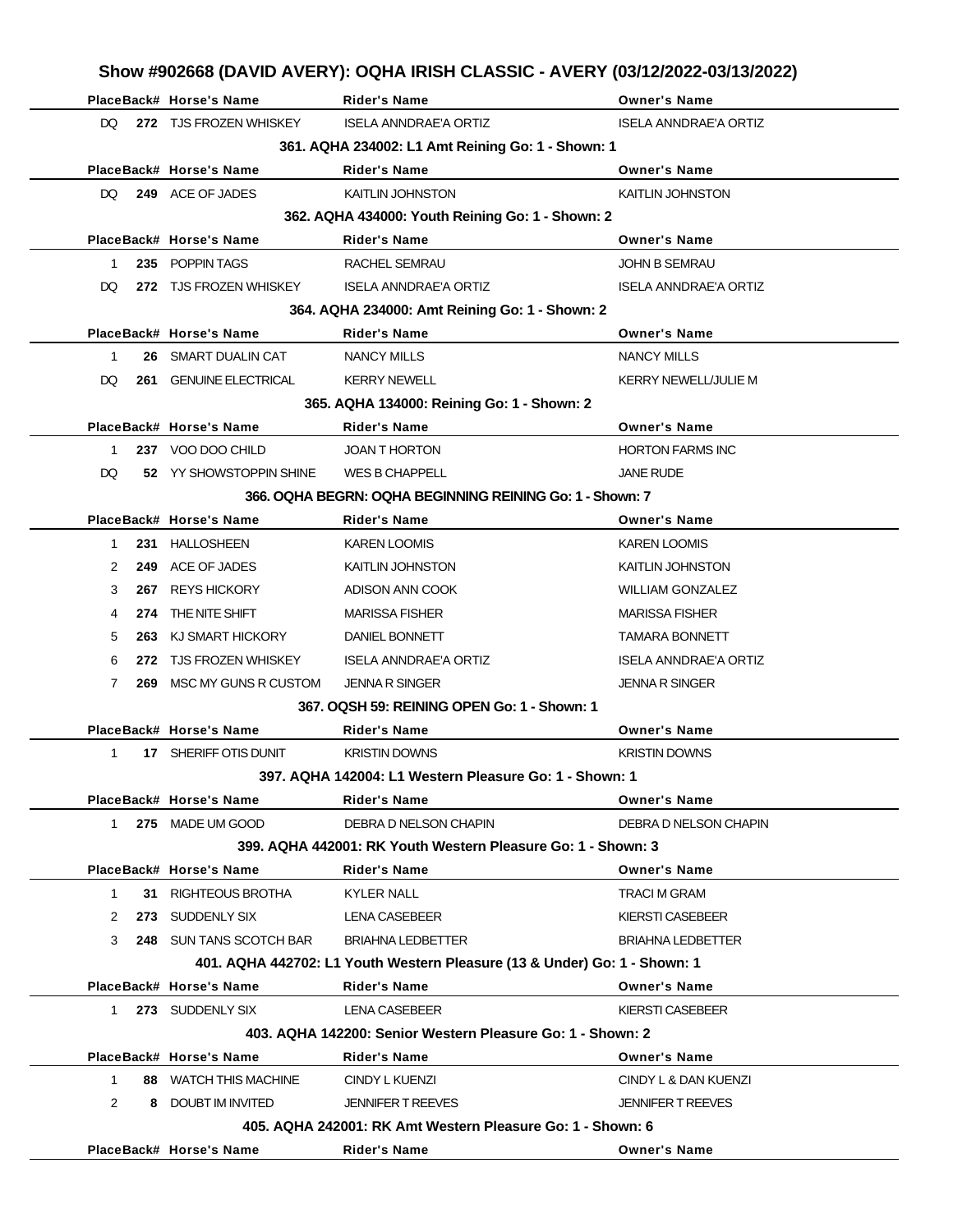### **Show #902668 (TRACY L WILLIS): OQHA IRISH CLASSIC - AVERY (03/12/2022-03/13/2022)** 1 **37** ROCKIN IT GOOD SUZANNE HARRIS SUZANNE HARRIS 2 **266** MACS GOOD N DYNAMIC KAREN SENGER CRESSANDRA 3 **3** LUCKY IN KENTUCKY JOYCE SORENSEN JOYCE SORENSEN 4 **19** IMBESTFORAGOODTIME SHELLEY CLAYTON SHELLEY CLAYTON 5 **162** GETTHISGIRLASCOTCH RACHEL DAVIDSON RACHEL DAVIDSON 6 **259** RIGHTEOUS JEWEL CRESSANDRA KAREN SENGER **406. AQHA 242002: L1 Amt Western Pleasure Go: 1 - Shown: 6 PlaceBack# Horse's Name Rider's Name Owner's Name** 1 **275** MADE UM GOOD DEBRA D NELSON CHAPIN DEBRA D NELSON CHAPIN 2 68 BEST TO BE HOT LONNIE K ANNAS LONNIE K ANNAS 3 **8** DOUBT IM INVITED JENNIFER T REEVES JENNIFER T REEVES 4 **30** RIGHTEOUS ROMANCE ROBIN MARTSOLF- ROBIN MARTSOLF-5 **162** GETTHISGIRLASCOTCH RACHEL DAVIDSON RACHEL DAVIDSON 6 **3** LUCKY IN KENTUCKY JOYCE SORENSEN JOYCE SORENSEN **407. AQHA 242800: Amt Select Western Pleasure Go: 1 - Shown: 3 PlaceBack# Horse's Name Rider's Name Owner's Name** 1 **88** WATCH THIS MACHINE CINDY L KUENZI CINDY L & DAN KUENZI 2 68 BEST TO BE HOT LONNIE K ANNAS LONNIE K ANNAS DQ 275 MADE UM GOOD DEBRA D NELSON CHAPIN DEBRA D NELSON CHAPIN **410. OQHA BEGWP: OQHA BEGINNING WESTERN PLEASURE Go: 1 - Shown: 5 PlaceBack# Horse's Name Rider's Name Owner's Name** 1 **273** SUDDENLY SIX LENA CASEBEER KIERSTI CASEBEER 2 **248** SUN TANS SCOTCH BAR BRIAHNA LEDBETTER BRIAHNA LEDBETTER 3 **19** IMBESTFORAGOODTIME SHELLEY CLAYTON SHELLEY CLAYTON 4 **288** UNBRIDLEDDREAMCHANCE MARIONA MIRET **HANNAH DUTTON** 5 **249** ACE OF JADES **KINGZLEY OLIVER GRAVES** KAITLIN JOHNSTON **411. OQHA SFWP: SMALL FRY - WESTERN PLEASURE - 10 & UNDER Go: 1 - Shown: 3 PlaceBack# Horse's Name Rider's Name Owner's Name** 1 **288** UNBRIDLEDDREAMCHANCE MARIONA MIRET **HANNAH DUTTON** 2 **249** ACE OF JADES KINGZLEY OLIVER GRAVES KAITLIN JOHNSTON 3 **268** ITSALLABOUTTHATBASE NORA BOTTEN SHANNON BOTTEN **413. OQHA LEADLN: LEADLINE CLASS Go: 1 - Shown: 2 PlaceBack# Horse's Name Rider's Name Owner's Name** 0 **249** ACE OF JADES COLT LAWSON COLT CONTINUES COLT LAWSON 0 **268** ITSALLABOUTTHATBASE HARLAN BOTTEN SHANNON BOTTEN **414. OQHA SFHRMS: SMALL FRY - HORSEMANSHIP - 10 & UNDER Go: 1 - Shown: 2 PlaceBack# Horse's Name Rider's Name Owner's Name** 1 **249** ACE OF JADES KINGZLEY OLIVER GRAVES KAITLIN JOHNSTON 2 **282** WHIZKY FROSTED FRANK KINGZLEY OLIVER GRAVES KINGZLEY OLIVER GRAVES **419. AQHA 440001: RK Youth Western Horsemanship Go: 1 - Shown: 4 PlaceBack# Horse's Name Rider's Name Owner's Name** 1 **31** RIGHTEOUS BROTHA KYLER NALL TRACI M GRAM 2 273 SUDDENLY SIX LENA CASEBEER KIERSTI CASEBEER 3 **248** SUN TANS SCOTCH BAR BRIAHNA LEDBETTER BRIAHNA LEDBETTER 4 **239** MOONLIT REMINIC ANGELINA QUINTERO ANGELINA QUINTERO

**423. AQHA 240001: RK Amt Western Horsemanship Go: 1 - Shown: 7**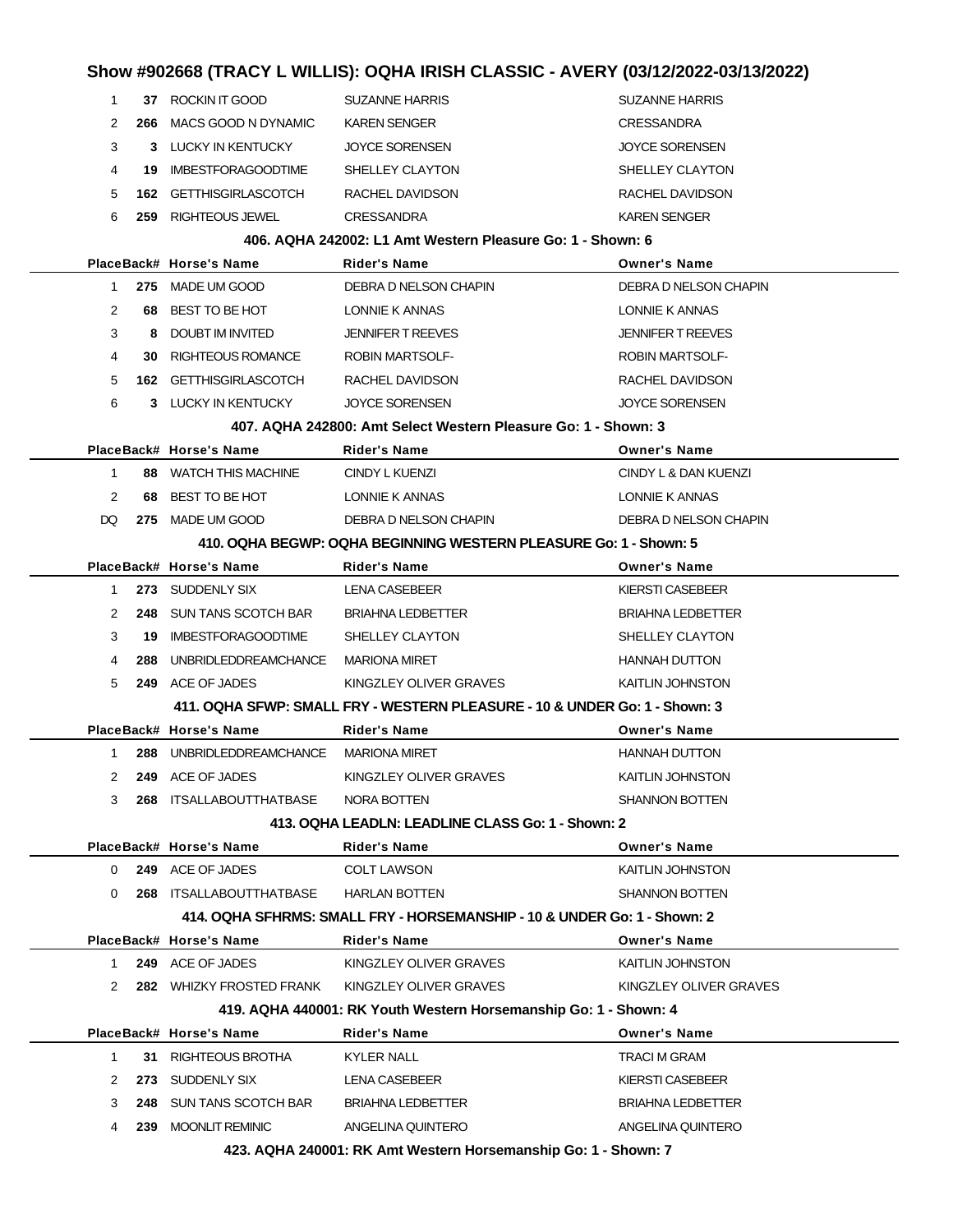# **Show #902668 (TRACY L WILLIS): OQHA IRISH CLASSIC - AVERY (03/12/2022-03/13/2022)**

|                |     | PlaceBack# Horse's Name                         | Rider's Name                                                       | <b>Owner's Name</b>      |
|----------------|-----|-------------------------------------------------|--------------------------------------------------------------------|--------------------------|
| $\mathbf{1}$   |     | 275 MADE UM GOOD                                | DEBRA D NELSON CHAPIN                                              | DEBRA D NELSON CHAPIN    |
| $\overline{2}$ |     | 37 ROCKIN IT GOOD                               | <b>SUZANNE HARRIS</b>                                              | <b>SUZANNE HARRIS</b>    |
| 3              | 266 | MACS GOOD N DYNAMIC                             | <b>KAREN SENGER</b>                                                | <b>CRESSANDRA</b>        |
| 4              |     | <b>162 GETTHISGIRLASCOTCH</b>                   | RACHEL DAVIDSON                                                    | RACHEL DAVIDSON          |
| 5              |     | 3 LUCKY IN KENTUCKY                             | <b>JOYCE SORENSEN</b>                                              | <b>JOYCE SORENSEN</b>    |
| 6              | 259 | RIGHTEOUS JEWEL                                 | <b>CRESSANDRA</b>                                                  | <b>KAREN SENGER</b>      |
| $\overline{7}$ |     | <b>19 IMBESTFORAGOODTIME</b>                    | SHELLEY CLAYTON                                                    | SHELLEY CLAYTON          |
|                |     |                                                 | 424. AQHA 240002: L1 Amt Western Horsemanship Go: 1 - Shown: 5     |                          |
|                |     | PlaceBack# Horse's Name                         | Rider's Name                                                       | <b>Owner's Name</b>      |
| 1              |     | 275 MADE UM GOOD                                | DEBRA D NELSON CHAPIN                                              | DEBRA D NELSON CHAPIN    |
| 2              |     | 68 BEST TO BE HOT                               | LONNIE K ANNAS                                                     | LONNIE K ANNAS           |
| 3              | 30. | RIGHTEOUS ROMANCE                               | <b>ROBIN MARTSOLF-</b>                                             | <b>ROBIN MARTSOLF-</b>   |
| 4              |     | 3 LUCKY IN KENTUCKY                             | <b>JOYCE SORENSEN</b>                                              | <b>JOYCE SORENSEN</b>    |
| 5              |     | 8 DOUBT IM INVITED                              | <b>JENNIFER T REEVES</b>                                           | <b>JENNIFER T REEVES</b> |
|                |     |                                                 | 425. AQHA 240800: Amt Select Western Horsemanship Go: 1 - Shown: 2 |                          |
|                |     | PlaceBack# Horse's Name                         | Rider's Name                                                       | <b>Owner's Name</b>      |
| $\mathbf{1}$   |     | 88 WATCH THIS MACHINE                           | CINDY L KUENZI                                                     | CINDY L & DAN KUENZI     |
| DQ.            |     | 68 BEST TO BE HOT                               | LONNIE K ANNAS                                                     | LONNIE K ANNAS           |
|                |     |                                                 | 427. OQHA BEGHRM: OQHA BEGINNING HORSEMANSHIP Go: 1 - Shown: 4     |                          |
|                |     | PlaceBack# Horse's Name                         | Rider's Name                                                       | <b>Owner's Name</b>      |
| 1              |     | 273 SUDDENLY SIX                                | LENA CASEBEER                                                      | KIERSTI CASEBEER         |
| 2              |     | 248 SUN TANS SCOTCH BAR                         | <b>BRIAHNA LEDBETTER</b>                                           | <b>BRIAHNA LEDBETTER</b> |
| 3              | 288 | UNBRIDLEDDREAMCHANCE                            | <b>MARIONA MIRET</b>                                               | <b>HANNAH DUTTON</b>     |
| 4              | 19. | IMBESTFORAGOODTIME                              | SHELLEY CLAYTON                                                    | SHELLEY CLAYTON          |
|                |     |                                                 | 450. AQHA 430000: Youth Pole Bending Go: 1 - Shown: 2              |                          |
|                |     | PlaceBack# Horse's Name                         | Rider's Name                                                       | <b>Owner's Name</b>      |
| 1              |     | 249 ACE OF JADES                                | KINGZLEY OLIVER GRAVES                                             | KAITLIN JOHNSTON         |
| DQ             |     | 282 WHIZKY FROSTED FRANK KINGZLEY OLIVER GRAVES |                                                                    | KINGZLEY OLIVER GRAVES   |
|                |     |                                                 | 456. AQHA 432000: Youth Stake Race Go: 1 - Shown: 1                |                          |
|                |     | PlaceBack# Horse's Name                         | Rider's Name                                                       | <b>Owner's Name</b>      |
| $1 \quad$      |     | 249 ACE OF JADES                                | KINGZLEY OLIVER GRAVES                                             | KAITLIN JOHNSTON         |
|                |     |                                                 | 458. AQHA 428000: Youth Barrel Racing Go: 1 - Shown: 1             |                          |
|                |     | PlaceBack# Horse's Name                         | <b>Rider's Name</b>                                                | <b>Owner's Name</b>      |
|                |     | 1 249 ACE OF JADES                              | KINGZLEY OLIVER GRAVES                                             | <b>KAITLIN JOHNSTON</b>  |
|                |     |                                                 | 771, OQHA JPHDO: JACKPOT HEADING OPEN Go: 1 - Shown: 5             |                          |
|                |     | PlaceBack# Horse's Name                         | Rider's Name                                                       | <b>Owner's Name</b>      |
| 1              |     | 22 PURRFECT MAKERS MARK                         | TED M 'TEEJAY' BROWN II                                            | LINDA & WILLIAM TIFFANY  |
| 2              |     | 225 PLAYBOYS PEPPY ALSO                         | <b>BONNIE BROWN</b>                                                | <b>BONNIE BROWN</b>      |
| 3              |     | 52 YY SHOWSTOPPIN SHINE                         | WES B CHAPPELL                                                     | <b>JANE RUDE</b>         |
|                |     |                                                 | 772. OQHA JPHLO: JACKPOT HEELING OPEN Go: 1 - Shown: 5             |                          |
|                |     | PlaceBack# Horse's Name                         | Rider's Name                                                       | <b>Owner's Name</b>      |
| 1              |     | 284 CDS HOT RUM                                 | MIKE D MARRIOTT                                                    | NANCY STOLZ PETTERSON    |
| 2              |     | 69 KIT KAT PETE                                 | TED M 'TEEJAY' BROWN II                                            | TED M 'TEEJAY' BROWN II  |
| 3              |     | 52 YY SHOWSTOPPIN SHINE                         | WES B CHAPPELL                                                     | <b>JANE RUDE</b>         |
| 4              |     | 11 TEEJAYS BAD KAT                              | TED M 'TEEJAY' BROWN II                                            | <b>BONNIE BROWN</b>      |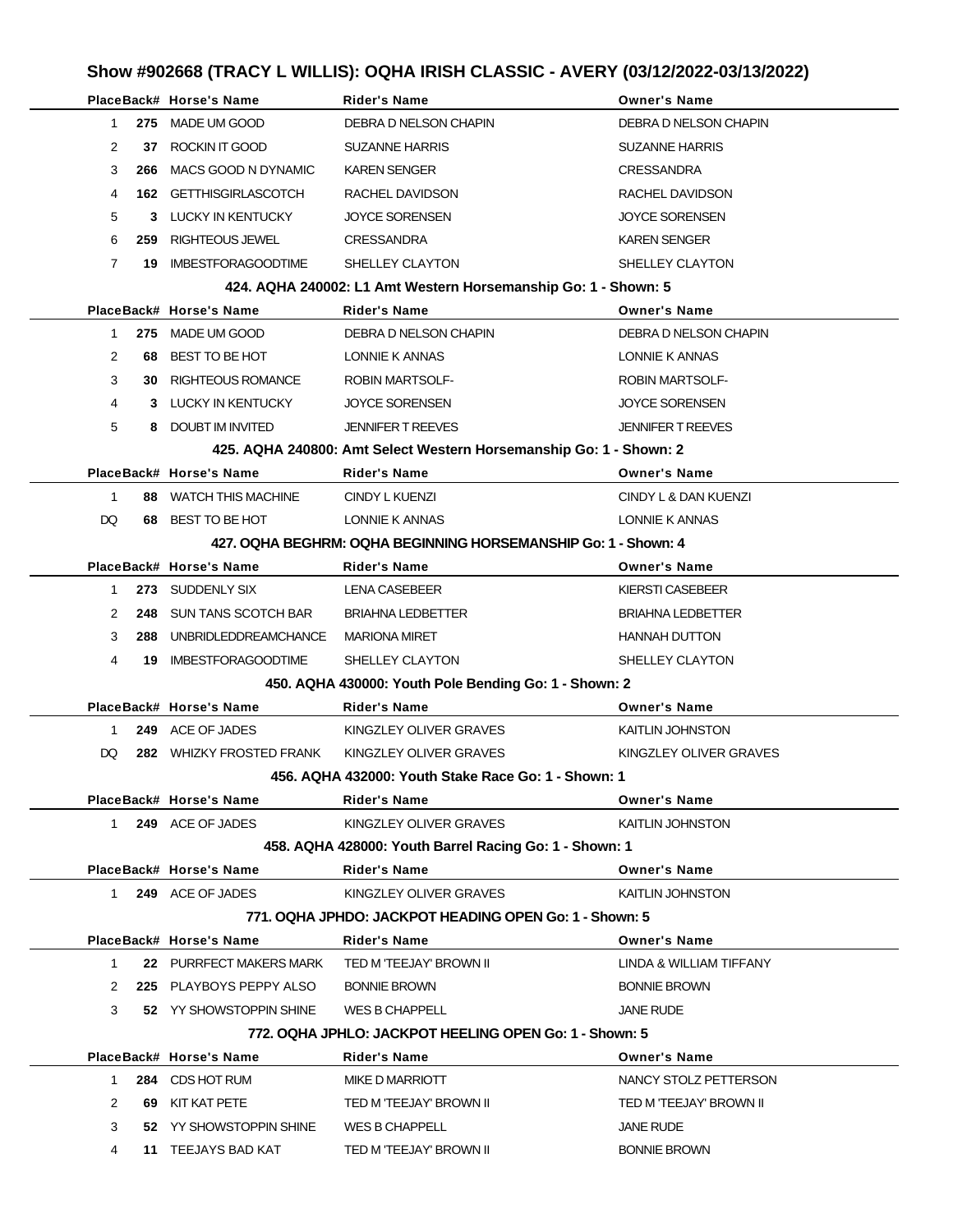# **Show #902668 (DAVID AVERY): OQHA IRISH CLASSIC - AVERY (03/12/2022-03/13/2022)**

| 5             | 233 | BET YER A SMARTALLIC    | <b>MACK DODSWORTH</b>                                            | <b>MICHELLE MARIE</b>   |
|---------------|-----|-------------------------|------------------------------------------------------------------|-------------------------|
|               |     |                         | 775, OQHA JPHDA: JACKPOT HEADING AMATEUR Go: 1 - Shown: 2        |                         |
|               |     | PlaceBack# Horse's Name | <b>Rider's Name</b>                                              | <b>Owner's Name</b>     |
|               | 225 | PLAYBOYS PEPPY ALSO     | <b>BONNIE BROWN</b>                                              | <b>BONNIE BROWN</b>     |
| $\mathcal{P}$ | 226 | OR PEPTO FOR RONDEE     | <b>SAMUAL MONDS</b>                                              | <b>RISING M5 LLC</b>    |
|               |     |                         | 901. AQHA 440002: L1 Youth Western Horsemanship Go: 1 - Shown: 2 |                         |
|               |     | PlaceBack# Horse's Name | <b>Rider's Name</b>                                              | <b>Owner's Name</b>     |
|               | 273 | SUDDENLY SIX            | <b>LENA CASEBEER</b>                                             | <b>KIERSTI CASEBEER</b> |
| 2             | 239 | <b>MOONLIT REMINIC</b>  | ANGELINA QUINTERO                                                | ANGELINA QUINTERO       |
|               |     |                         | 902. AQHA 444002: L1 Youth Hunter Under Saddle Go: 1 - Shown: 2  |                         |
|               |     | PlaceBack# Horse's Name | <b>Rider's Name</b>                                              | <b>Owner's Name</b>     |
|               | 273 | SUDDENLY SIX            | <b>LENA CASEBEER</b>                                             | KIERSTI CASEBEER        |
| 2             | 287 | <b>HOO DID THAT</b>     | <b>OLIVIA OGAN</b>                                               | <b>BERNI OGAN</b>       |
|               |     |                         | 903. AQHA 452002: L1 Youth Hunt Seat Equitation Go: 1 - Shown: 2 |                         |
|               |     | PlaceBack# Horse's Name | <b>Rider's Name</b>                                              | <b>Owner's Name</b>     |
|               | 287 | <b>HOO DID THAT</b>     | OLIVIA OGAN                                                      | <b>BERNI OGAN</b>       |
| 2             | 273 | SUDDENLY SIX            | <b>LENA CASEBEER</b>                                             | KIERSTI CASEBEER        |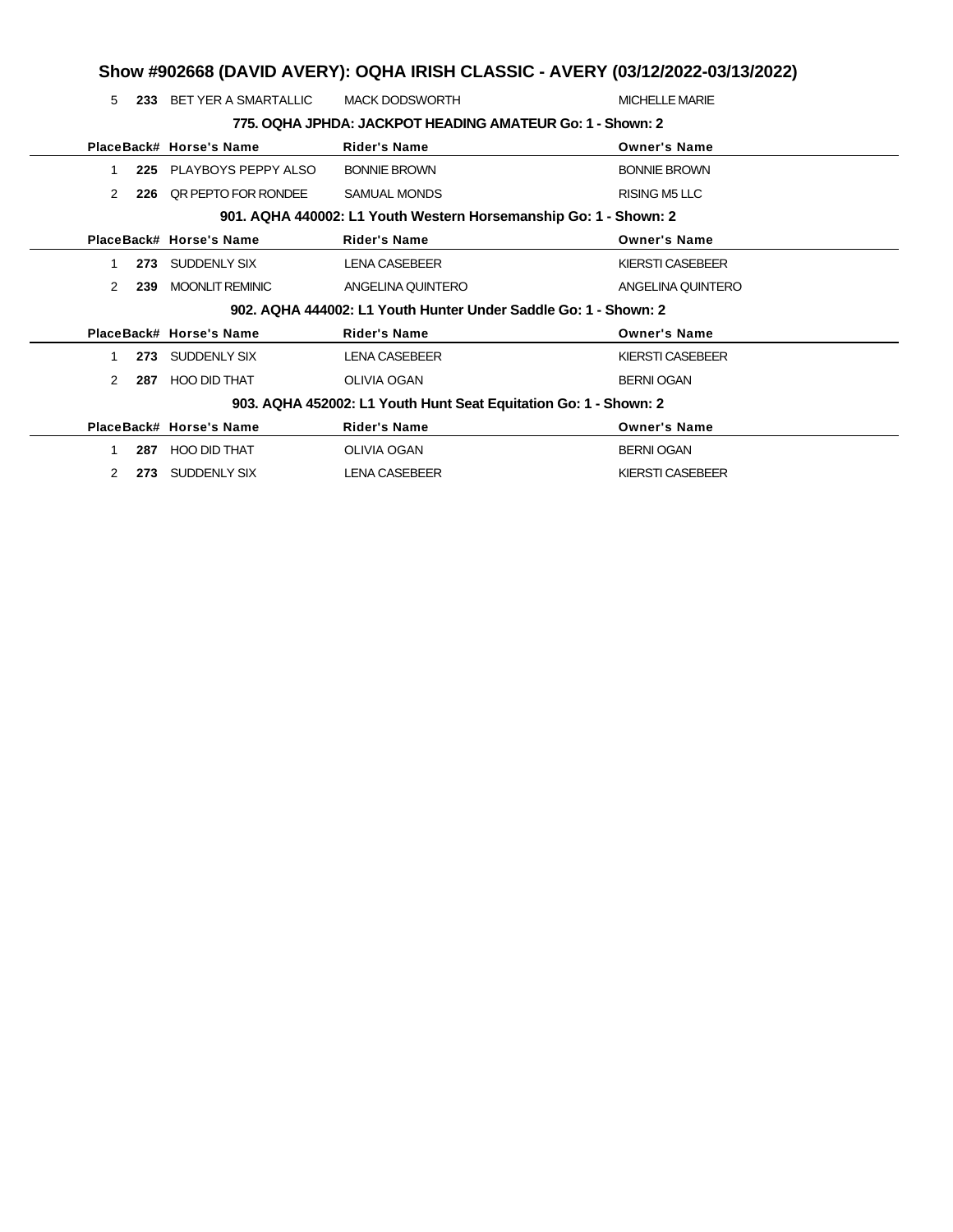### **Show #914527 (DAVID AVERY): OQHA IRISH CLASSIC - VRH AVERY (03/12/2022-03/13/2022)**

#### **25. AQHA 288000: VRH Amt Ranch Conformation Go: 1 - Shown: 1**

|               | PlaceBack# Horse's Name  | <b>Rider's Name</b>                                                    | <b>Owner's Name</b>         |
|---------------|--------------------------|------------------------------------------------------------------------|-----------------------------|
| $\mathbf{1}$  | 262 SMART MR METALLIC    | <b>TAMARA BONNETT</b>                                                  | <b>TAMARA BONNETT</b>       |
|               |                          | 27. AQHA 288200: VRH Limited Amt Ranch Conformation Go: 1 - Shown: 2   |                             |
|               | PlaceBack# Horse's Name  | <b>Rider's Name</b>                                                    | <b>Owner's Name</b>         |
| 1             | 271 SHOOT N SPARKS       | LESLIE ASCHENBRENNER                                                   | <b>LESLIE ASCHENBRENNER</b> |
| 2             | 264 PENNYS FROM PRIZE    | <b>BRUCE BLODGETT</b>                                                  | <b>BRUCE BLODGETT</b>       |
|               |                          | 28. AQHA 488200: VRH Limited Youth Ranch Conformation Go: 1 - Shown: 1 |                             |
|               | PlaceBack# Horse's Name  | <b>Rider's Name</b>                                                    | <b>Owner's Name</b>         |
| $\mathbf 1$   | 263 KJ SMART HICKORY     | DANIEL BONNETT                                                         | <b>TAMARA BONNETT</b>       |
|               |                          | 29. AQHA 188000: VRH Ranch Conformation Go: 1 - Shown: 2               |                             |
|               | PlaceBack# Horse's Name  | <b>Rider's Name</b>                                                    | <b>Owner's Name</b>         |
| 1             | 285 SHINE WONT RUST      | ROBERT C HARTLEY                                                       | PERFORMANCE HORSE           |
| 2             | 26 SMART DUALIN CAT      | WES B CHAPPELL                                                         | <b>NANCY MILLS</b>          |
|               |                          | 193. AQHA 182000: VRH Ranch Cutting Go: 1 - Shown: 5                   |                             |
|               | PlaceBack# Horse's Name  | <b>Rider's Name</b>                                                    | <b>Owner's Name</b>         |
| $\mathbf{1}$  | 69 KIT KAT PETE          | TED M 'TEEJAY' BROWN II                                                | TED M 'TEEJAY' BROWN II     |
| 2<br>26       | SMART DUALIN CAT         | WES B CHAPPELL                                                         | NANCY MILLS                 |
| 3<br>285      | SHINE WONT RUST          | ROBERT C HARTLEY                                                       | PERFORMANCE HORSE           |
| 283<br>4      | <b>JOES LORI DARLIN</b>  | TED M 'TEEJAY' BROWN II                                                | <b>JOSEPH B BEERS</b>       |
| 5             | 227 SMOKEN J STAR        | <b>MARIE ENMAN</b>                                                     | <b>JONNA C ENMAN</b>        |
|               |                          | 194. AQHA 282000: VRH Amt Ranch Cutting Go: 1 - Shown: 4               |                             |
|               | PlaceBack# Horse's Name  | <b>Rider's Name</b>                                                    | <b>Owner's Name</b>         |
| 1             | 262 SMART MR METALLIC    | <b>TAMARA BONNETT</b>                                                  | <b>TAMARA BONNETT</b>       |
| 2             | 242 SPRINKLD CONFETTICAT | DANELLE MARKHAM                                                        | <b>DANELLE MARKHAM</b>      |
| 3             | 245 HESA BIT BOSSY       | <b>KELLEY R MINGUS</b>                                                 | <b>KELLEY R MINGUS</b>      |
| 4             | 26 SMART DUALIN CAT      | <b>NANCY MILLS</b>                                                     | <b>NANCY MILLS</b>          |
|               |                          | 196. AQHA 282200: VRH Limited Amt Ranch Cutting Go: 1 - Shown: 3       |                             |
|               | PlaceBack# Horse's Name  | <b>Rider's Name</b>                                                    | <b>Owner's Name</b>         |
| 1.            | 271 SHOOT N SPARKS       | LESLIE ASCHENBRENNER                                                   | <b>LESLIE ASCHENBRENNER</b> |
| $\mathcal{P}$ | 227 SMOKEN J STAR        | MARIE ENMAN                                                            | JONNA C ENMAN               |
| 3             | 264 PENNYS FROM PRIZE    | <b>BRUCE BLODGETT</b>                                                  | <b>BRUCE BLODGETT</b>       |
|               |                          | 211. AQHA 283000: VRH Amt Working Ranch Horse Go: 1 - Shown: 1         |                             |
|               | PlaceBack# Horse's Name  | <b>Rider's Name</b>                                                    | <b>Owner's Name</b>         |
| 1.            | 262 SMART MR METALLIC    | <b>TAMARA BONNETT</b>                                                  | <b>TAMARA BONNETT</b>       |
|               |                          | 213. AQHA 183000: VRH Ranch Cow Work Go: 1 - Shown: 3                  |                             |
|               | PlaceBack# Horse's Name  | <b>Rider's Name</b>                                                    | <b>Owner's Name</b>         |
| 1             | 69 KIT KAT PETE          | TED M 'TEEJAY' BROWN II                                                | TED M 'TEEJAY' BROWN II     |
| 2             | 26 SMART DUALIN CAT      | WES B CHAPPELL                                                         | NANCY MILLS                 |
| 3             | 285 SHINE WONT RUST      | ROBERT C HARTLEY                                                       | PERFORMANCE HORSE           |
|               |                          | 214, AQHA 285000: VRH Limited Amt Ranch Cow Work Go: 1 - Shown: 3      |                             |
|               | PlaceBack# Horse's Name  | Rider's Name                                                           | <b>Owner's Name</b>         |
| 1             | 271 SHOOT N SPARKS       | LESLIE ASCHENBRENNER                                                   | LESLIE ASCHENBRENNER        |
| 2             | 227 SMOKEN J STAR        | <b>MARIE ENMAN</b>                                                     | <b>JONNA C ENMAN</b>        |
| 3             | 264 PENNYS FROM PRIZE    | <b>BRUCE BLODGETT</b>                                                  | <b>BRUCE BLODGETT</b>       |
|               |                          | 215. AQHA 485000: VRH Limited Youth Ranch Cow Work Go: 1 - Shown: 1    |                             |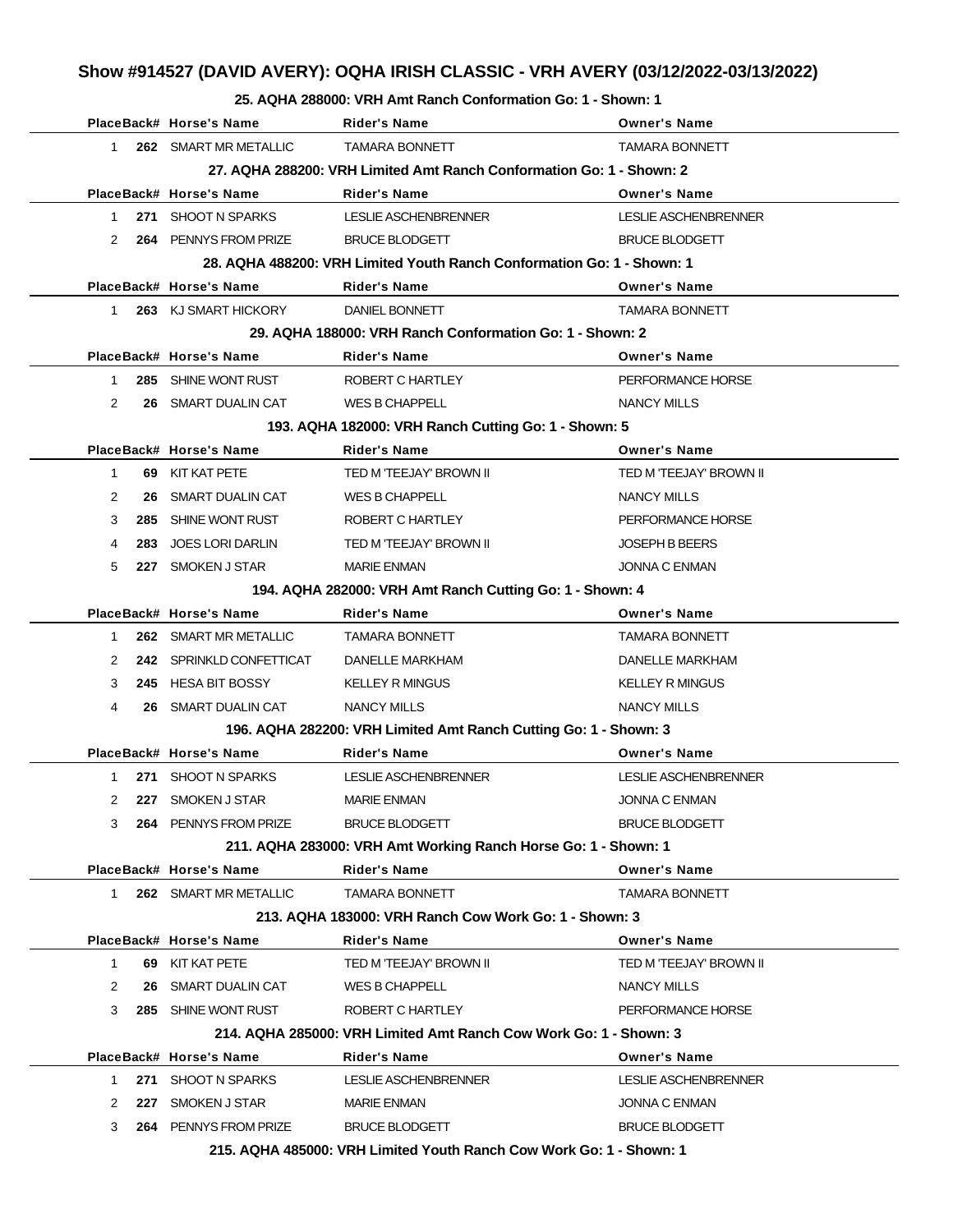# **Show #914527 (DAVID AVERY): OQHA IRISH CLASSIC - VRH AVERY (03/12/2022-03/13/2022)**

|              | PlaceBack# Horse's Name | <b>Rider's Name</b>                                                  | <b>Owner's Name</b>         |
|--------------|-------------------------|----------------------------------------------------------------------|-----------------------------|
| 1            | 263 KJ SMART HICKORY    | DANIEL BONNETT                                                       | <b>TAMARA BONNETT</b>       |
|              |                         | 251. AQHA 280200: VRH Limited Amt Ranch Riding Go: 1 - Shown: 3      |                             |
|              | PlaceBack# Horse's Name | <b>Rider's Name</b>                                                  | <b>Owner's Name</b>         |
| $\mathbf{1}$ | 227 SMOKEN J STAR       | <b>MARIE ENMAN</b>                                                   | JONNA C ENMAN               |
| 2            | 271 SHOOT N SPARKS      | LESLIE ASCHENBRENNER                                                 | LESLIE ASCHENBRENNER        |
| 3            | 264 PENNYS FROM PRIZE   | <b>BRUCE BLODGETT</b>                                                | <b>BRUCE BLODGETT</b>       |
|              |                         | 253. AQHA 180000: VRH Ranch Riding Go: 1 - Shown: 2                  |                             |
|              | PlaceBack# Horse's Name | <b>Rider's Name</b>                                                  | <b>Owner's Name</b>         |
| 1            | 285 SHINE WONT RUST     | ROBERT C HARTLEY                                                     | PERFORMANCE HORSE           |
| 2            | 281 MADD SKILLZ         | SUE SULTZE                                                           | <b>KATHIANNE LEWIS</b>      |
|              |                         | 342, AQHA 281200: VRH Limited Amt Ranch Trail Go: 1 - Shown: 2       |                             |
|              | PlaceBack# Horse's Name | <b>Rider's Name</b>                                                  | <b>Owner's Name</b>         |
| 1            | 271 SHOOT N SPARKS      | <b>LESLIE ASCHENBRENNER</b>                                          | LESLIE ASCHENBRENNER        |
| 2            | 264 PENNYS FROM PRIZE   | <b>BRUCE BLODGETT</b>                                                | <b>BRUCE BLODGETT</b>       |
|              |                         | 344, AQHA 181000: VRH Ranch Trail Go: 1 - Shown: 2                   |                             |
|              | PlaceBack# Horse's Name | <b>Rider's Name</b>                                                  | <b>Owner's Name</b>         |
| 1            | 281 MADD SKILLZ         | <b>SUE SULTZE</b>                                                    | <b>KATHIANNE LEWIS</b>      |
| 2            | 285 SHINE WONT RUST     | ROBERT C HARTLEY                                                     | PERFORMANCE HORSE           |
|              |                         | 352. AQHA 284000: VRH Amt Ranch Reining Go: 1 - Shown: 1             |                             |
|              | PlaceBack# Horse's Name | <b>Rider's Name</b>                                                  | <b>Owner's Name</b>         |
| 1            | 262 SMART MR METALLIC   | <b>TAMARA BONNETT</b>                                                | <b>TAMARA BONNETT</b>       |
|              |                         | 354. AQHA 284200: VRH Limited Amt Ranch Reining Go: 1 - Shown: 2     |                             |
|              | PlaceBack# Horse's Name | <b>Rider's Name</b>                                                  | <b>Owner's Name</b>         |
| 1            | 271 SHOOT N SPARKS      | LESLIE ASCHENBRENNER                                                 | LESLIE ASCHENBRENNER        |
| 2            | 264 PENNYS FROM PRIZE   | <b>BRUCE BLODGETT</b>                                                | <b>BRUCE BLODGETT</b>       |
|              |                         | 355. AQHA 484200: VRH Limited Youth Ranch Reining Go: 1 - Shown: 1   |                             |
|              | PlaceBack# Horse's Name | Rider's Name                                                         | <b>Owner's Name</b>         |
| 1            | 263 KJ SMART HICKORY    | DANIEL BONNETT                                                       | <b>TAMARA BONNETT</b>       |
|              |                         | 356. AQHA 184000: VRH Ranch Reining Go: 1 - Shown: 3                 |                             |
|              | PlaceBack# Horse's Name | <b>Rider's Name</b>                                                  | <b>Owner's Name</b>         |
| 1            | 26 SMART DUALIN CAT     | WES B CHAPPELL                                                       | <b>NANCY MILLS</b>          |
| 2            | 262 SMART MR METALLIC   | <b>TAMARA BONNETT</b>                                                | <b>TAMARA BONNETT</b>       |
| 3            | 285 SHINE WONT RUST     | ROBERT C HARTLEY                                                     | PERFORMANCE HORSE           |
|              |                         | 910. AQHA 110200: Versatility Ranch Horse Go: 1 - Shown: 2           |                             |
|              | PlaceBack# Horse's Name | <b>Rider's Name</b>                                                  | <b>Owner's Name</b>         |
| 1            | 285 SHINE WONT RUST     | ROBERT C HARTLEY                                                     | PERFORMANCE HORSE           |
| 2            | 26 SMART DUALIN CAT     | <b>WES B CHAPPELL</b>                                                | NANCY MILLS                 |
|              |                         | 911. AQHA 210200: Amt Versatility Ranch Horse Go: 1 - Shown: 1       |                             |
|              | PlaceBack# Horse's Name | <b>Rider's Name</b>                                                  | <b>Owner's Name</b>         |
| $\mathbf{1}$ | 262 SMART MR METALLIC   | <b>TAMARA BONNETT</b>                                                | <b>TAMARA BONNETT</b>       |
|              |                         | 913. AQHA 210800: Ltd Amt Versatility Ranch Horse Go: 1 - Shown: 2   |                             |
|              | PlaceBack# Horse's Name | <b>Rider's Name</b>                                                  | <b>Owner's Name</b>         |
| 1.           | SHOOT N SPARKS<br>271   | <b>LESLIE ASCHENBRENNER</b>                                          | <b>LESLIE ASCHENBRENNER</b> |
| 2            | 264 PENNYS FROM PRIZE   | <b>BRUCE BLODGETT</b>                                                | <b>BRUCE BLODGETT</b>       |
|              |                         | 914. AQHA 410800: Ltd Youth Versatility Ranch Horse Go: 1 - Shown: 1 |                             |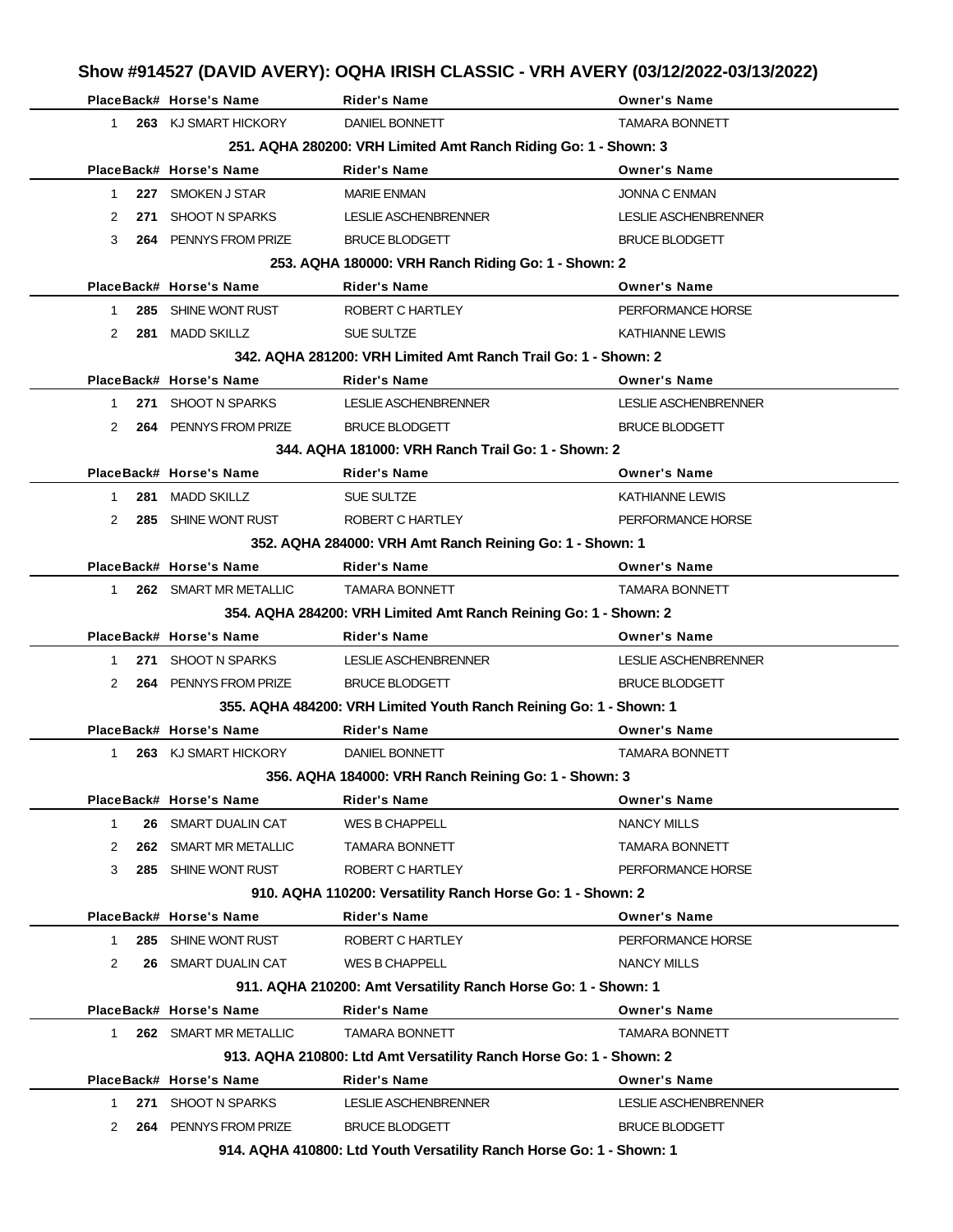# VRH Trail; VRH Reining; VRH Cow Work; VRH Cutting; VRH Conformation): OQHA IRISH CLASSIC - VRH AVERY (03/1**:**

|     | PlaceBack# Horse's Name | Rider's Name   | <b>Owner's Name</b> |
|-----|-------------------------|----------------|---------------------|
| 263 | KJ SMART HICKORY        | DANIEL BONNETT | TAMARA BONNETT      |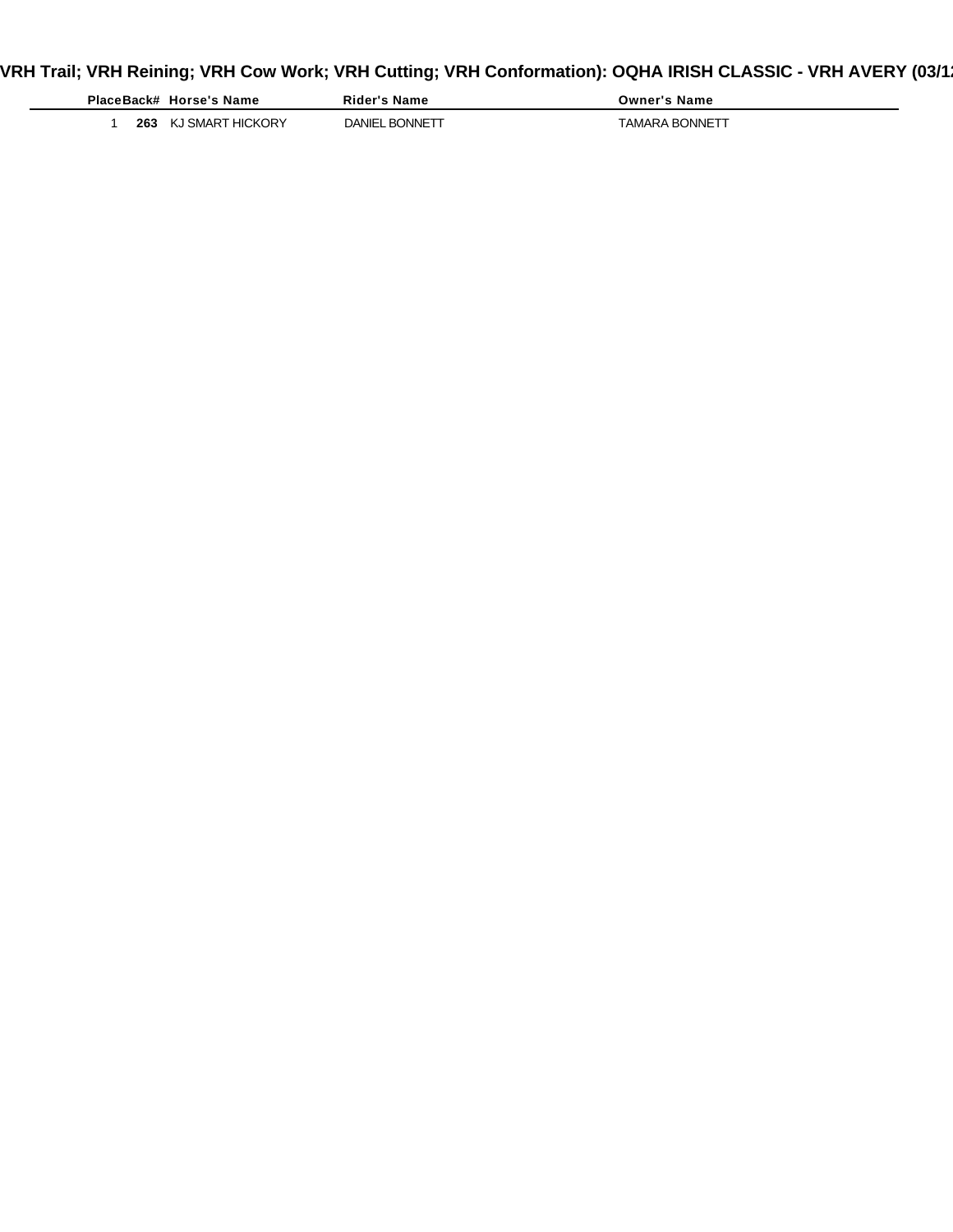#### **25. AQHA 288000: VRH Amt Ranch Conformation Go: 1 - Shown: 1**

|                                                                     |     | PlaceBack# Horse's Name    | Rider's Name                                                           | <b>Owner's Name</b>     |  |
|---------------------------------------------------------------------|-----|----------------------------|------------------------------------------------------------------------|-------------------------|--|
| 1                                                                   |     | 262 SMART MR METALLIC      | <b>TAMARA BONNETT</b>                                                  | <b>TAMARA BONNETT</b>   |  |
|                                                                     |     |                            | 27. AQHA 288200: VRH Limited Amt Ranch Conformation Go: 1 - Shown: 2   |                         |  |
|                                                                     |     | PlaceBack# Horse's Name    | <b>Rider's Name</b>                                                    | <b>Owner's Name</b>     |  |
| 1                                                                   |     | 271 SHOOT N SPARKS         | LESLIE ASCHENBRENNER                                                   | LESLIE ASCHENBRENNER    |  |
| 2                                                                   |     | 264 PENNYS FROM PRIZE      | <b>BRUCE BLODGETT</b>                                                  | <b>BRUCE BLODGETT</b>   |  |
|                                                                     |     |                            | 28. AQHA 488200: VRH Limited Youth Ranch Conformation Go: 1 - Shown: 1 |                         |  |
|                                                                     |     | PlaceBack# Horse's Name    | <b>Rider's Name</b>                                                    | <b>Owner's Name</b>     |  |
| 1                                                                   |     | 263 KJ SMART HICKORY       | DANIEL BONNETT                                                         | <b>TAMARA BONNETT</b>   |  |
|                                                                     |     |                            | 29. AQHA 188000: VRH Ranch Conformation Go: 1 - Shown: 2               |                         |  |
|                                                                     |     | PlaceBack# Horse's Name    | Rider's Name                                                           | <b>Owner's Name</b>     |  |
| $\mathbf{1}$                                                        |     | 285 SHINE WONT RUST        | ROBERT C HARTLEY                                                       | PERFORMANCE HORSE       |  |
| 2                                                                   |     | <b>26 SMART DUALIN CAT</b> | WES B CHAPPELL                                                         | <b>NANCY MILLS</b>      |  |
|                                                                     |     |                            | 193. AQHA 182000: VRH Ranch Cutting Go: 1 - Shown: 5                   |                         |  |
|                                                                     |     | PlaceBack# Horse's Name    | <b>Rider's Name</b>                                                    | <b>Owner's Name</b>     |  |
| $\mathbf 1$                                                         |     | 26 SMART DUALIN CAT        | <b>WES B CHAPPELL</b>                                                  | <b>NANCY MILLS</b>      |  |
| 2                                                                   | 69. | KIT KAT PETE               | TED M 'TEEJAY' BROWN II                                                | TED M 'TEEJAY' BROWN II |  |
| 3                                                                   | 285 | SHINE WONT RUST            | ROBERT C HARTLEY                                                       | PERFORMANCE HORSE       |  |
| 4                                                                   |     | 227 SMOKEN J STAR          | <b>MARIE ENMAN</b>                                                     | <b>JONNA C ENMAN</b>    |  |
| 5                                                                   | 283 | <b>JOES LORI DARLIN</b>    | TED M 'TEEJAY' BROWN II                                                | <b>JOSEPH B BEERS</b>   |  |
|                                                                     |     |                            | 194. AQHA 282000: VRH Amt Ranch Cutting Go: 1 - Shown: 4               |                         |  |
|                                                                     |     | PlaceBack# Horse's Name    | <b>Rider's Name</b>                                                    | <b>Owner's Name</b>     |  |
| 1.                                                                  |     | 242 SPRINKLD CONFETTICAT   | DANELLE MARKHAM                                                        | DANELLE MARKHAM         |  |
| 2                                                                   |     | 262 SMART MR METALLIC      | <b>TAMARA BONNETT</b>                                                  | <b>TAMARA BONNETT</b>   |  |
| 3                                                                   |     | 245 HESA BIT BOSSY         | <b>KELLEY R MINGUS</b>                                                 | <b>KELLEY R MINGUS</b>  |  |
| 4                                                                   |     | 26 SMART DUALIN CAT        | <b>NANCY MILLS</b>                                                     | <b>NANCY MILLS</b>      |  |
|                                                                     |     |                            | 196. AQHA 282200: VRH Limited Amt Ranch Cutting Go: 1 - Shown: 3       |                         |  |
|                                                                     |     | PlaceBack# Horse's Name    | <b>Rider's Name</b>                                                    | <b>Owner's Name</b>     |  |
| $\mathbf 1$                                                         |     | 271 SHOOT N SPARKS         | <b>LESLIE ASCHENBRENNER</b>                                            | LESLIE ASCHENBRENNER    |  |
| $\mathcal{P}$                                                       |     | 227 SMOKEN J STAR          | MARIE ENMAN                                                            | JONNA C ENMAN           |  |
| 3                                                                   |     | 264 PENNYS FROM PRIZE      | <b>BRUCE BLODGETT</b>                                                  | <b>BRUCE BLODGETT</b>   |  |
|                                                                     |     |                            | 211. AQHA 283000: VRH Amt Working Ranch Horse Go: 1 - Shown: 1         |                         |  |
|                                                                     |     | PlaceBack# Horse's Name    | <b>Rider's Name</b>                                                    | <b>Owner's Name</b>     |  |
| 1.                                                                  |     | 262 SMART MR METALLIC      | <b>TAMARA BONNETT</b>                                                  | <b>TAMARA BONNETT</b>   |  |
| 213. AQHA 183000: VRH Ranch Cow Work Go: 1 - Shown: 3               |     |                            |                                                                        |                         |  |
|                                                                     |     | PlaceBack# Horse's Name    | <b>Rider's Name</b>                                                    | <b>Owner's Name</b>     |  |
| 1                                                                   |     | <b>26 SMART DUALIN CAT</b> | <b>WES B CHAPPELL</b>                                                  | NANCY MILLS             |  |
| 2                                                                   |     | 285 SHINE WONT RUST        | ROBERT C HARTLEY                                                       | PERFORMANCE HORSE       |  |
| 3                                                                   |     | 69 KIT KAT PETE            | TED M 'TEEJAY' BROWN II                                                | TED M 'TEEJAY' BROWN II |  |
|                                                                     |     |                            | 214, AQHA 285000: VRH Limited Amt Ranch Cow Work Go: 1 - Shown: 3      |                         |  |
|                                                                     |     | PlaceBack# Horse's Name    | Rider's Name                                                           | <b>Owner's Name</b>     |  |
| 1                                                                   |     | 271 SHOOT N SPARKS         | LESLIE ASCHENBRENNER                                                   | LESLIE ASCHENBRENNER    |  |
| 2                                                                   |     | 227 SMOKEN J STAR          | <b>MARIE ENMAN</b>                                                     | <b>JONNA C ENMAN</b>    |  |
| 3                                                                   |     | 264 PENNYS FROM PRIZE      | <b>BRUCE BLODGETT</b>                                                  | <b>BRUCE BLODGETT</b>   |  |
| 215. AQHA 485000: VRH Limited Youth Ranch Cow Work Go: 1 - Shown: 1 |     |                            |                                                                        |                         |  |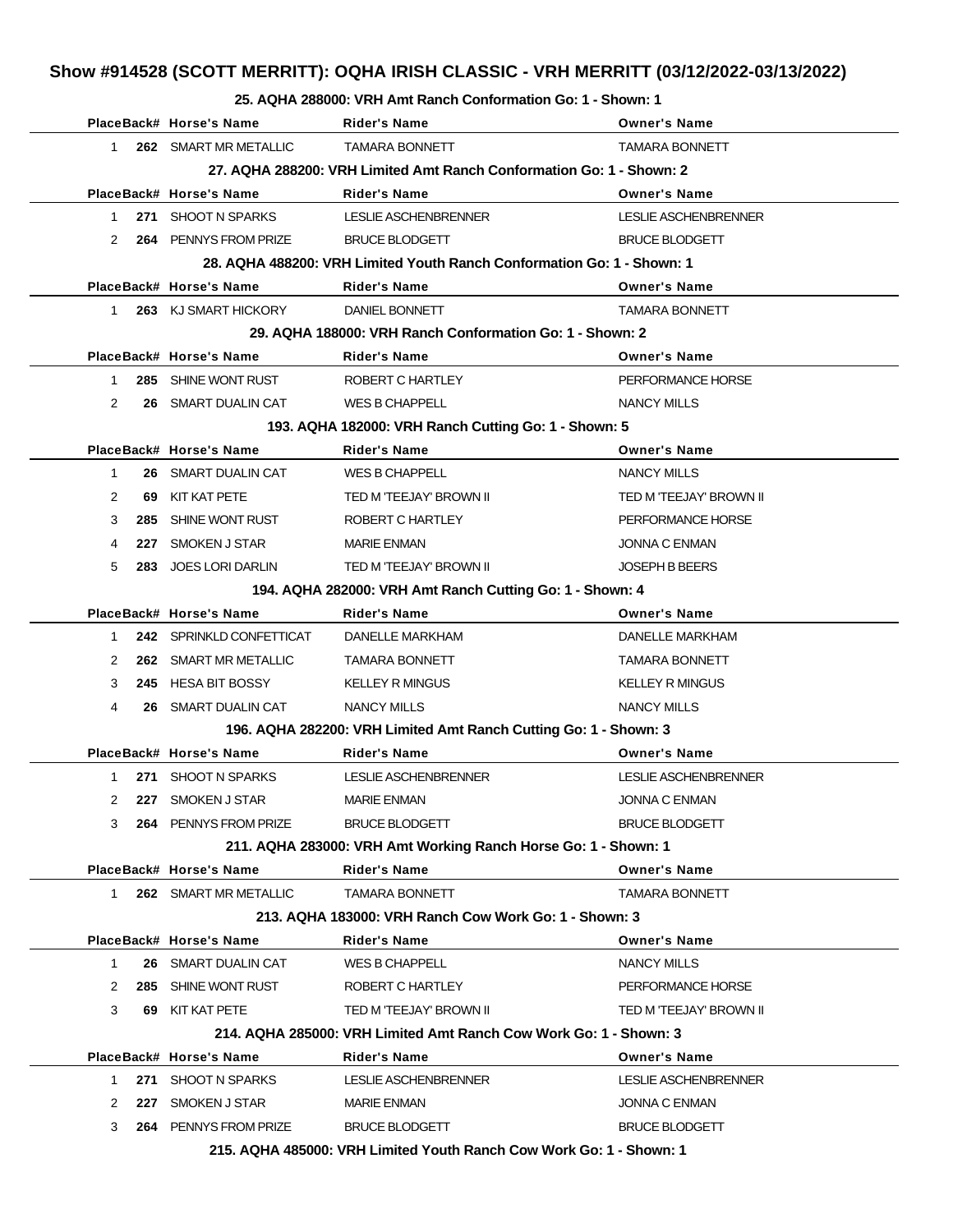|                     | PlaceBack# Horse's Name                                              | <b>Rider's Name</b>                                                | <b>Owner's Name</b>         |  |  |  |  |
|---------------------|----------------------------------------------------------------------|--------------------------------------------------------------------|-----------------------------|--|--|--|--|
| $\mathbf{1}$        | 263 KJ SMART HICKORY                                                 | DANIEL BONNETT                                                     | <b>TAMARA BONNETT</b>       |  |  |  |  |
|                     | 251. AQHA 280200: VRH Limited Amt Ranch Riding Go: 1 - Shown: 3      |                                                                    |                             |  |  |  |  |
|                     | PlaceBack# Horse's Name                                              | <b>Rider's Name</b>                                                | <b>Owner's Name</b>         |  |  |  |  |
| 1.                  | 271 SHOOT N SPARKS                                                   | LESLIE ASCHENBRENNER                                               | <b>LESLIE ASCHENBRENNER</b> |  |  |  |  |
| 2                   | 227 SMOKEN J STAR                                                    | <b>MARIE ENMAN</b>                                                 | JONNA C ENMAN               |  |  |  |  |
| 3                   | 264 PENNYS FROM PRIZE                                                | <b>BRUCE BLODGETT</b>                                              | <b>BRUCE BLODGETT</b>       |  |  |  |  |
|                     |                                                                      | 253. AQHA 180000: VRH Ranch Riding Go: 1 - Shown: 2                |                             |  |  |  |  |
|                     | PlaceBack# Horse's Name                                              | <b>Rider's Name</b>                                                | <b>Owner's Name</b>         |  |  |  |  |
| 285<br>$\mathbf{1}$ | SHINE WONT RUST                                                      | ROBERT C HARTLEY                                                   | PERFORMANCE HORSE           |  |  |  |  |
| 2                   | 281 MADD SKILLZ                                                      | <b>SUE SULTZE</b>                                                  | <b>KATHIANNE LEWIS</b>      |  |  |  |  |
|                     |                                                                      | 342, AQHA 281200: VRH Limited Amt Ranch Trail Go: 1 - Shown: 2     |                             |  |  |  |  |
|                     | PlaceBack# Horse's Name                                              | <b>Rider's Name</b>                                                | <b>Owner's Name</b>         |  |  |  |  |
| $\mathbf{1}$        | 271 SHOOT N SPARKS                                                   | LESLIE ASCHENBRENNER                                               | LESLIE ASCHENBRENNER        |  |  |  |  |
| 2                   | 264 PENNYS FROM PRIZE                                                | <b>BRUCE BLODGETT</b>                                              | <b>BRUCE BLODGETT</b>       |  |  |  |  |
|                     |                                                                      | 344, AQHA 181000: VRH Ranch Trail Go: 1 - Shown: 2                 |                             |  |  |  |  |
|                     | PlaceBack# Horse's Name                                              | <b>Rider's Name</b>                                                | <b>Owner's Name</b>         |  |  |  |  |
| $\mathbf{1}$<br>281 | MADD SKILLZ                                                          | SUE SULTZE                                                         | <b>KATHIANNE LEWIS</b>      |  |  |  |  |
| 2                   | 285 SHINE WONT RUST                                                  | ROBERT C HARTLEY                                                   | PERFORMANCE HORSE           |  |  |  |  |
|                     | 352. AQHA 284000: VRH Amt Ranch Reining Go: 1 - Shown: 1             |                                                                    |                             |  |  |  |  |
|                     | PlaceBack# Horse's Name                                              | <b>Rider's Name</b>                                                | <b>Owner's Name</b>         |  |  |  |  |
| $\mathbf{1}$        | 262 SMART MR METALLIC                                                | <b>TAMARA BONNETT</b>                                              | <b>TAMARA BONNETT</b>       |  |  |  |  |
|                     |                                                                      | 354. AQHA 284200: VRH Limited Amt Ranch Reining Go: 1 - Shown: 2   |                             |  |  |  |  |
|                     | PlaceBack# Horse's Name                                              | <b>Rider's Name</b>                                                | <b>Owner's Name</b>         |  |  |  |  |
| $\mathbf{1}$        | 271 SHOOT N SPARKS                                                   | LESLIE ASCHENBRENNER                                               | LESLIE ASCHENBRENNER        |  |  |  |  |
| 2                   | 264 PENNYS FROM PRIZE                                                | <b>BRUCE BLODGETT</b>                                              | <b>BRUCE BLODGETT</b>       |  |  |  |  |
|                     |                                                                      | 355. AQHA 484200: VRH Limited Youth Ranch Reining Go: 1 - Shown: 1 |                             |  |  |  |  |
|                     | PlaceBack# Horse's Name                                              | <b>Rider's Name</b>                                                | <b>Owner's Name</b>         |  |  |  |  |
| 1                   | 263 KJ SMART HICKORY                                                 | DANIEL BONNETT                                                     | <b>TAMARA BONNETT</b>       |  |  |  |  |
|                     |                                                                      | 356. AQHA 184000: VRH Ranch Reining Go: 1 - Shown: 3               |                             |  |  |  |  |
|                     | PlaceBack# Horse's Name                                              | Rider's Name                                                       | <b>Owner's Name</b>         |  |  |  |  |
| 1                   | 26 SMART DUALIN CAT                                                  | <b>WES B CHAPPELL</b>                                              | <b>NANCY MILLS</b>          |  |  |  |  |
| 2                   | 262 SMART MR METALLIC                                                | <b>TAMARA BONNETT</b>                                              | <b>TAMARA BONNETT</b>       |  |  |  |  |
| 3                   | 285 SHINE WONT RUST                                                  | ROBERT C HARTLEY                                                   | PERFORMANCE HORSE           |  |  |  |  |
|                     |                                                                      | 910. AQHA 110200: Versatility Ranch Horse Go: 1 - Shown: 2         |                             |  |  |  |  |
|                     | PlaceBack# Horse's Name                                              | <b>Rider's Name</b>                                                | <b>Owner's Name</b>         |  |  |  |  |
| 1.                  | 285 SHINE WONT RUST                                                  | ROBERT C HARTLEY                                                   | PERFORMANCE HORSE           |  |  |  |  |
| 2                   | 26 SMART DUALIN CAT                                                  | <b>WES B CHAPPELL</b>                                              | NANCY MILLS                 |  |  |  |  |
|                     |                                                                      | 911. AQHA 210200: Amt Versatility Ranch Horse Go: 1 - Shown: 1     |                             |  |  |  |  |
|                     | PlaceBack# Horse's Name                                              | <b>Rider's Name</b>                                                | <b>Owner's Name</b>         |  |  |  |  |
| 1.                  | 262 SMART MR METALLIC                                                | <b>TAMARA BONNETT</b>                                              | <b>TAMARA BONNETT</b>       |  |  |  |  |
|                     |                                                                      | 913. AQHA 210800: Ltd Amt Versatility Ranch Horse Go: 1 - Shown: 2 |                             |  |  |  |  |
|                     | PlaceBack# Horse's Name                                              | <b>Rider's Name</b>                                                | <b>Owner's Name</b>         |  |  |  |  |
| 1.                  | 271 SHOOT N SPARKS                                                   | LESLIE ASCHENBRENNER                                               | LESLIE ASCHENBRENNER        |  |  |  |  |
| 2                   | 264 PENNYS FROM PRIZE                                                | <b>BRUCE BLODGETT</b>                                              | <b>BRUCE BLODGETT</b>       |  |  |  |  |
|                     | 914. AQHA 410800: Ltd Youth Versatility Ranch Horse Go: 1 - Shown: 1 |                                                                    |                             |  |  |  |  |